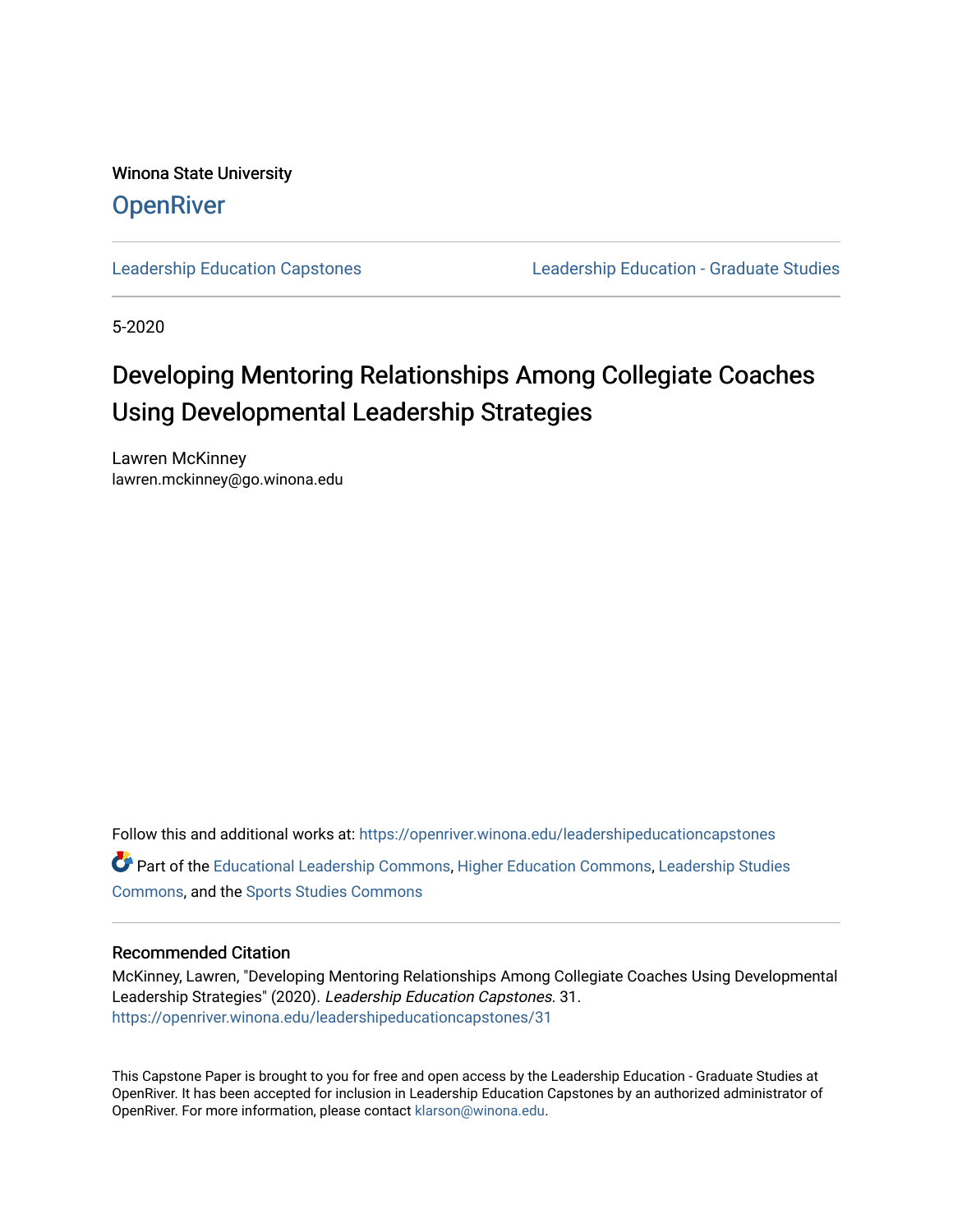# Developing Mentoring Relationships Amongst Collegiate Coaches

Using Developmental Leadership Strategies

A Thesis Capstone Submitted to the Faculty Of the Department of Leadership Education College of Education Of Winona State University

> By: Lawren McKinney

> > 05/04/2020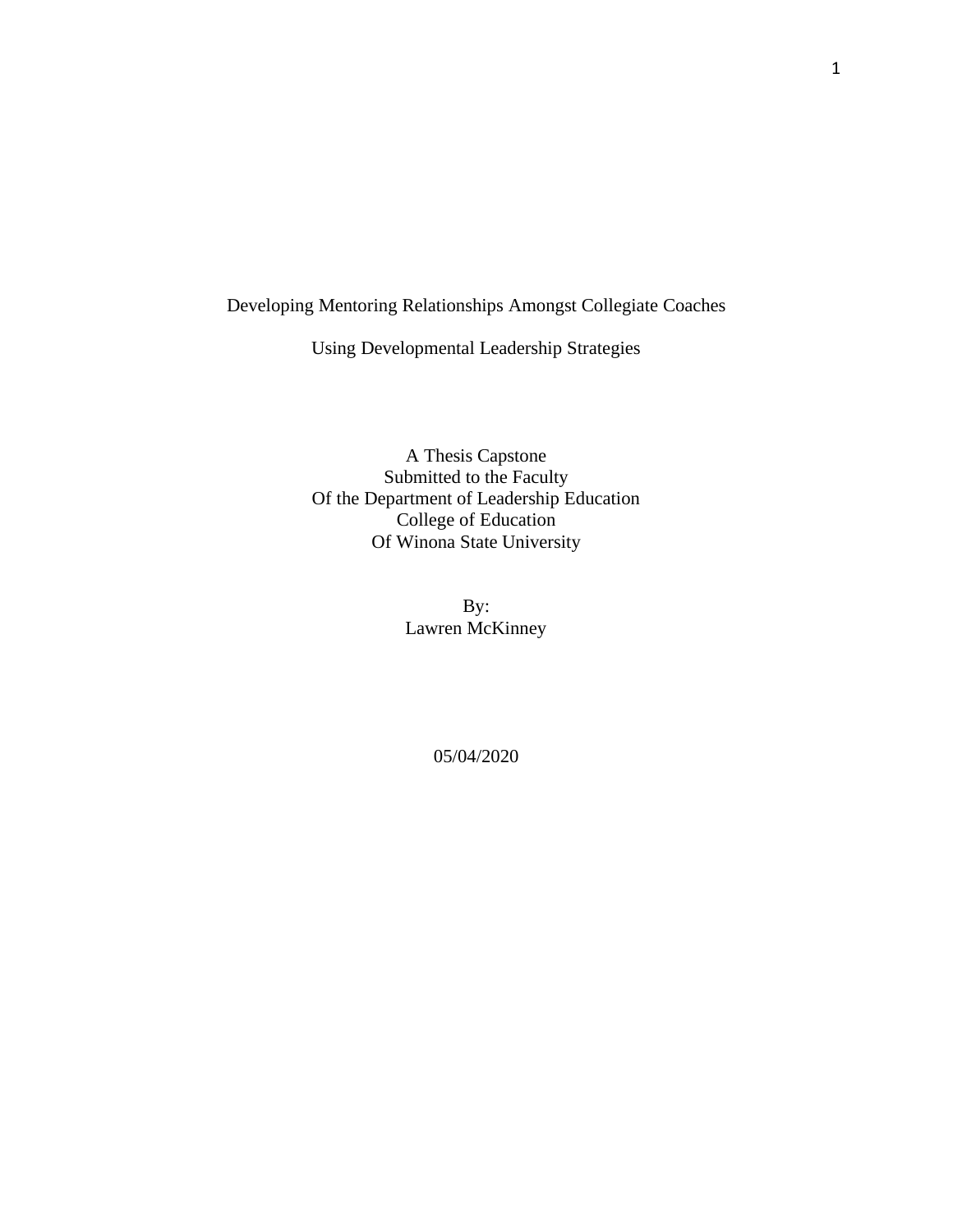# **TABLE OF CONTENTS**

| Chapter | Page |
|---------|------|
|         |      |
|         |      |
|         |      |
|         |      |
|         |      |
|         |      |
|         |      |
|         |      |
|         |      |
|         |      |
|         |      |
|         |      |
|         |      |
|         |      |
|         |      |
|         |      |
|         |      |
|         |      |
|         |      |
|         |      |
|         |      |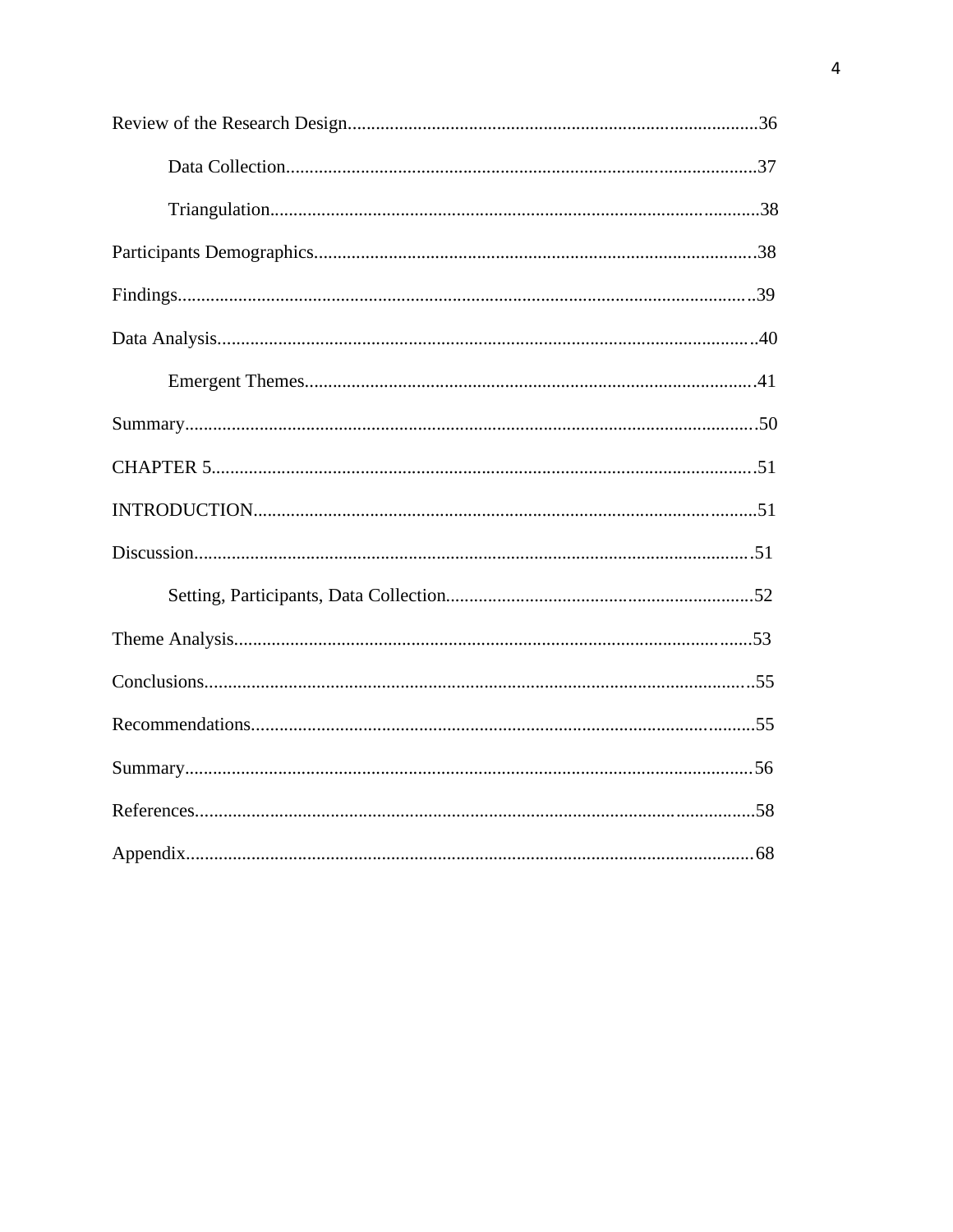## **ABSTRACT**

A mentor is described as a role model with influence on another's professional career (Abiddin, 2006). Mentoring comes from a development of an individual (Abiddin). Where this development is the growth of the individual to develop a leadership style (Day, 2011; Day et al., 2014). The purpose of this study is to explore how developmental leadership can help increase mentoring relationships between collegiate coaches in Division II athletics. The experiences of this phenomenon among collegiate coaches gives the opportunity to hear from them the individuals directly involved in these mentoring relationships within the program striving for continuous growth. This study utilizing a qualitative research design with a grounded theory approach to explore the mentoring relationships that develop over time amongst collegiate coaches. Interview rich narrative data will take place to better uncover a theoretical perspective grounded in the data. With these in-depth interviews seven unique themes developed in the study: (a) indirect mentoring relationships, (b) Years of learning to build experience, (c) Positive & Negative dynamics, (d) Intentional observation, (e) Intrapersonal leader, (f) Interpersonal leader, and (g) Group dynamics. Following the one-on-one interviews, documents and observations, the researcher draws the following conclusions from this study: most mentoring relationships are unofficially assigned to individuals, own experience is developed over years of learning from another, leadership style comes with taking the good and bad aspects from what has been learned, years of development has helped individuals find their true self as a leader, and keeping connections with mentors and mentees builds long-term relationships.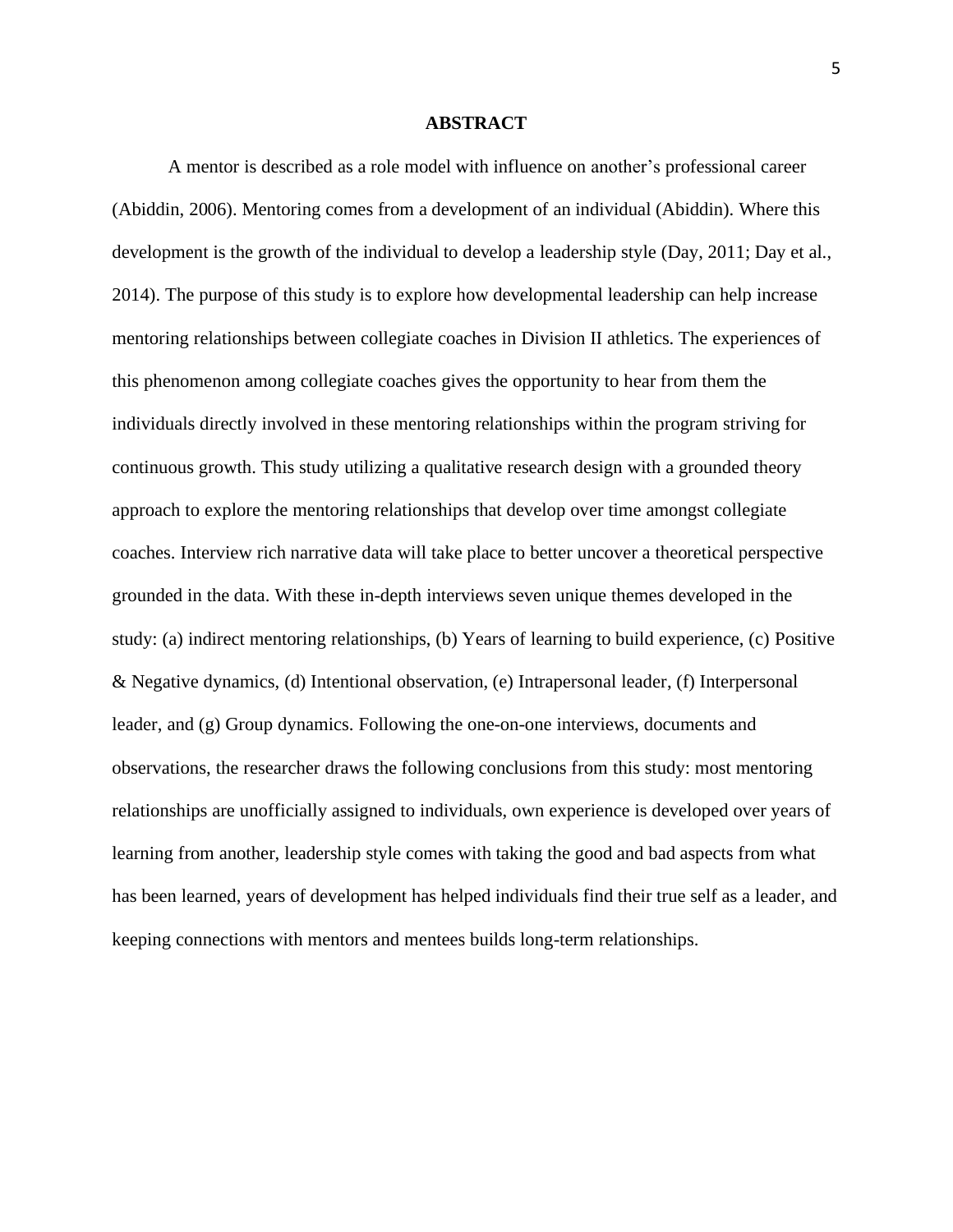## **CHAPTER 1**

# **INTRODUCTION**

A mentor is described as a role model with influence on another's professional career (Abiddin, 2006). According to MacLennan, there is a difference between mentoring and coaching (1995). Both are relationships driven by learning, but mentoring is learning from someone, while coaching is learning with someone (MacLennan, 1995). With the fast-paced changes that occur within athletic systems, professional development amongst coaches is of upmost importance (O'Connor &Ertmer, 2006). Professional development embodies two approaches; coaching and mentoring (O'Connor & Ertmer). Mentoring comes from a development of an individual (Abiddin). Where this development is the growth of the individual to develop a leadership style (Day, 2011; Day et al., 2014).

# **Statement of the Problem**

Little is known about the development of mentoring relationships amongst collegiate coaches over a career (Tracey & Nicholl, 2007). Mentoring is a long-term process that focuses on the result of development of one's career (Hansman, 2002). There are developmental skills mentees need to be able to present new ideas and give new perspectives while mentors facilitate a comfortability and supportive environment (McDougall & Beattie, 1997). Given the lack of understanding of the mentoring process with collegiate coaches, it appears further research is needed to better understand the long-term effects of an effective mentoring relationship using developmental leadership.

#### **Background of the Problem**

Coaching, as a relationship technique, is the most effective technique for aiding human development (Bartlett, 2007). Staffs have applied the coaching technique into their situation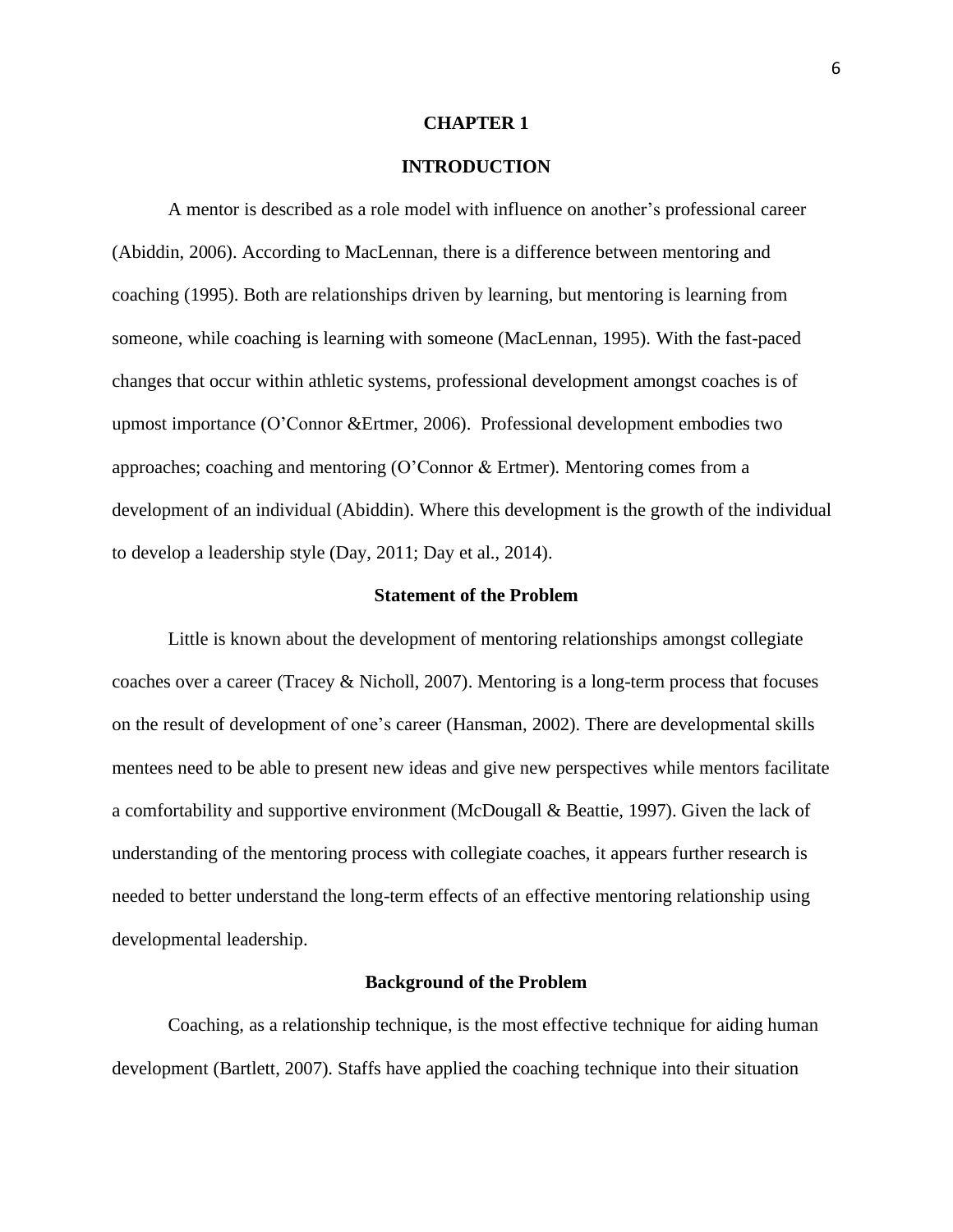resulting in successful mentoring relationships and developing high performance within the team (Bartlett). To create a successful coaching relationship there are three elements: "mutual trust, respect, and freedom of expression" (Bartlett, p.93). Coaching is arranged as a short-term role, while mentoring is arranged as a long-term role (Abidden, 2006).

Mentoring, as a relational technique, has been the most effective in transferring the skills and knowledge from mentor to mentee in an organization (Robinson, 2001). Mentoring is a relationship between two individuals using social exchange (Boyer, 2003). With this relationship, there needs to be a sense of comfortability to allow for development as leaders (Reiss, 2007). Developmental leadership is the development of multiple individuals (Day, et al., 2014). Reiss found mentors and mentees developed a relationship allowing for successful openness and information to be shared and coaching to be a component to developing a leader. This appears to highlight the role of the mentor.

A mentors' main goal is to develop an individual (Danziger, 2001). Mentoring is a longterm process between two parties with consist interaction on a regular basis (Mountford, 1993). Studies have shown that a mentee's development can be hindered when a mentor ignores their role and becomes static (Revelo & Loui, 2016). Mentoring is an effective leadership strategy (Abiddin, 2006). This is a long-term relationship where molding and guidance is the primary focus (Donner & Wheeler, 2007). Developmental leadership may be a small part of this mentoring relationship in need of further attention.

#### **Purpose of the Study**

The purpose of this study is to explore how developmental leadership can help increase mentoring relationships between collegiate coaches in Division II athletics. The experiences of this phenomenon among collegiate coaches gives the opportunity to hear from them the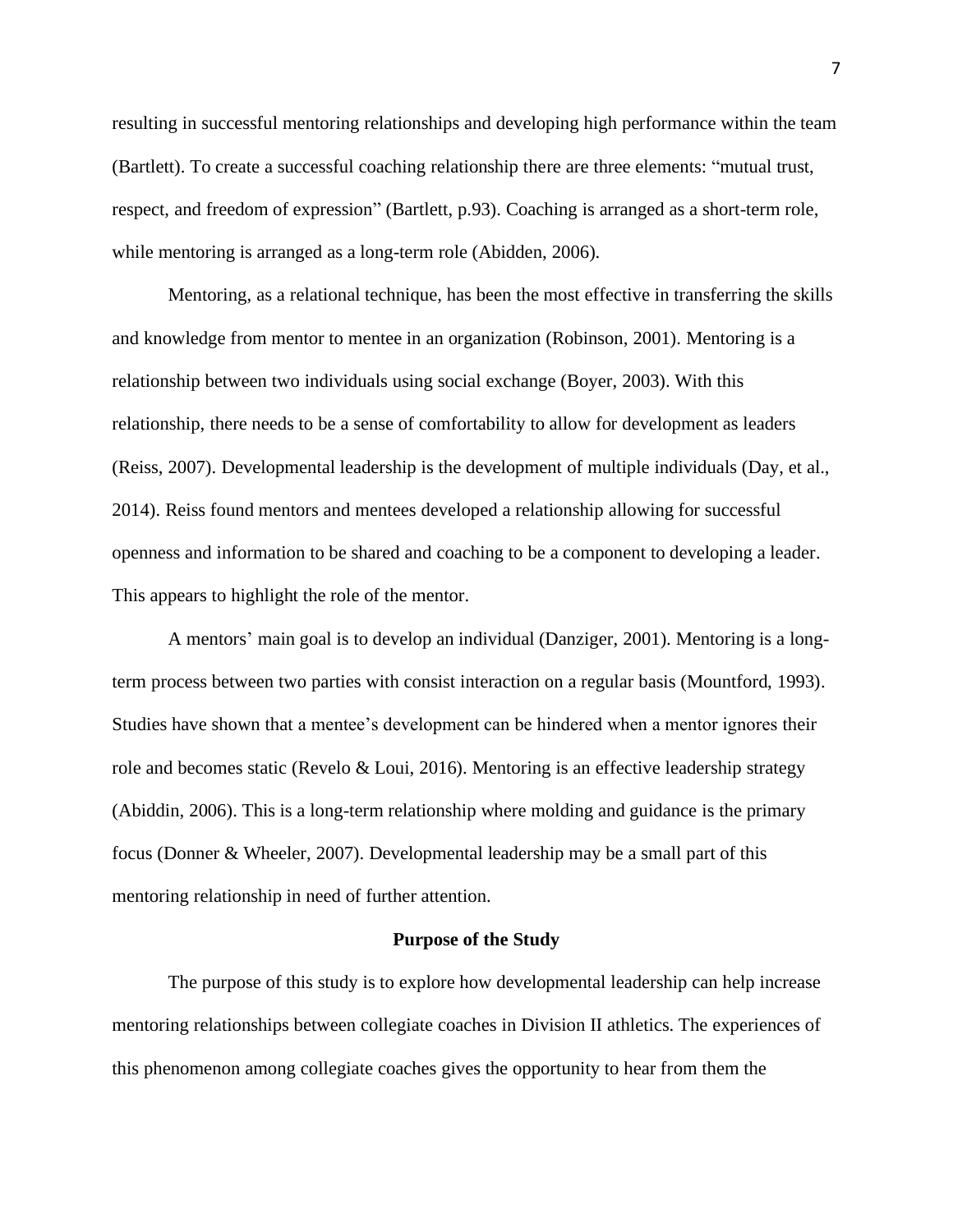individuals directly involved in these mentoring relationships within the program striving for continuous growth.

## **Theoretical Framework**

Theoretical framework works as the foundation of the study and brings a broad conceptual perspective to the research narrative (Lochmiller & Lester,2017). Theoretical framework helps convey to the reader what perspective the study is driven from relative to the research design (Lochmiller & Lester). Given the importance of the theoretical framework, the researcher selected a grounded theory framework for this study.

## **Grounded Theory and Symbolic Interactionism**

Grounded theory is a research approach or method that requires continuous data collection and analysis to produce a theory throughout the research process (Bowen, 2006). During the analysis of the data, themes begin to emerge (Bowen). These themes capture the meaning of the experiences that Bowen drew from the situations and context of the research. Grounded theory is a continuous evolution of the data as the research is unfolding (Strauss  $\&$ Corbin, 1994). This process allows for the data collection and analysis, to develop the emergent theory that is grounded into the data (Strauss  $\&$  Corbin). Grounded theory is a qualitative methodology using the approach of observing human life allowing for symbolic interactionism (Blumer, 1969).

Blumer's development of the symbolic interactionism approach are influential to grounded theory (Heath & Cowley, 2003). Symbolic interactionism is the process in which individuals' behaviors are formed through social interactions and make conscious decisions based off the given situation (Pitney & Ehlers, 2004). Grounded theory with the focus of symbolic interactionism is created based off the social setting allowing individuals to interact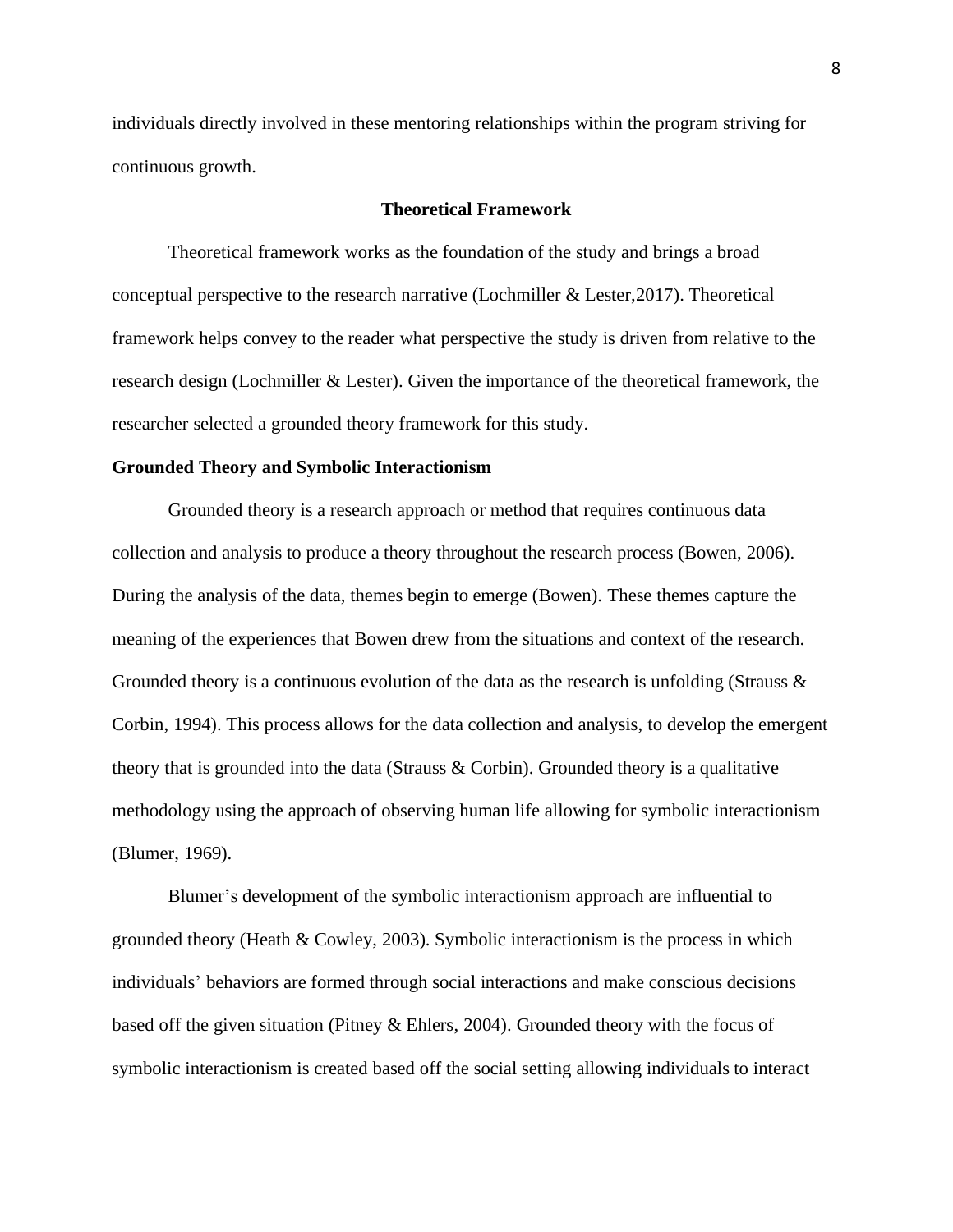with one another (Pitney  $&$  Ehlers). This theoretical underpinning aims to explore social processes and multiplicity of interactions (Heath & Cowley) and is deemed by the research to be compatible with exploring developmental leadership in mentoring relationships.

# **Developmental Leadership with Mentoring**

When a developmental relationship has formed mentoring is a main function allowing strong leadership (Godshalk & Sosik, 2007). Mentoring and leadership have shown similar characteristics (Godshalk & Sosik). According to Godshalk and Sosik, these characteristics consist of developmental behaviors, functions and outcomes. Developmental leadership is a development process which fosters understanding of a personal leadership style (Bass, 1990; Godshalk & Sosik). Found under development leadership theory, one leadership style which could emerge is transformational leadership (Godshalk & Sosik).

Bass and Avolio postulate transformational leadership allows for individuals to succeed towards their goals and foster leader's confidence in values, skills and performance which allows individuals to achieve goals (1997). These skills of transformational leadership have shown a close relation to mentoring, because of the developmental behaviors of a mentor (Godshalk  $\&$ Sosik, 2007). With leadership and mentoring having a similar focus of developing individuals, Godshlak & Sosik discuss differences between the two. Both are goal oriented for the development of individuals, but leadership is organizational goal oriented and mentoring is individual goal oriented (Bass, 1990; Wanberg, Walsh, & Hezlet, 2003). To create the developmental relationship, mentors and leaders need to work closely with their individual to allow for high quality success (Godshalk & Sosik).

# **Research Question**

The primary research question for this study is, What are the experiences of collegiate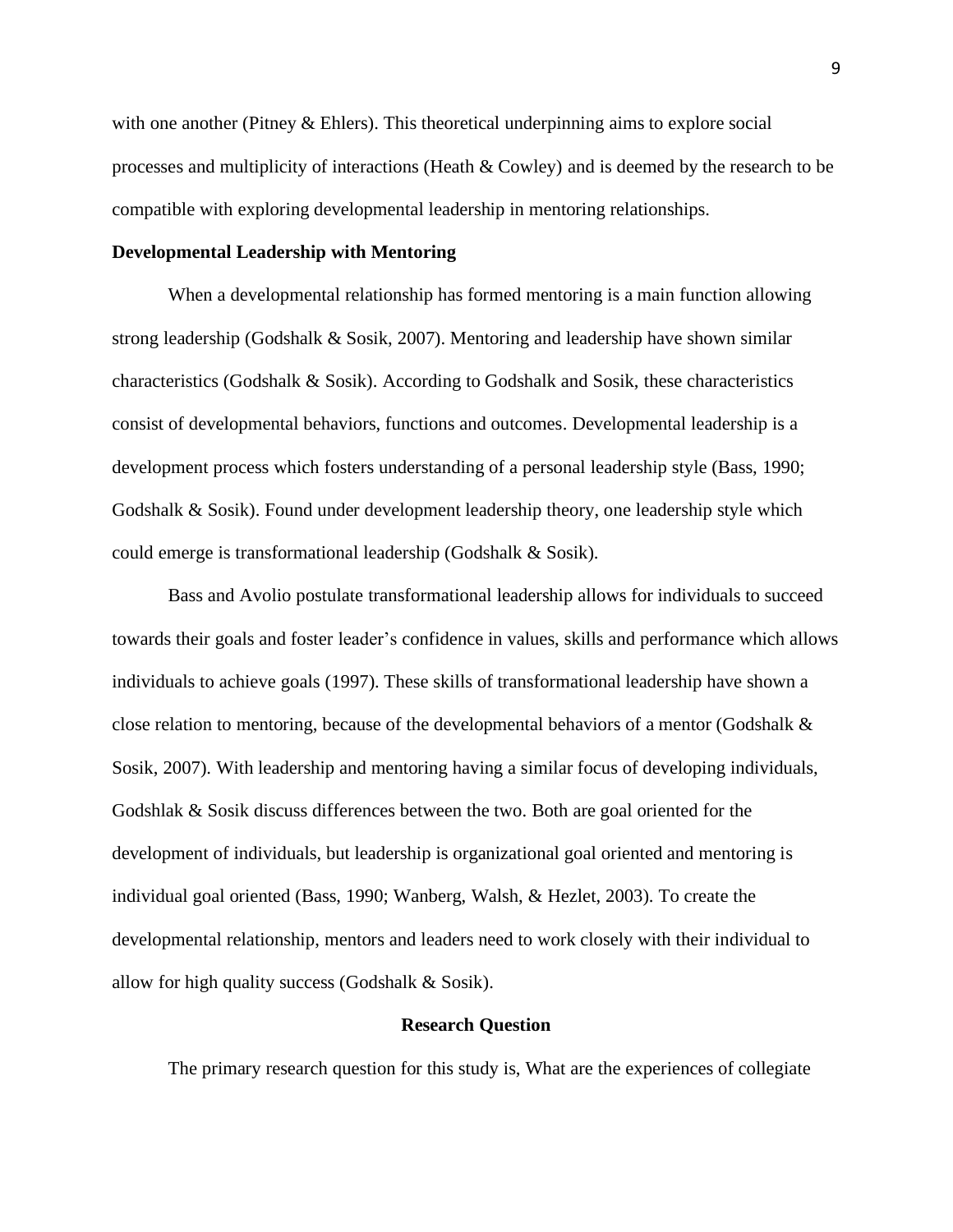coaches in Division II 4-year programs regarding mentoring relationships among coaches? The following secondary questions will be used to assist in answering the primary question:

**RQ 1:** How have collegiate coaches experienced developmental leadership approaches within mentoring relationships amongst collegiate coaches?

**RQ2:** What do collegiate coaches perceive to be the impact of mentoring relationships on their development as leaders?

A semi-structured open-ended interview guide developed by this researcher will guide the individual participant interviews. Questions will be developed based upon developmental leadership concepts described earlier. This interview guide will be presented in Chapter 3 and included in the appendix after completion of the research study.

# **Procedures**

This study is following a qualitative research design using grounded theory approach. The researcher endeavors to explore the mentoring relationships that develop over time amongst collegiate coaches through the voices of these coaches. Interview rich narrative data will take place to better uncover a theoretical perspective grounded in the data. The participants in this study are members of four male sport coaching staffs and four female sport coaching staffs. Each participant will be interviewed by the researcher using a semi-structured open-ended interview guide. During the face-to-face interviews, the research will have the ability to use probes for clarification and ask the participants to provide additional information in their responses. Interviews will be recorded, transcribed, and destroyed after the study is completed. To maintain confidentiality, false names will be assigned to the coaches and their respective institutions. Further description of procedures is presented in Chapter 3 of this research proposal.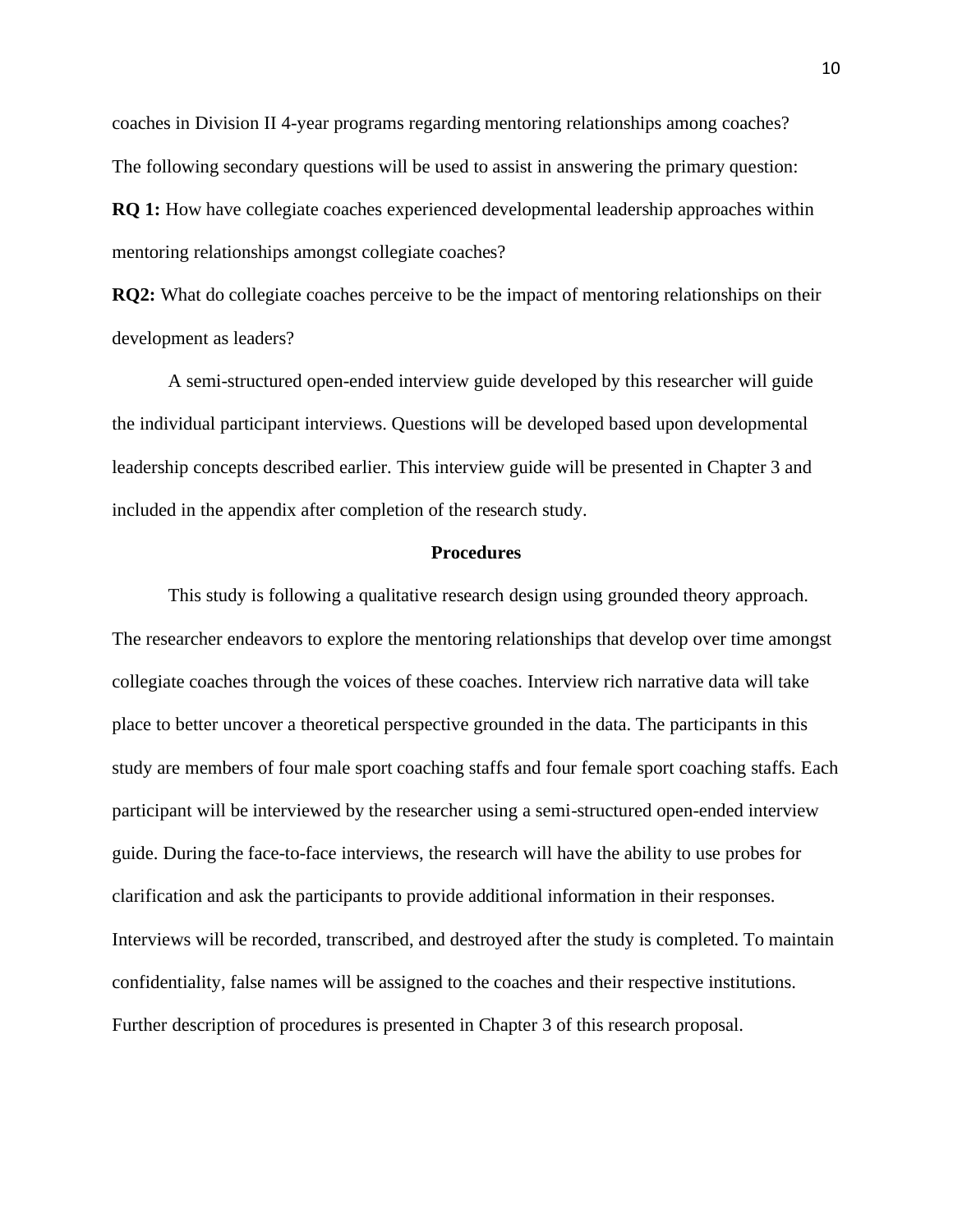# **Definition of Terms**

**Mentor:** someone that is a role model or someone with influence on one's professional career (Abiddin, 2006).

**Coach:** help individual athletes or teams to achieve improvement in their performance, by working with the athlete to improve their objectives (Abidden, 2006; Lyle, 1985).

**Mentoring:** a mutual relationship that calls for personal growth and professional advice given between the mentor and mentee (Malachowski, 1996).

**Coaching:** short-term arrangement that is goal-oriented for immediate results in improvement of performance with a focus that may be narrow (Abidden, 2006; Ives, 2008).

**Developmental leadership:** is a process that is focused on the development that inherits multilevel and longitudinal growth for individuals using a leadership style (Day, et al., 2013; Day, 2011).

#### **Limitations of the Study**

There are a few limitations present in this study. One limitation is participants are volunteers who have the right to withdraw from the study at any time. This limitation can lead to inaccuracy in who is representing the population in the study. With the study having a qualitative driven design, participants are interviewed to collect real experiences resulting in truthfulness and detailed answers. Given the openness of the questions and the focus of the study on the participants experiences in their job field, there needs to be a comfortability when answering the questions by applying the protection of confidentiality. This protection can be enforced by ensuring confidentiality of identities, scheduling when the interview will take place and choosing a neutral location.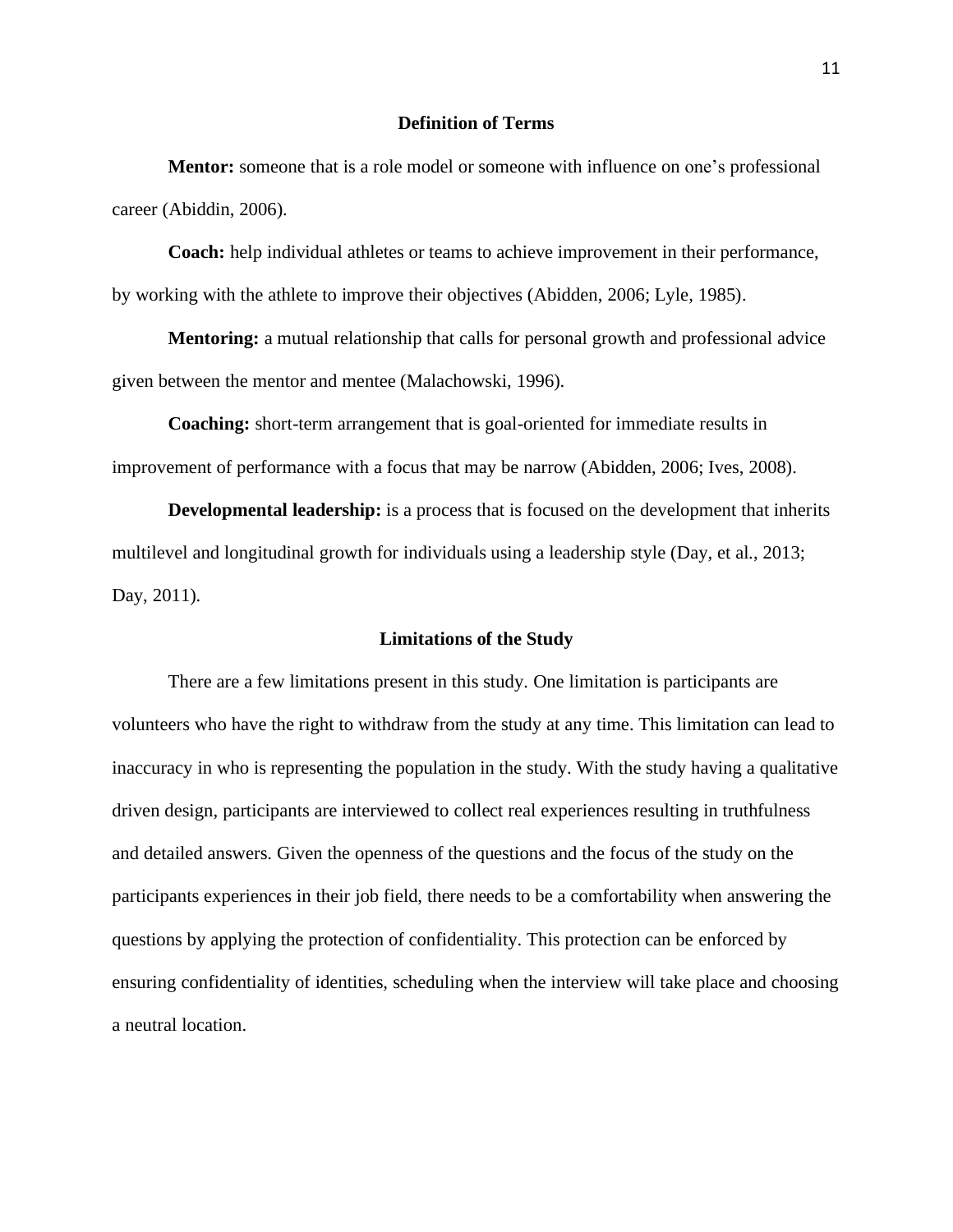#### **Delimitations of the Study**

This study is delimited to Winona State University athletic department coaching staff. The participants in the study are delimited to head coaches and assistant coaches who are currently in that position.

# **Significance of the Study**

This study may be significant to first year head coaches along with head coaches who have been in the industry for five or more years. The outcomes of this study may help inform future and current head coaches how to use mentoring relationships to provide the staff with the tools to develop for future endeavors. For head coaches, this study may explore the knowledge of developmental leadership that can lead to the mentoring relationships that a coaching staff needs. This study can also have a focus on other organizations knowledge of developmental leadership leading to mentoring relationships amongst the system. Leadership education study may also view the findings of this study significant in examining developmental leadership in mentoring relationships.

#### **Summary**

This study will consist of three chapters. Chapter one gives the foundations of the study. These include an introduction, statement and background of the problem, purpose of the study, research questions, theoretical framework, limitations and delimitations, and ending with significance of the study. Chapter two follows the foundations of the study with the review of literature. This chapter will include identifying resources, link existing literature to current research and frame the analysis. Chapter three will cover the methodology of the study. This chapter will revisit the research questions, cover the selection of participants, and justify the research design and data analysis.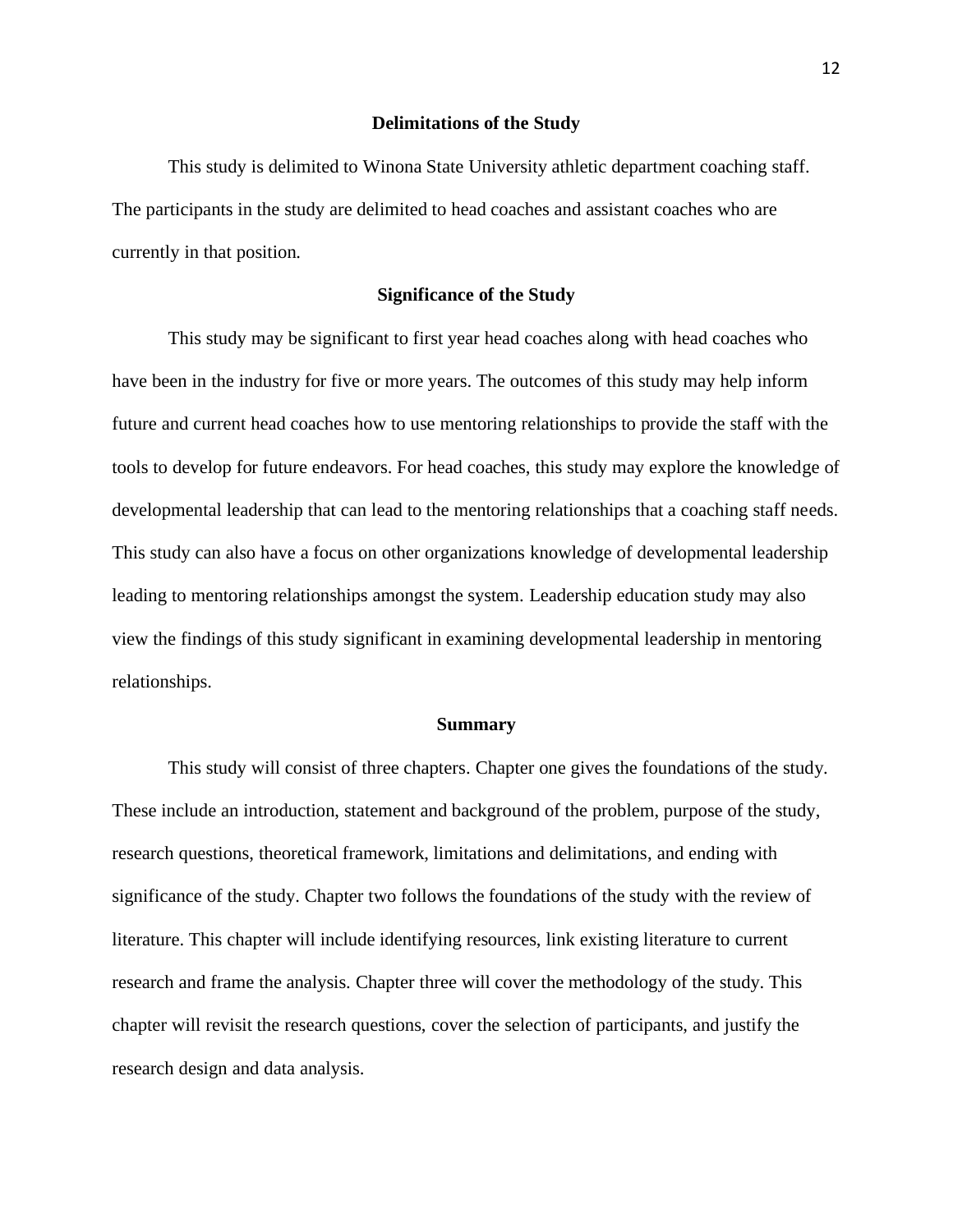#### **CHAPTER 2**

# **LITERATURE REVIEW**

The purpose of this study is to explore how developmental leadership can help increase mentoring relationships between collegiate coaches in Division II athletics. The experiences of this phenomenon among collegiate coaches gives the opportunity to hear from the individuals directly involved in these mentoring relationships within programs striving for continuous growth. Given a lack of understanding of the mentoring process with collegiate coaches, it appears further research is needed to better understand the long-term effects of an effective mentoring relationship using developmental leadership.

Little is known about the development of mentoring relationship amongst collegiate coaches over a career. This review of the literature will cover serval section focusing on mentoring and coaching, along with theoretical framework. Section one covers the historical perspective of coaching relationships and mentoring relationships. Section two discovers the purpose of a mentor. Section three reveals the theoretical framework. Specifically, discussing the aspects of developmental leadership leading into the leadership style of transformational leadership. Section five provides a summary of the literature review.

#### **Historical Perspective**

Professional development embodies two approaches; coaching and mentoring (O'Conner & Ertmer, 2006). According to the literature there is not a defined difference between coaching and mentoring relationships (Abiddin, 2007). These techniques work together to build a relationship between two individuals to create the outcome of increase individual performance over a career (Boyer, 2003; Passmore, 2007). Individual performance is composed of selfdevelopment, career development, personal and professional growth (Abiddin). The relationships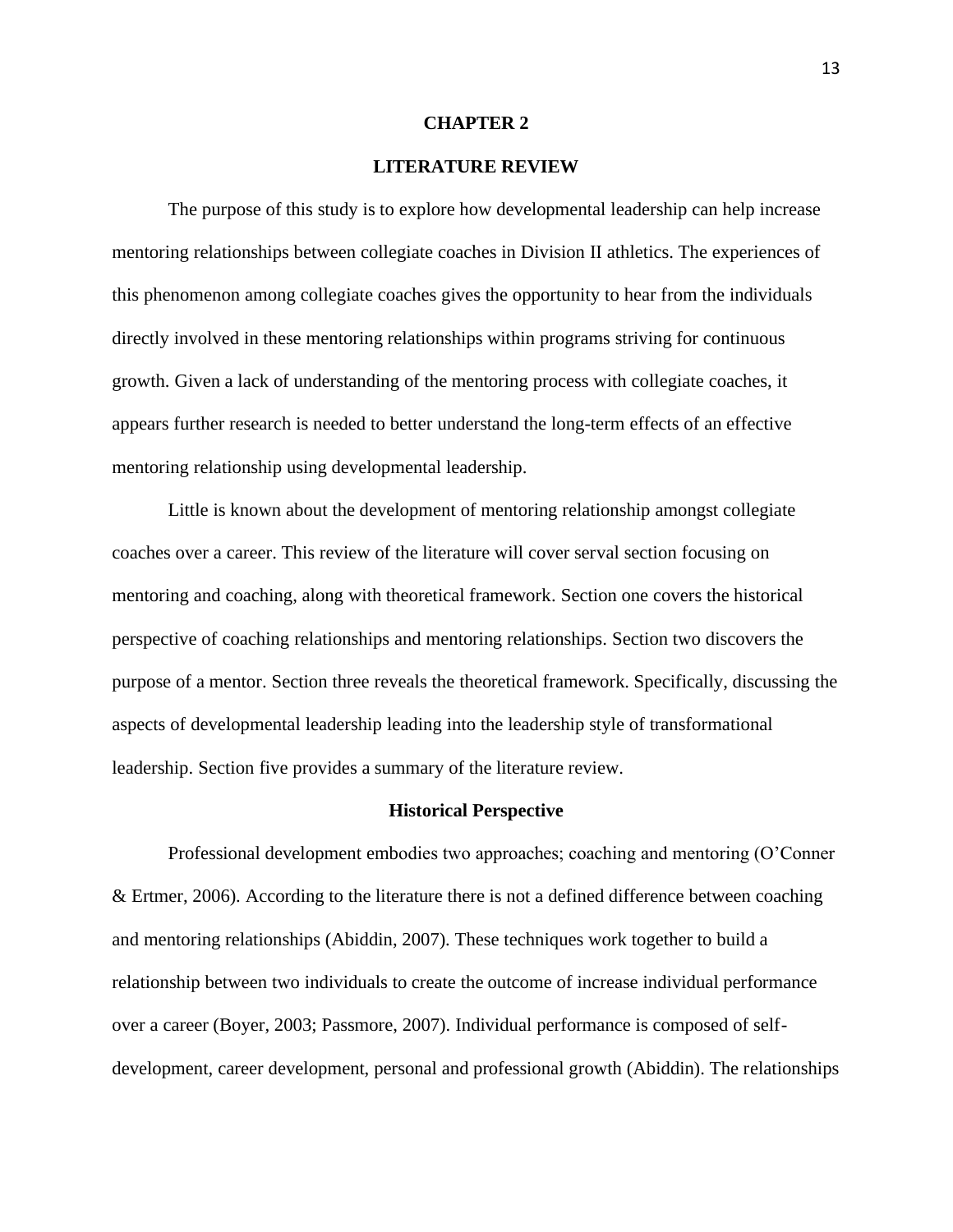even though show similar aspects, with also differences presented between coaching and mentoring (Passmore).

# **Coaching Relationship**

Coaching is about instructing others to improve performance (Abiddin, 2007). This relationship is developed in a short-term arrangement where the coach focuses on an individuals' optimal potential (Abiddin; Antonioni, 2000; Vander, 2000). This is created in an environment that allows for a positive atmosphere between the coach and athlete, eliminating barriers preventing successful development (Abiddin). Personal development comes from the influential aspect of coaching with having the ability to achieve the objective (Pearson, 2001; Smith, 2004). The objectives of a coach are skill development and performance enhancement (Grant, 2001).

Coaching, as a relationship, is the most effective technique for aiding human development (Bartlett, 2007). The term coaching is derived from athletics with a relationship formed between coach and athlete (Parsloe, 1999; Lyle, 1985; Pearson 2001). A relationship built on the concept of improving skill and job performance (Passmore, 2007). To improve the performance, the coaches' role is about increasing the skill development of the individual (Antonioni, 2000; Vander, 2000). These roles include analyzing and evaluating performance, planning the learning process and implementing the plan (Parsloe, 1999). The learning process has a focus on the idea of facilitating learning (Frost, 1971; Mink, Owen, & Mink, 1993). This is where an individual is learning with a coach to assist their improvement of performance (MacLennan, 1995; Abiddin, 2007).

Coaching provides a formal contract that should be processed on a daily occurrence (Xavier, 2004; Antonioni, 2000). As stated by Passmore, coaching relationships focus on the increase of individual performance on a short-term arrangement (2007). To effectively achieve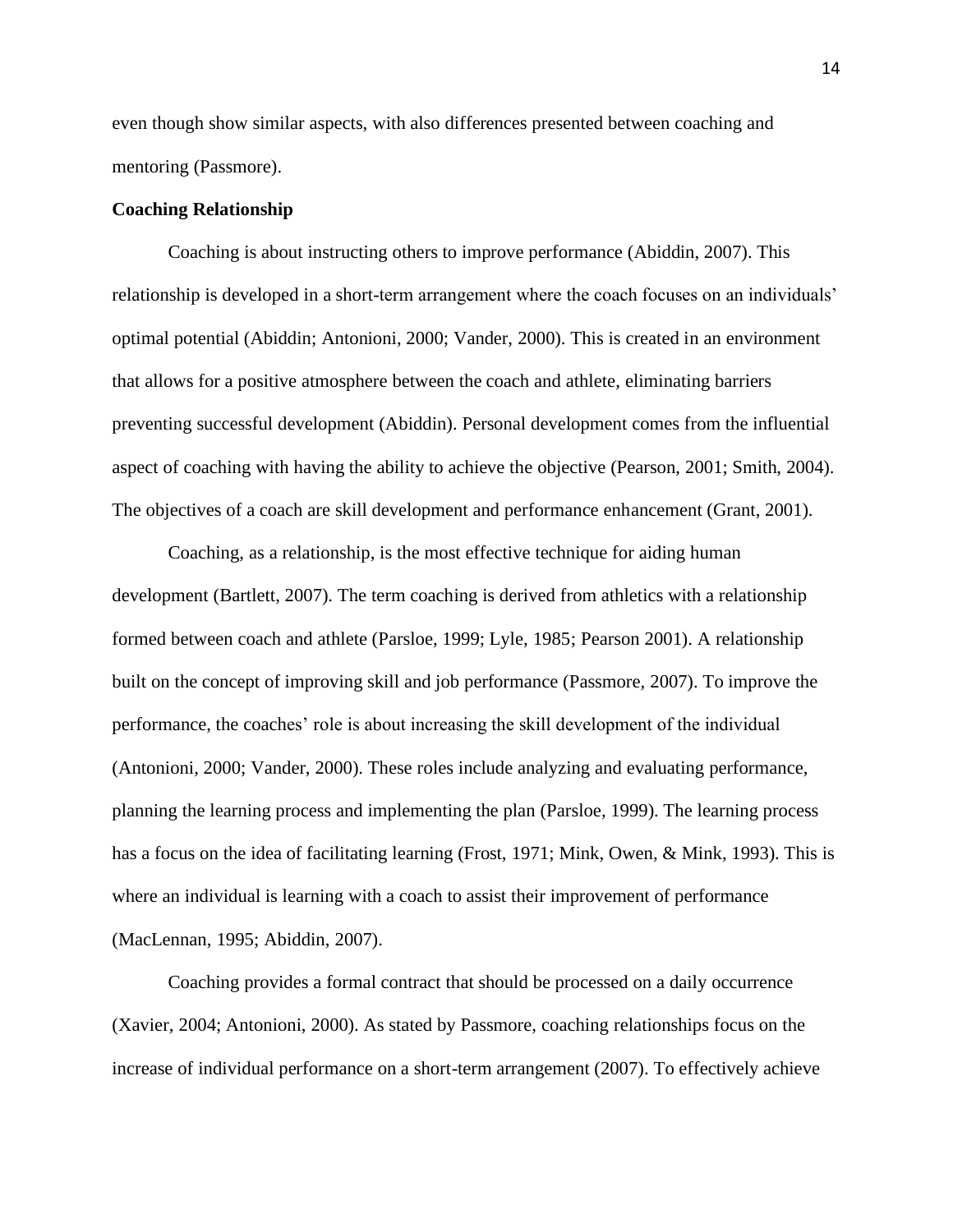this goal coaching insist on daily meetings allowing for face-to-face contact, phone calls or email discussion (Bolch, 2001). This puts down the groundwork for the coachee to put in time on research and practice (Abiddin, 2007; Nasser, 2004). The impact of the relationship doesn't have to be long-term, when there are brief encounters it allows for the individual to expand and learn how to develop on their own (Abiddin).

Applying the technique of coaching into a situation has shown success in mentoring relationship and developing high performance (Bartlett, 2007). Coaching and mentoring come together to develop the individual in their profession by using educational training (Abiddin, 2007). Working towards the objective of achieving an individuals' goals by acting as the coach/mentor (Abiddin). An individual has the presence that they are using a coaching relationship, without having the knowledge that it is also a mentoring relationship (MacLennan, 1993).

# **Mentoring Relationships**

Before the 1990s, mentors were called supervisors, meaning this is someone who overlooks or directs individuals to maintain order (Gardiner, 1989). Mentor is a word that is used by many professions to describe someone as a role model who has a significant influence on their professional career (Abiddin, 2007). The concept of mentoring is a personal long-term relationship that focuses on task performance (Brown & Krager, 1985; Kirkham, 1993). The studies have shown mentors support and foster the mentees' development be creating a space where they can work in a life that contains their dream (Levinson, 1978).

The word mentor comes from a character of ancient Greek mythology (Abiddin, 2007). The story of Mentor is Ulysses leaves his son, Telemachus in the hands of a trusted advisor (Clutterback,1991). Mentor had responsibilities of shaping character, giving wisdom for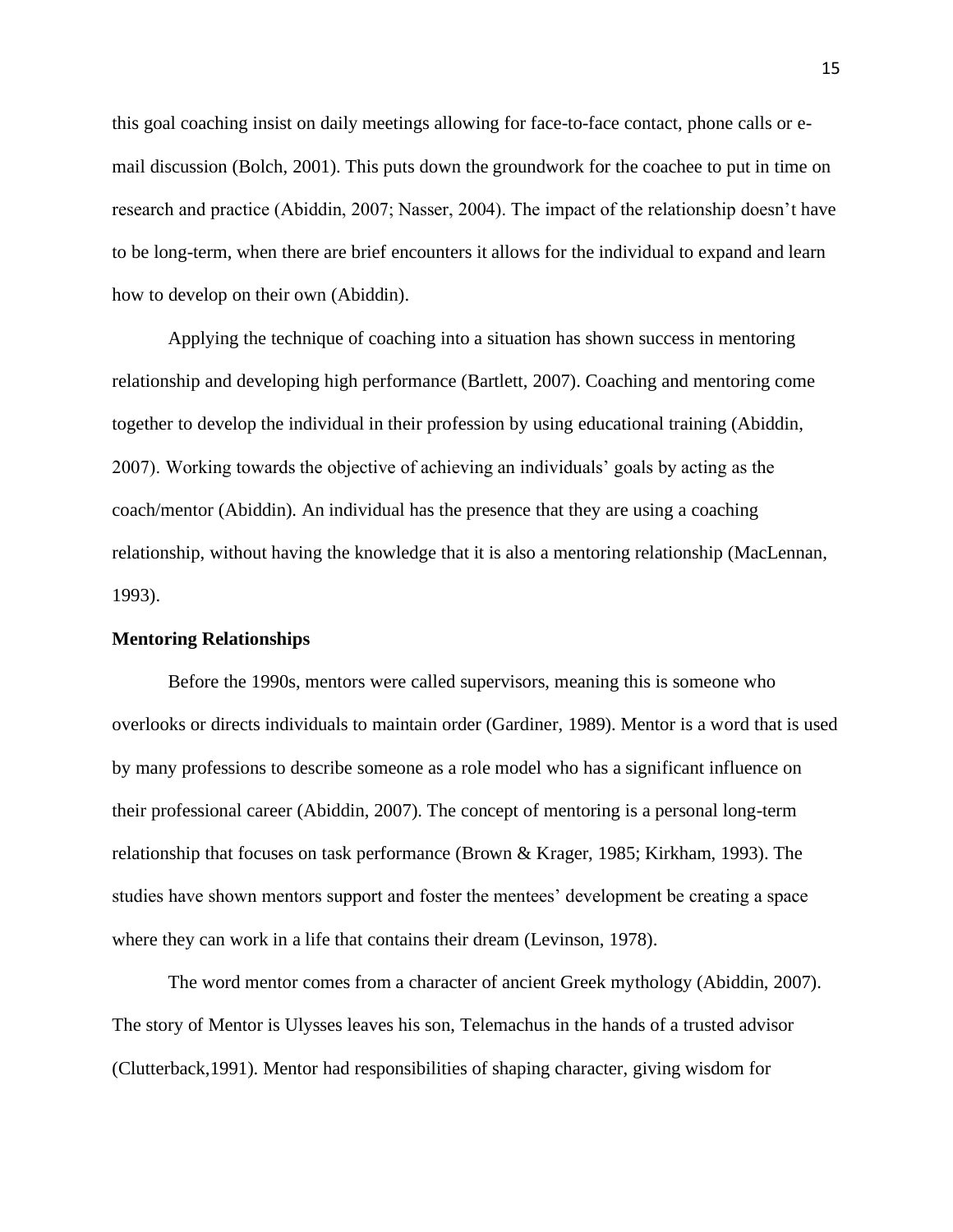decisions, and clarity of purpose (Barondess, 1995). According to the story, Telemachus received a gift, the gift of a mentoring relationship (Barondess). This mentoring relationship was formed from youth to manhood making this relationship one of the most important in an individual's life (Barondess). There is literature that supports the idea of mentorship being critical in the early years resulting in productive careers (Blackburn, 1979).

Mentoring is a complex relationship where an individual with more experience matches with someone in the same role (Boyer, 2003; Reiss, 2007). The relationship between a mentor and mentee is a cycle that is continuous; time limited until it's the mentees' turn to be the mentor (Duffy 1994; Levinson, 1979; Schapira, et al., 1992; Hunt & Michael, 1983; Barondess, 1995). Being mentored early in an individuals' career has provided for a higher number of turn-over in becoming a mentor (Barondess). According to Kirsling and Kochar, directors at an academic health center were surveyed, the outcomes were 90% reported being mentored, of these individuals 81% became mentors in turn (1990). These mentoring relationships have shown a strong correlation with a positive effect on the career of a mentee (Barondess).

The mentoring relationship can help the mentor transfer the knowledge, work or thinking to the mentee for the career development (Clutterbuck  $\&$  Megginson, 1999). Building the trust in the relationship increases the success in mentoring allowing for a safe environment (Rosser  $\&$ Egan, 2005). This environment provides the mentee to open up about new ideas, give a new perspective on issues and develop in a leadership role (McDougall & Beattie, 1997).

#### **Purpose of a Mentor**

Mentors provide a purpose to mentees that allows for comfortability and security to help their roles as leaders (Reiss, 2007). A conscious effort put forth by the mentor to reach out to their mentee, encourages open communication and information sharing between both individuals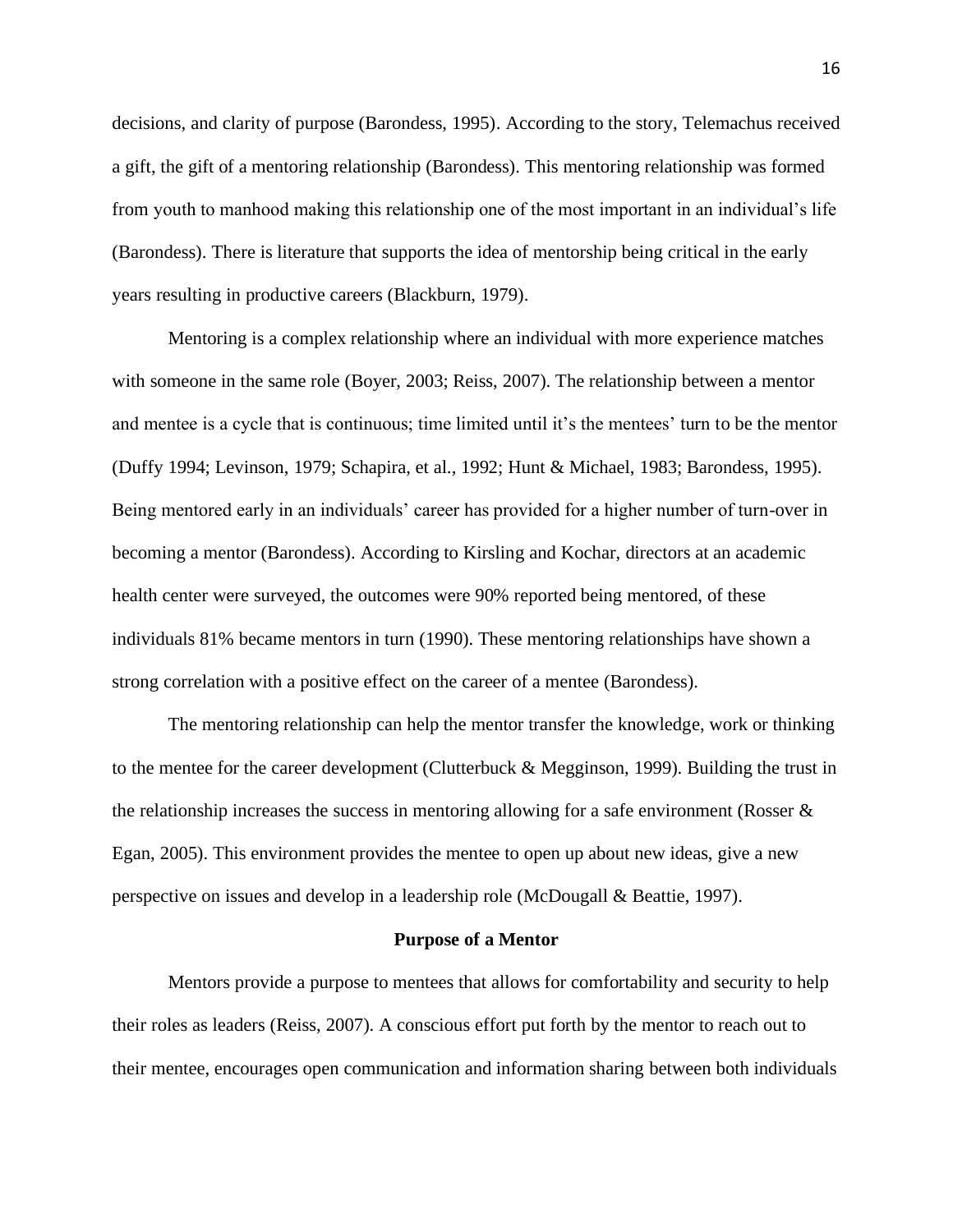(Solanksy, 2010). The effort provided by the mentor allows for the mentee to have a secure space where he or she can share critical information about their leadership skills, questions and goals (Solansky). These interactions between mentor and mentee provides a purpose of engagement through increased relationship and guiding experiences (Boyer, 2003).

Most important purpose of a mentor is to give guidance, advice and counsel (Shaw, 1992; Wilkin, 1992). To achieve this purpose, there are aspects to consider when becoming a good mentor. According to Parsloe, there are seven key aspects that make up a good mentor (1992). The first, is to be a good motivator. This is someone who are perceptive and supportive to the objectives and responsibilities to the mentee (Parsloe, 1992). High performers bring the aspect of being secure in their own position and doesn't feel threatened by their mentees' opportunities (Parsloe, 1992). A good mentor shows that mentoring is a main responsibility in their job description with the organization (Parsloe,1992). Being a mentor there is a relationship that is formed, this aspect provides sympathy, accessibility and knowledge about their mentees' area of interest (Parsloe, 1992). Mentoring is about the development of their mentees' skills, performance and growth (Brown & Krager, 1985; Fisher, 1994; Parsole, 1999). This development leads to the aspect of the mentor giving their mentee the resources and information of the organization (Parsloe, 1992). The last two aspects of a good mentor are to be a good teacher and good negotiators (Parsloe, 1992).

Each mentoring relationship is unique (Mountford, 1993). The establishment of this relationship is based off of the personalities of the two individuals (Mountford). This relationship allows for personal growth and enable the mentee's development of the skills and performance (Brown & Krager, 1985; Fisher, 1994; Parsole, 1992). The purpose of the mentor allows for resources and opportunities for development, setting achievable goals and providing feedback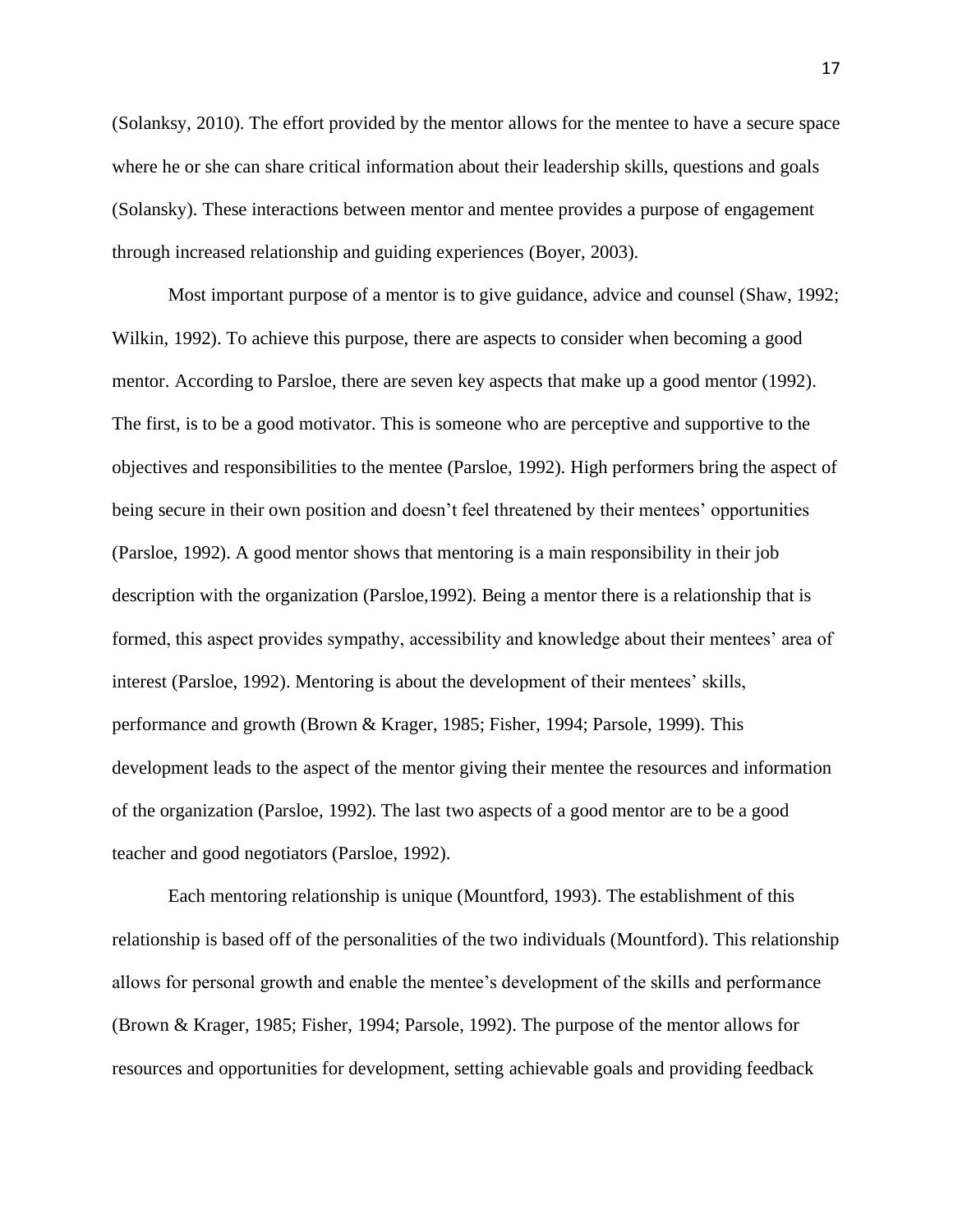(Smith, 1989). The roles that are provided by the mentor helps the mentee to identify their strengths and the areas that need further development (Mountford, 1993).

# **Theoretical Framework**

Theoretical framework works as the foundation of the study and brings a broad conceptual perspective to the research narrative (Lochmiller & Lester, 2017). The framework is the idea that explains why this relationship is what drives this study (Lochmiller  $\&$  Lester). This is the approach that was taken to understand the study (Lochmiller  $&$  Lester).

## **Leadership Development**

A theory emerging in an active field is leadership development (Day et al., 2014). This theory of leadership has a long history with research spanning over a century (Avolio et al., 2009). The research is independent on what has been studied in the field of leadership (Day et al). Leadership development is a complex topic that involves an interaction between individuals based off of social and organizational environments (Day et al; Day, 2000). This theory of leadership development is surrounding around the orientation of developing others (Godshalk  $\&$ Sosik, 2007).

Developmental leadership focuses on the process of developing individuals through multilevel and longitudinal growth (Day et al., 2013; Day, 2011). Over time the focus on multilevel and longitudinal process operates around the means of intrapersonal and interpersonal as the center of developmental leadership (Day et al., 2014). With multiple individuals involved with the process of leadership development (Day et al). Their contribution brings a better understanding of how the process developmental leadership works to develop and change an individual (Day et al).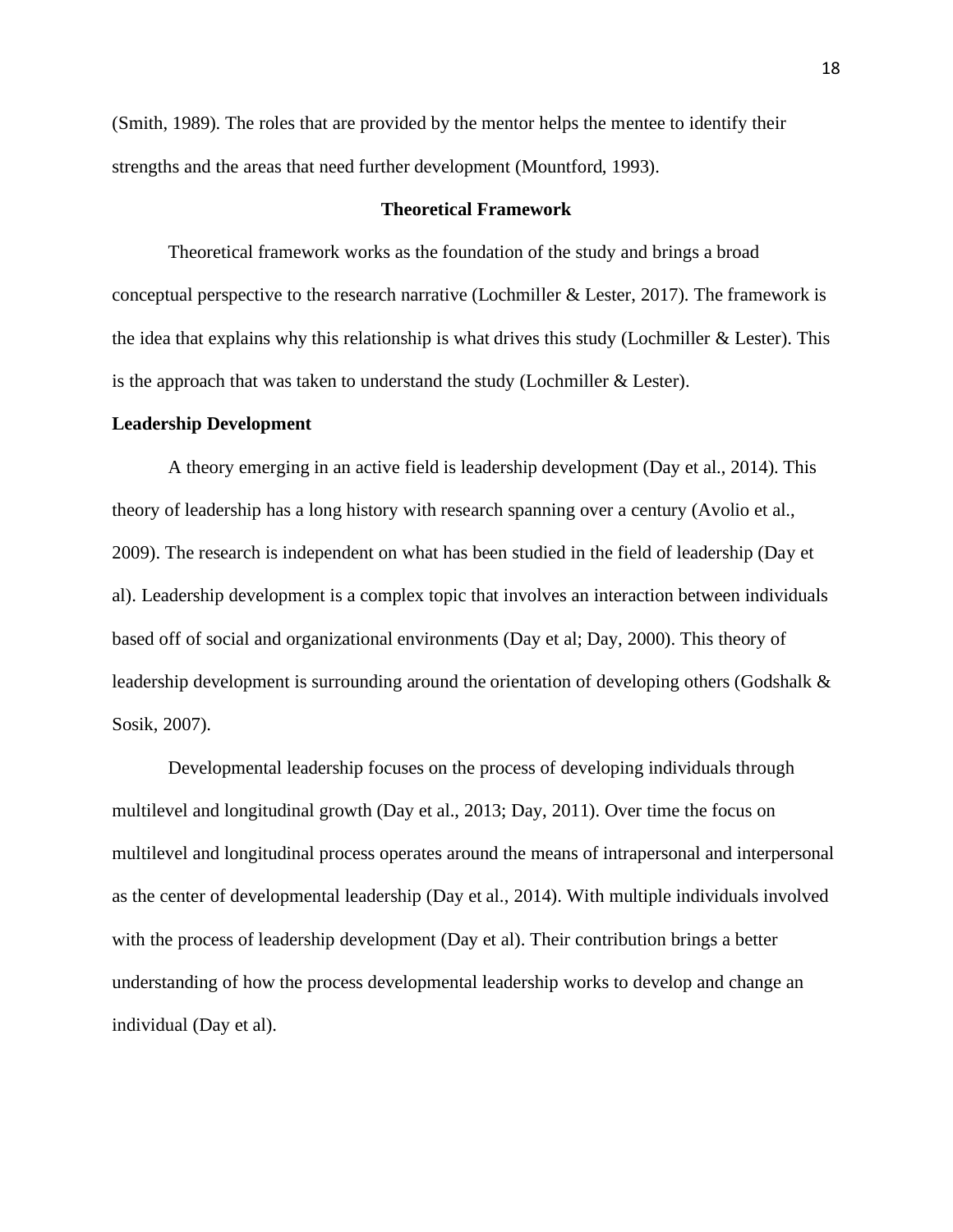Developing leadership is focused around the concept of a leadership style (Day et al., 2013; Day, 2011). Leadership styles are defined as an action or behavior (Bass, 1990). These actions and behaviors taken by an individual are what influence another to achieve their goals (Bass). Inside in organization the main factor is to find a leadership style to enhance the interest and commitment of the individual (Obiwuru, Okmu, Akpa & Nwankwere, 2011). According to Keegan and Hartog, a type of leadership style associated with developmental leadership is transformational leadership (2004).

#### **Transformational Leadership**

Transformational leadership is about the motivation of an individual to achieve goals, enhance skills and confidence to build an expectation of performance (Bass & Avolio, 1997). The leader embodies the value of learning and development of followers (Godshalk & Sosik, 2007). The value comes from the inspiration and intellect of the leader to stimulate their follower (Godshalk & Sosik). Transformational leaders work with individuals with similar values, beliefs, and goals (Khan, Nawaz & Khan, 2016). These characteristics are what impact performance to attain goals (Khan, Nawaz & Khan).

This idea of transformational leadership is closely related to the concept of mentoring (Godshalk & Sosik, 2000). Mentoring and leadership have similarities focusing on the development of others (Godshalk & Sosik, 2007). The development that is produced amongst a mentors protégé focuses its bases off of the behaviors of a transformational leader (Bass, 1990). Godshalk and Sosik reports behaviors describing a transformational leader (2007). Including trust built off of influential behaviors, the emphasis on developing their followers, promoting independence and critical thinking within their follower and using motivation to develop human development (Godshalk & Sosik).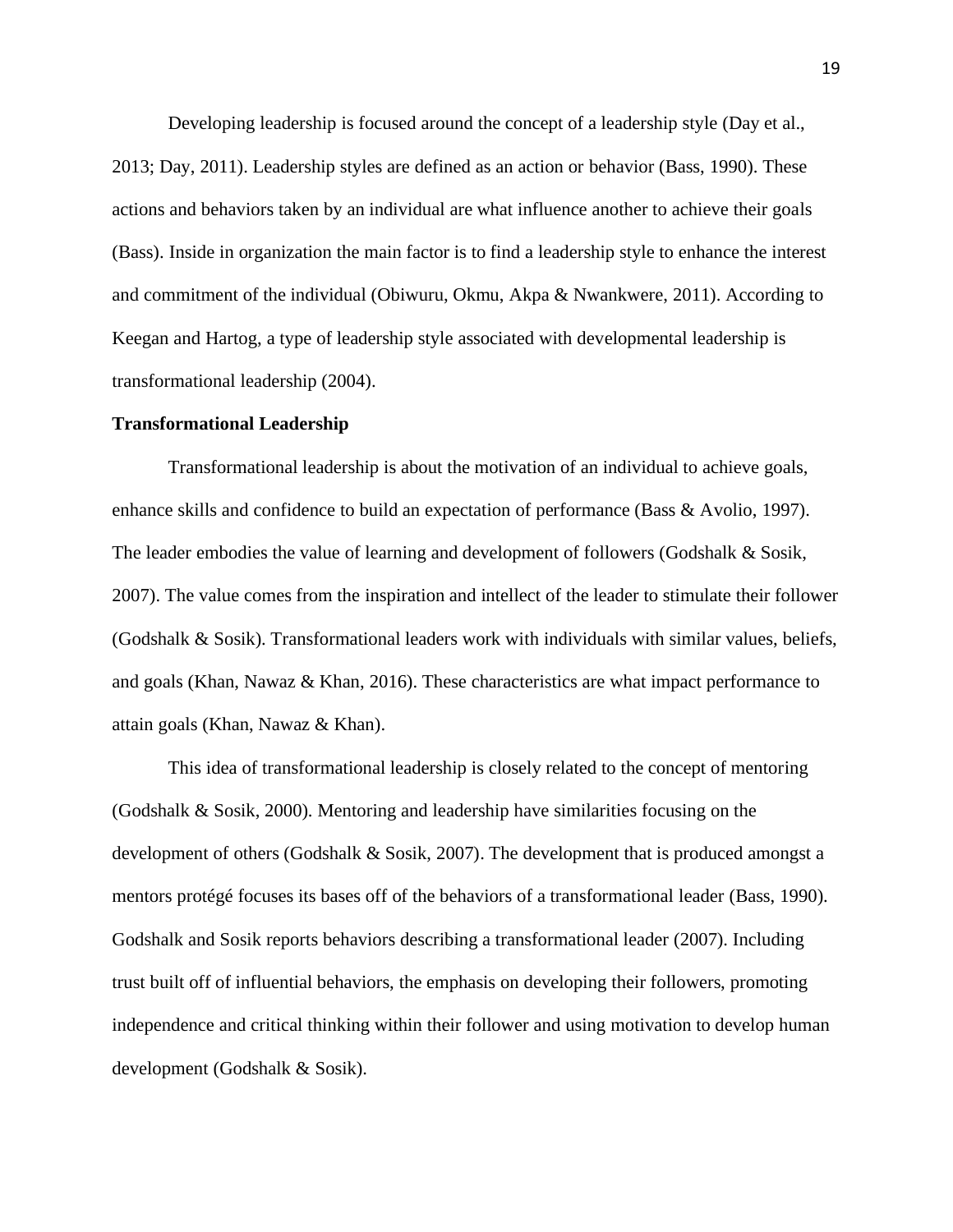Transformational leaders can form the development of the mentoring relationship (Godshalk & Sosik, 2000). Following the principle of a mentor and leader take on the job of becoming a role model (Bandura, 1986). As role models there is task that a mentor and leader must take on (Godshalk & Sosik, 2007). Mentors and leaders are there to develop the selfconfidence, personal identity and well-being of their individual (Godshalk &Sosik). Focusing on the personal goals of the individual is what aligns ideas of transformational leadership and mentoring (Godshalk & Sosik).

The concept of mentoring has been discussed by many researchers with the lack of knowledge on the long-term effects of mentoring relationships (Revelo & Loui, 2016). This study's main focus is to look into the mentoring relationships of current collegiate coaches. How a collegiate coach develops their leadership comes from the effect of a mentoring relationship (Stead, 2005). Learning about the experiences of this phenomenon among collegiate coaches gives the opportunity to hear from them the individuals directly involved in these mentoring relationships within the program striving for continuous growth.

#### **Summary**

There is significant research on both coaching and mentoring relationship, but there is lack of research relating to the outcome of mentoring relationships over time. In the review of the literature that was overlap between coaching and mentoring. Both showed similarities concerning the individuals increase in performance. While also showing differences in the time frame and main focuses of performance. In the review of the literature, mentoring relationships is about developing an individual in the same field to share personal experiences and knowledge in the field. There is a gap in the knowledge about how this concept of mentoring relationships is produced over time in an individuals' career.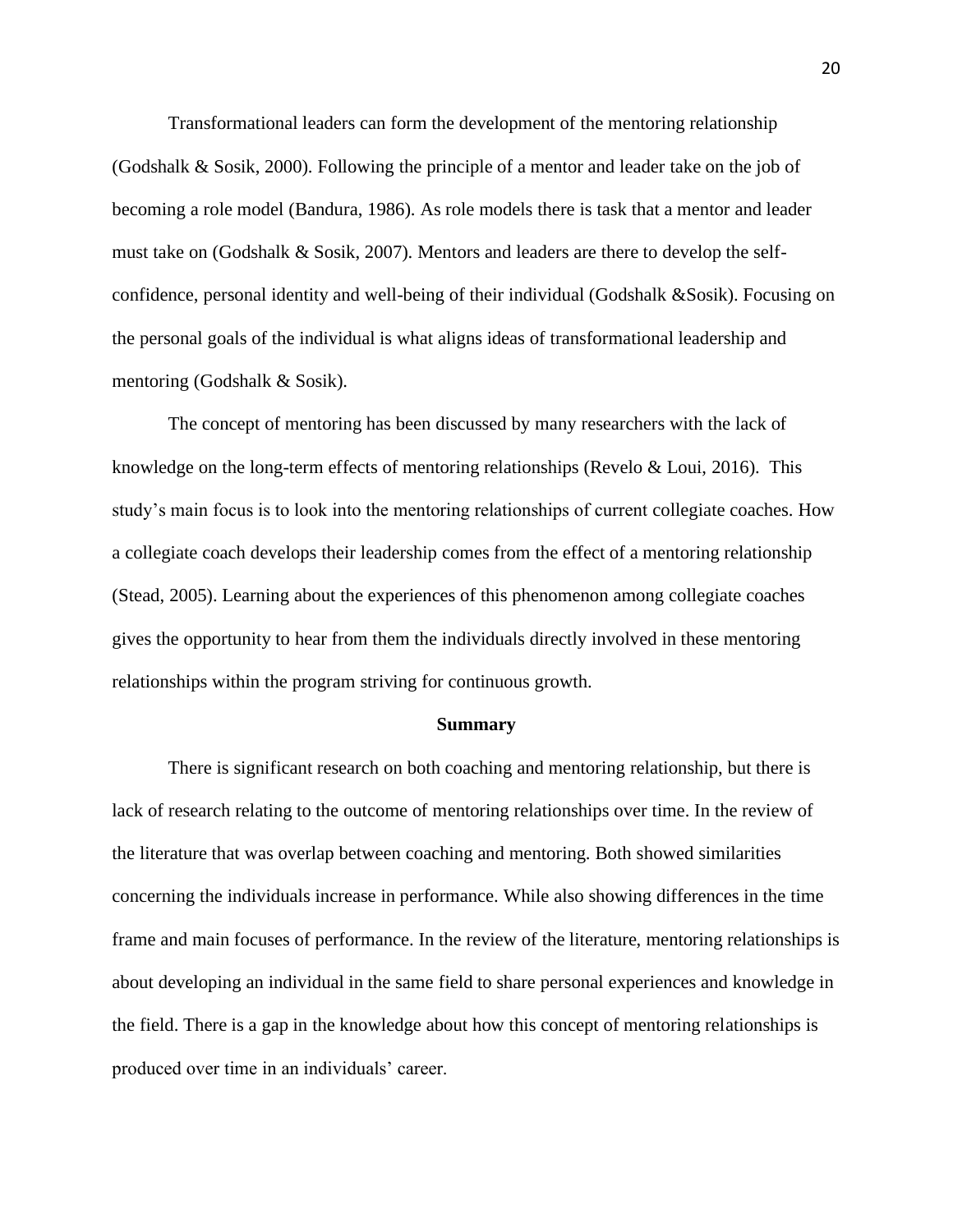This study will add to the research by exploring how mentoring relationships amongst collegiate coaches at the division II level produce development of an individual over a career. This will be a qualitative study focused on the design of grounded theory. This methodology will be discussed in chapter three.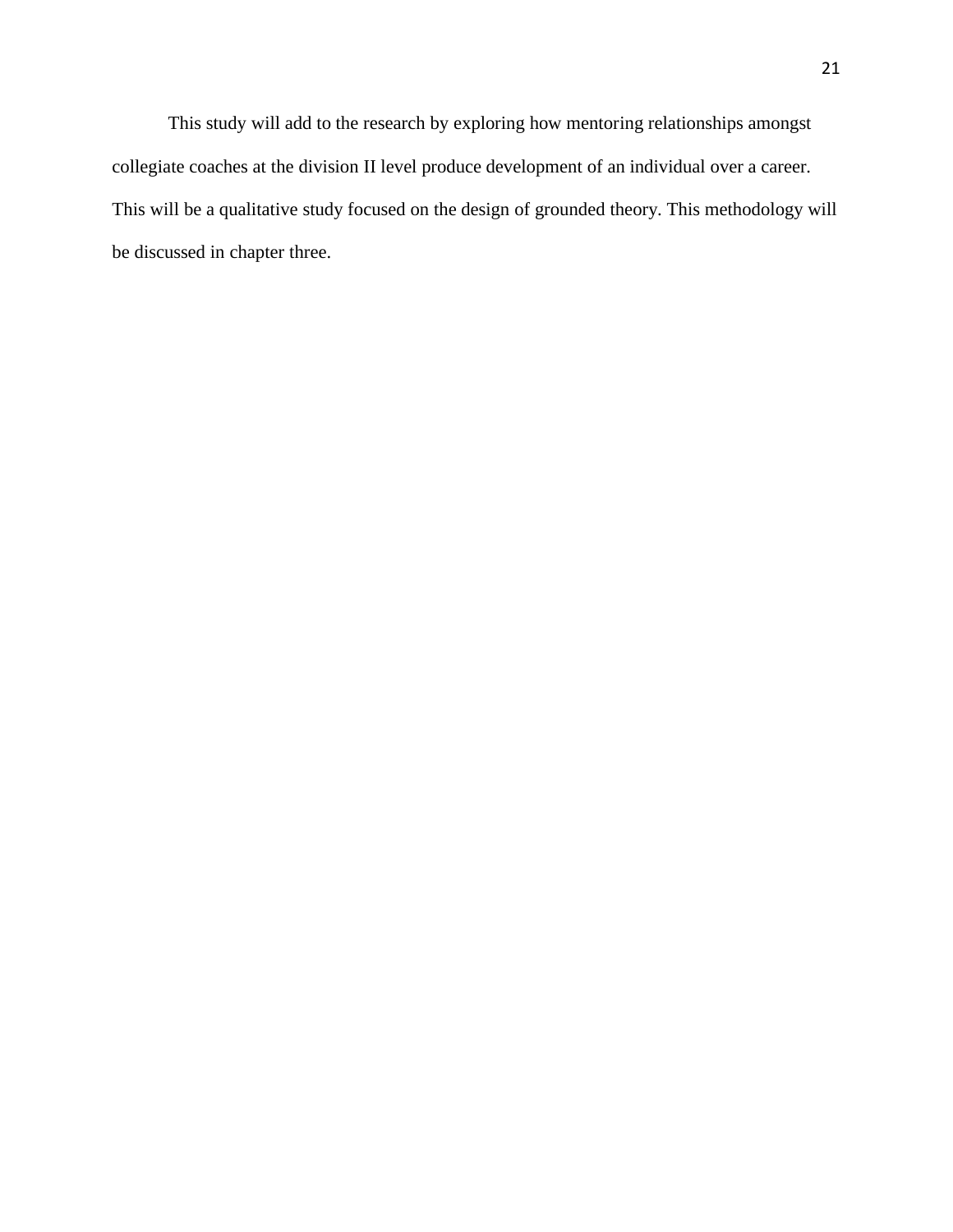#### **CHAPTER 3**

# **METHODOLOGY**

This chapter is to introduce the research methodology for this qualitative grounded theory study regarding the mentoring relationships that are developed amongst collegiate coaches over their careers. Little is known about the development of mentoring relationships amongst collegiate coaches over careers. Mentoring is a long-term process that focuses on the result of development of one's career (Hansman, 2002). The need for further research needs to happen to better understand the long- term effects of an effective mentoring relationship. The purpose of this study is to explore how developmental leadership can help increase mentoring relationships between collegiate coaches in Division II athletics. The experiences of this phenomenon among collegiate coaches gives the opportunity to hear from the individuals directly involved in these mentoring relationships within program striving for continuous growth. Chapter three will cover the research design, rationale for the method, setting and sample of the study, the role of the researcher, the data collected, and data analyzed.

## **Research Design**

Methodology is a strategy with a plan of action for a research study (Chamberlain-Salaun, Mills & Usher, 2013). These are the techniques that a researcher will use to answer the research question of the study. This study utilizing a qualitative research design with a grounded theory approach to explore the mentoring relationships that develop over time amongst collegiate coaches. Qualitative research explores factors about what little is known and explored (Strauss & Corbin, 1997). According to Lochmiller and Lester, qualitative research is grounded through inductive thinking where the researcher collects and analyzes data making new discoveries along the way (2017). Developing a theory within the research is a systematic development in social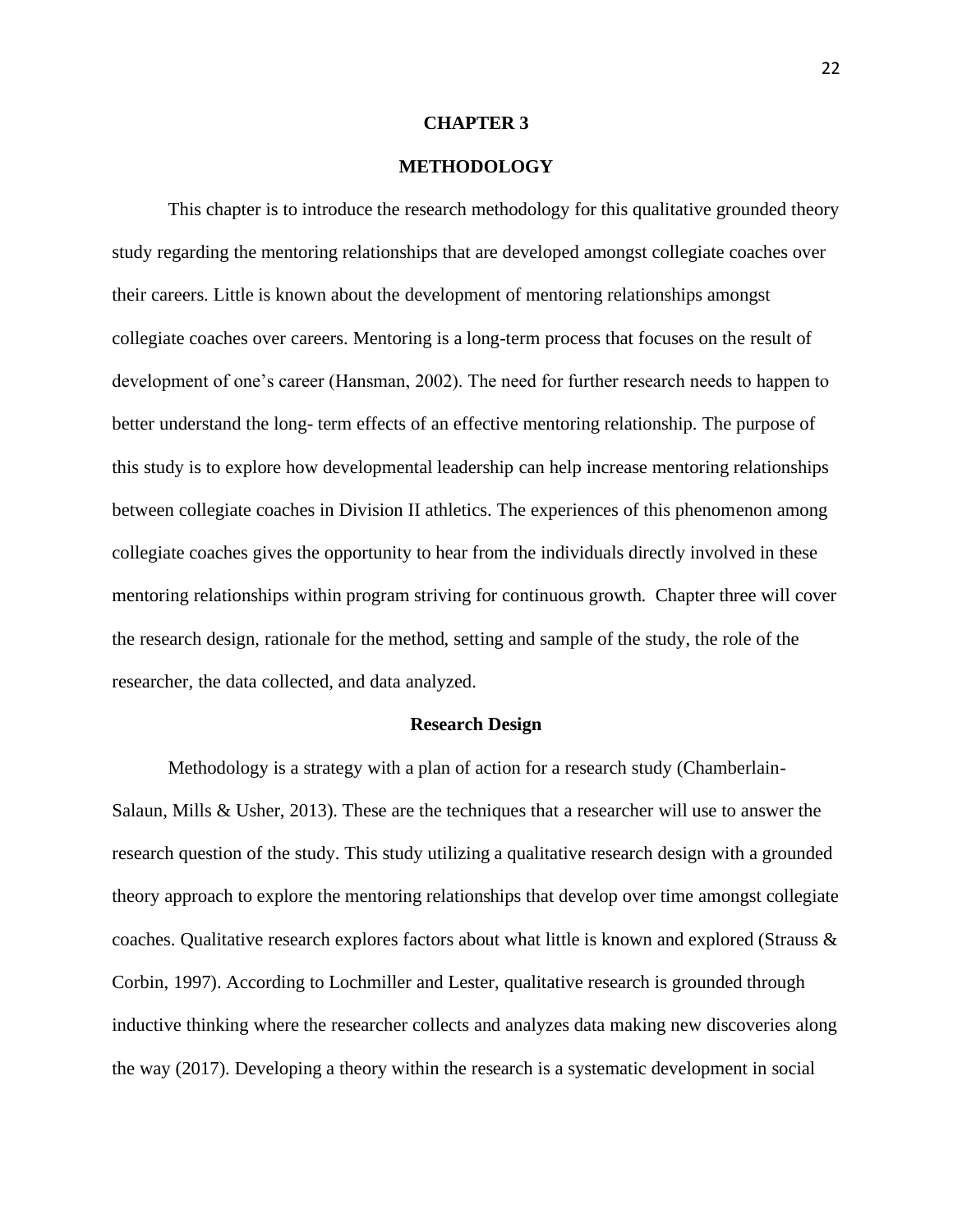setting depending on inductive approaches (Glaser & Strauss, 1967). Qualitative research method approach corresponds with the theory building and conceptual thinking to produce the grounded theory method (Glaser & Strauss).

Grounded theory is a research approach or method that requires continuous data collection and analysis to produce a theory throughout the research process (Bowen, 2006). During the analysis of the data, themes begin to emerge (Bowen). These themes capture the meaning of the experiences that Bowen drew from the situations and context of the research (Bowen). The theories that emerge from the particular study should come from the understanding of the participants sense of the study (Glaser & Strauss, 1967). Grounded theory is a continuous evolution of the data as research is unfolding (Strauss & Corbin, 1997). This process allows for the data collection and analysis, to develop the emergent theory that is grounded into the data (Strauss & Corbin).

To gain the data of this study, one-on-one interviews with the collegiate coaches will take place. These interviews will better uncover a theoretical perspective grounded in the data. The participants in this study are members of four male sport coaching staffs and four female sport coaching staffs. Each participant will be interviewed by the researcher using a semi-structured open-ended interview guide. During the face-to-face interviews, the research will have the ability to use probes for clarification and ask the participants to provide additional information in their responses.

## **Rationale for the Method**

Grounded theory is a method that is derived from data collection and analysis throughout the research process (Strauss & Corbin, 1990). The data presented by the research will be used to develop a theory that is grounded within (Glaser & Strauss, 1967). Punch (1998) believes that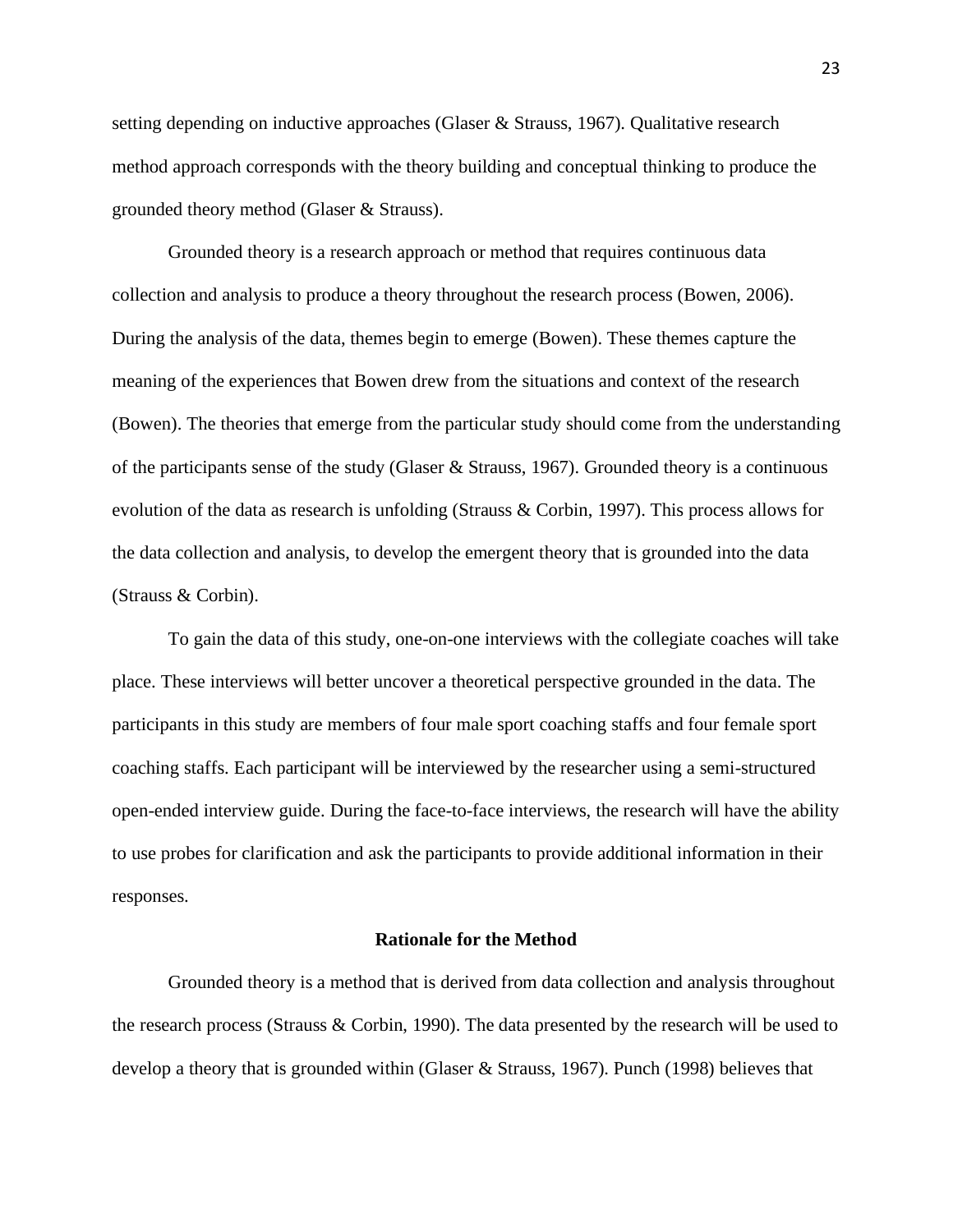grounded theory isn't a theory but a method. Grounded is a term described as generation through the data, making the theory grounded in the data (Punch). Theory is described as the process of collecting the data and analyzing to generate theories (Punch).

Grounded theory approach to qualitative research was determined by the researcher to be the best method to work with for the purpose of this study. This study is about exploring the experiences of mentoring relationships amongst collegiate coaches over careers and has the potential for an emergent theory to arise. Involving interviews to uncover theoretical perspective grounded in the data gives voice to these coaches. Grounded theory allows the researcher to let the interviews take their own shape and the data to emerge from the data analysis process.

#### **Research Question**

Research questions are what helps guide the study (Lochmiller & Lester, 2017). These questions show close alignment with the problem statement and theoretical framework (Lochmiller & Lester). The primary research question for this study is, What are the experiences of collegiate coaches in Division II 4-year programs regarding mentoring relationships among coaches? The following secondary question will be used to assist in answering the primary question:

**Sub-Question 1**: How have collegiate coaches experienced developmental leadership approaches within mentoring relationship?

**Sub-Question 2**: What do collegiate coaches perceive to be the impact of mentoring relationships on their development as leaders?

#### **Setting**

This study will take place in Winona, Minnesota. Winona is located in the southeast corner of Minnesota on the Mississippi bordering the state of Wisconsin. Winona consists of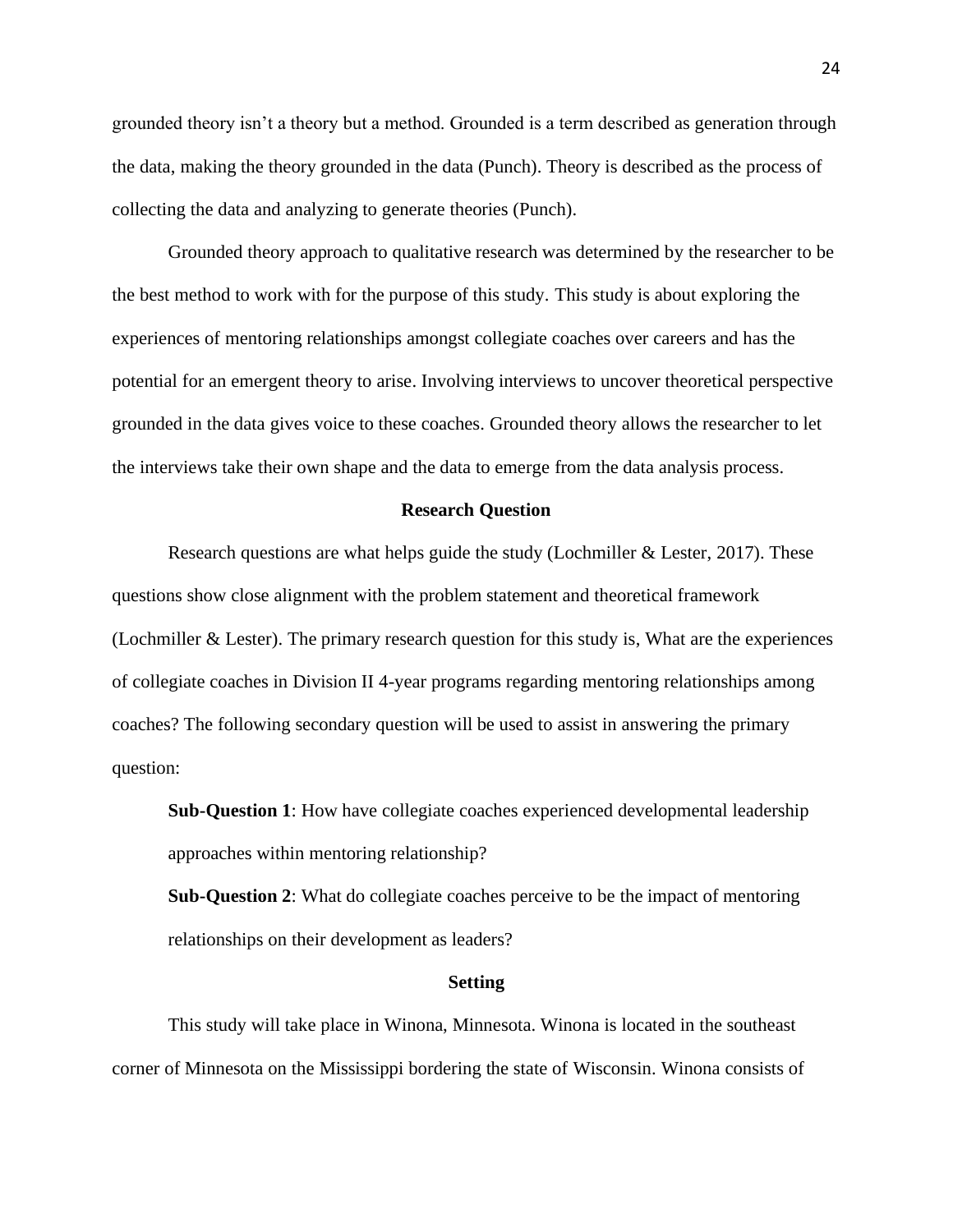approximately 26,813 people in population (World Population Review, 2019). Winona has three colleges in the city; Winona State University, St. Mary's University and Minnesota State College Southeast. Winona State University will be the main setting for this study. This University consists of approximately 7,231 students. Of those students, 362 are student-athletes. Winona State University has 14 sports teams, of those teams five are male teams and nine are female teams. These team contain 41 coaches total with 24 head and assistant coaches. For the context of this study, the WSU athletic department will be specific setting within Winona State University for these coaches.

#### **Sample**

The sample of this study will consist of collegiate coaches in both head and assistant positions. Coaches in Midwest consist of too many to count, narrowing our sample down to one university. Winona State University consists of 14 sports teams with 41 coaches total. Out of the total number of coaches there is 24 head and assistant coaches at the University. To narrow down the individuals, this study will focus on 14 individual coaches as participants for the research. There will be three male sport teams with two participants from each team and four female sport teams with two participants from each team. The coaches are joining this study as voluntary participants. As the researcher, the individual coaches will be asked separately with the knowledge of the study in its entirety.

The participants in this study will receive full confidentiality. Once the participants have entered into the study they will receive false names to hind their identity. Data collected from the study will be stored on a password protected computer and destroyed after three years of the completion of the study. As a participant before entering into the study they will have full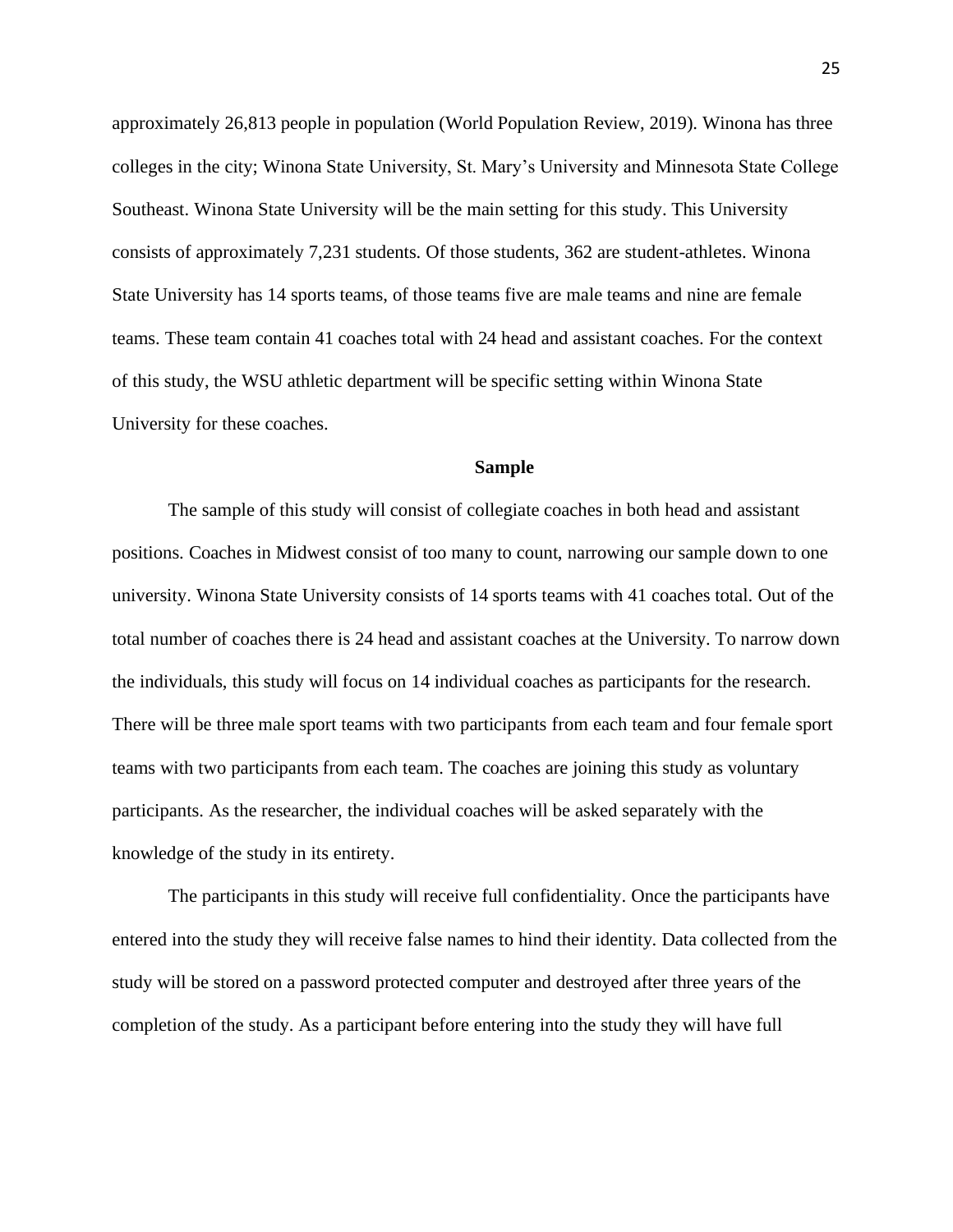understanding of the risk and that they may leave the study at any time. Lastly, before participating in the research the individual will give informed consent to the researcher.

# **Selection of Participants**

In this study the participants were selected with a purposeful sample because of their role at the University. Each individual participant is either a current head coach or current assistant coach in the athletic department at Winona State University. At the University there is a wide number of sports teams to choose from leaving the number of participants large enough for the study. The population of coaches at the University all have the ethnicity of White Americans. As the researcher, contact to the participants will take place via email with a follow up email to make sure the information and meeting time is set in place.

#### **Participant 1:**

Participant one is a male in the position as the head coach of the baseball team. He has seventeen years of experience as a head coach with years prior at the same institution.

#### **Participant 2:**

Serving as an assistant coach under participant one for eleven years. Participant is a male in his mid 30s. He has recently received a promotion for the 2020 season titles him associate head coach. He worked as an assistant at the high school level before moving up to the college level.

# **Participant 3:**

Participant three is currently the head coach for the men's basketball team. He is a male in his early 50s with five years of experience at the current University but twenty-one years of over-all experience. He was a head coach at four other universities prior to the current position. **Participant 4:**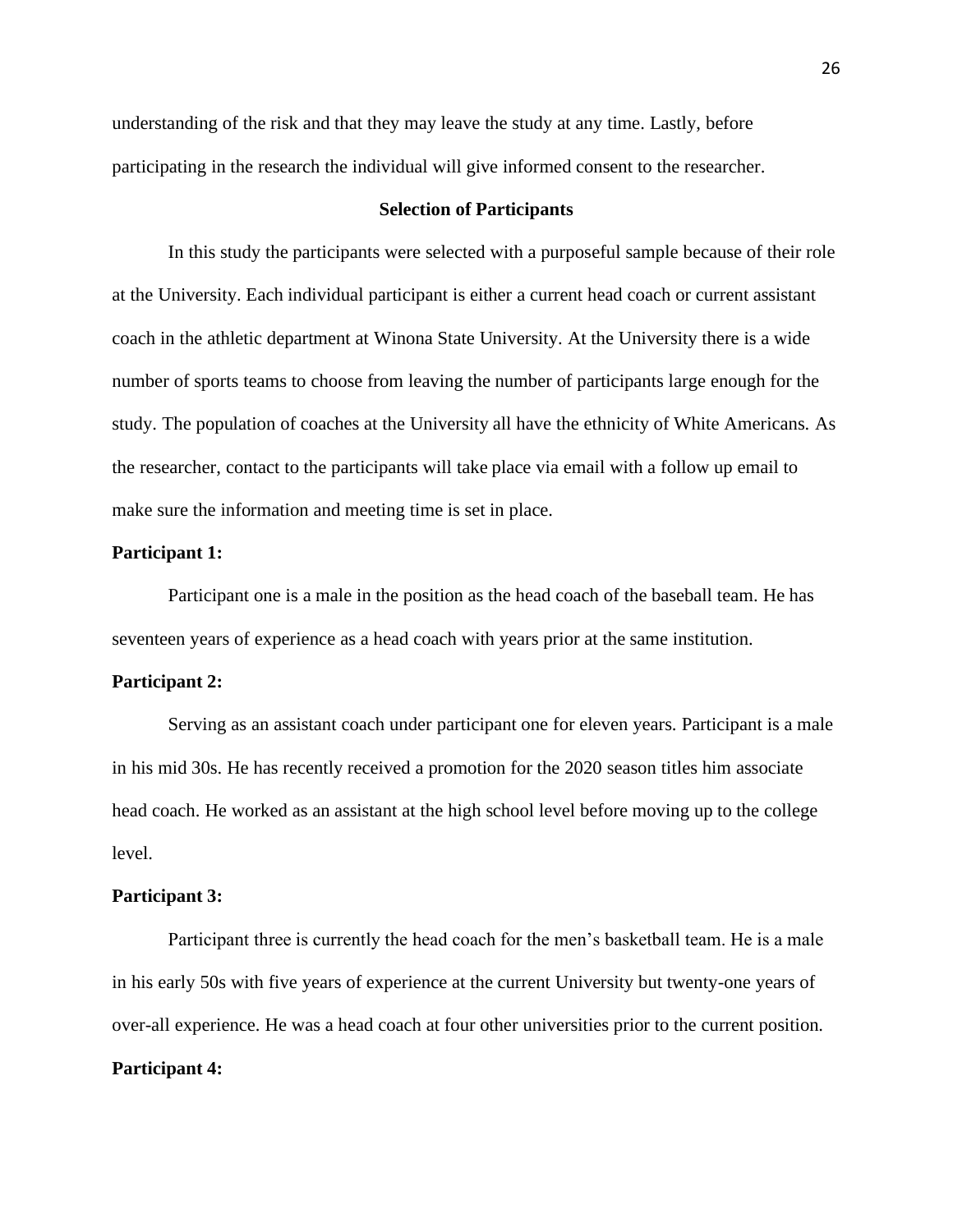Participant four is a male working on his sixth season as an assistant coach. He received a promotion to associate head coach at the beginning of the 2019-2020 season. Prior to his role as the assistant coach, participant four was a player at University A bringing more experience into his career.

# **Participant 5:**

Participant five is a male working on his  $24<sup>th</sup>$  year as University A's head football coach. He is the programs  $21<sup>st</sup>$  head coach starting his career in 1996. Prior to accepting the head coaching position participant five was the assistant coach twice at the same institution equaling a total of seven years.

#### **Participant 6:**

Participant six is entering into the ninth year of his career as assistant coach with his seventh year as the offensive coordinator. Participant six is a male and has received tenure at University A. Prior to his current position participant six was a quarterback's coach and recruiting coordinator at Hastings college for ten years where he also worked as an administrator. He then went to Culver-Stockton for a year as a head coach before accepting the position at Winona State.

#### **Participant 7:**

Participant seven is a male currently in the role as women's basketball head coach. He has over 30 years of experience coming from three institutions. At University A he is beginning his 16<sup>th</sup> year as the head coach. Prior to his college coaching experience, he had nine years of experience at the high school level. In 1990, participant seven began his college career at Missouri Southern State University where he was the head coach for five years before moving to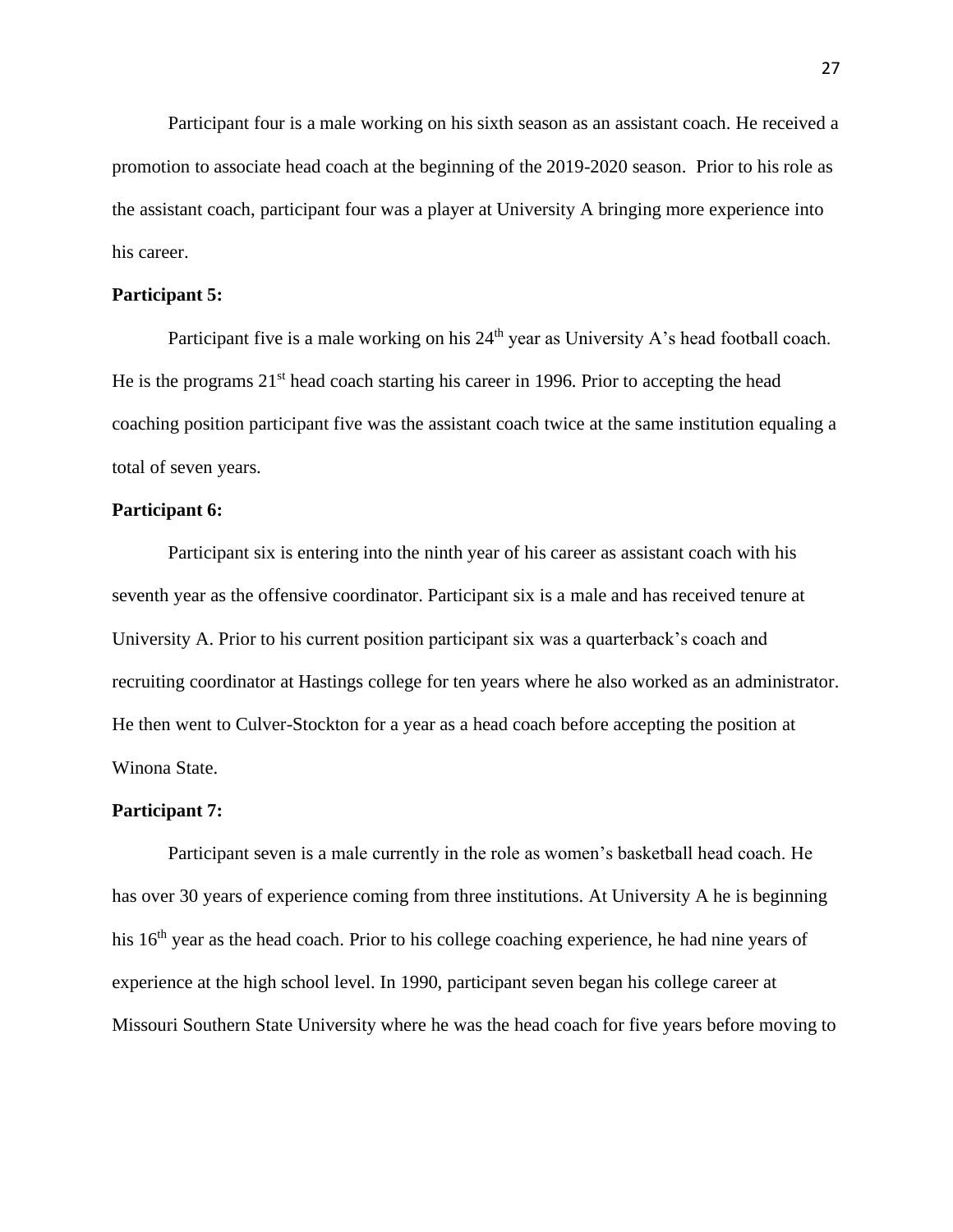Central Missouri. He was the head coach for nine seasons at Central Missouri before accepting the job at his current position.

#### **Participant 8:**

Participant eight is a female in the role as the assistant coach for the women's basketball team. She is going into her seventh season in this role while receiving a promotion in 2018 to become the associate head coach. Her career started at University A as a player and transferred into a graduate assistant to now the current position.

## **Participant 9:**

Entering into his second season as the head coach of women's soccer, participant nine is a male with twelve years of experience. His career started as an assistant coach at division I before becoming the head coach at Ferris State for three years. Following his career at Ferris State he went to North Dakota State for four years as the head coach before continuing his career to his current position.

#### **Participant 10:**

Participant ten is a female who is currently in her second season at Winona State as the assistant coach for the women's soccer team. She started her coaching career as a student assistant before moving into an assistant position at Lake Erie College for three seasons leading to her taking over as a head coach at the Division II level for three seasons. She did some work for club soccer teams before accepting the current position.

#### **Participant 11:**

Participant eleven is a male currently in his  $20<sup>th</sup>$  season as the head softball coach. Prior to his long stent at Winona State, participant eleven was a club softball coach while also being a high school teacher. Participant eleven has received tenure at Winona State.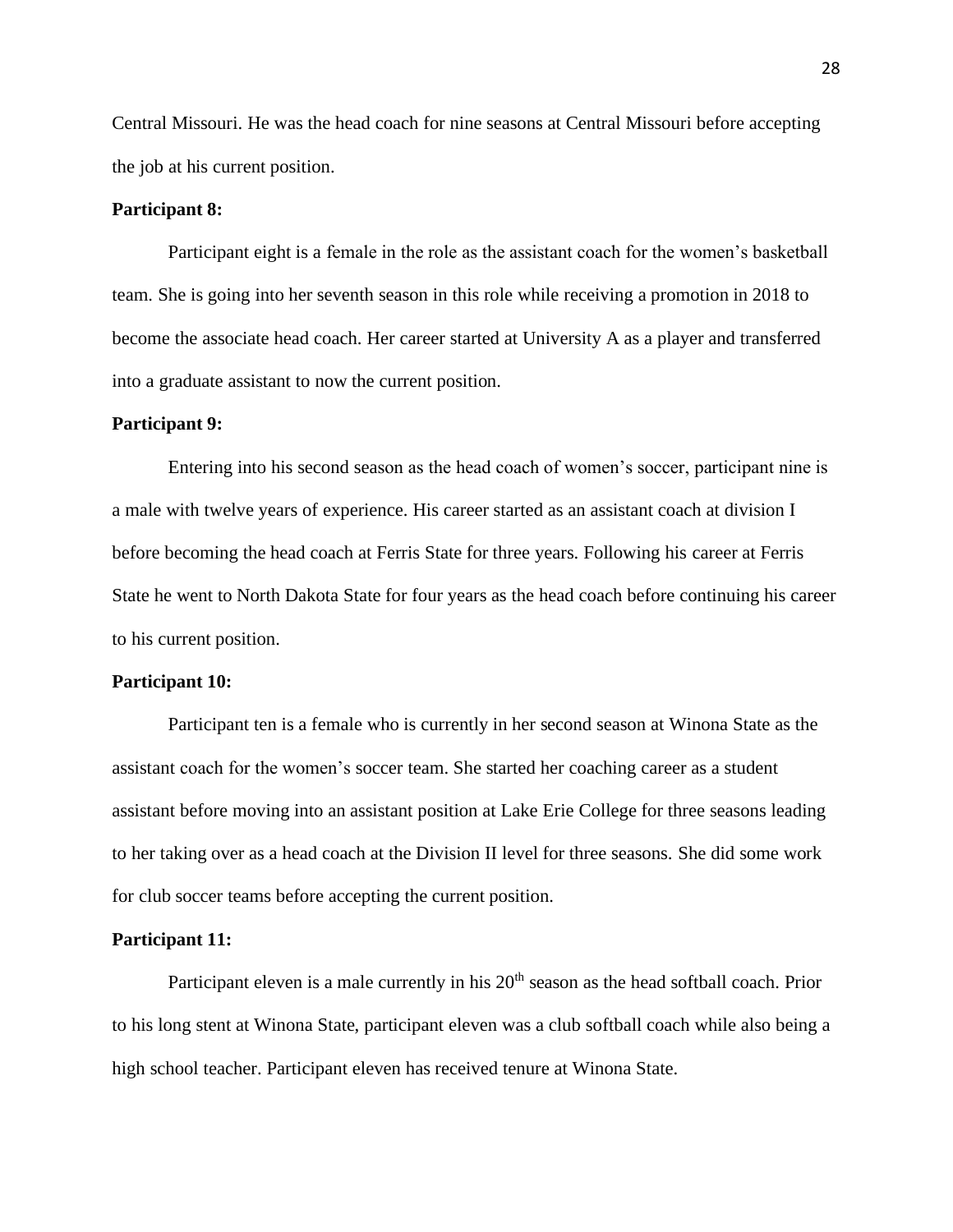# **Participant 12:**

Participant twelve is entering into his  $10<sup>th</sup>$  season as the assistant softball coach at Winona State. He is a male with 22 years of experience. Prior to his work at Winona State he worked twelve years at Verona Area High School, eight seasons he was the assistant coach before his last four seasons as a head coach.

# **Participant 13:**

Participant thirteen is a male currently in the role as the head coach of the volleyball team at Winona State. He is entering into his sixth season at University A with 33 years of experiences. His coaching career began at the high school level while also working with a major league volleyball program. His career continued into the division I level as an assistant coach starting at the University of Arizona and then moving to South Carolina. First head coaching job was at Embry-Riddle Aeronautical University before moving to the head coaching position at the University of Portland. Participant thirteen spent twelve seasons at Ole Miss before accepting his current position at Winona State.

# **Participant 14:**

Participant fourteen is a female beginning her first season at University A. She was a graduate assistant at Sioux Falls and coached club teams prior to her accepting her current position.

# **Role of the Researcher**

In a qualitative study the role of the researcher is looked at as the instrument in the data (Lochmiller & Lester, 2017). As the primary instrument in the study the researcher is there to collect the date while also transcribing the data (Lincoln  $& Guba, 1985$ ). With the close proximity to the data the role of the researcher is to be reflexive through the research process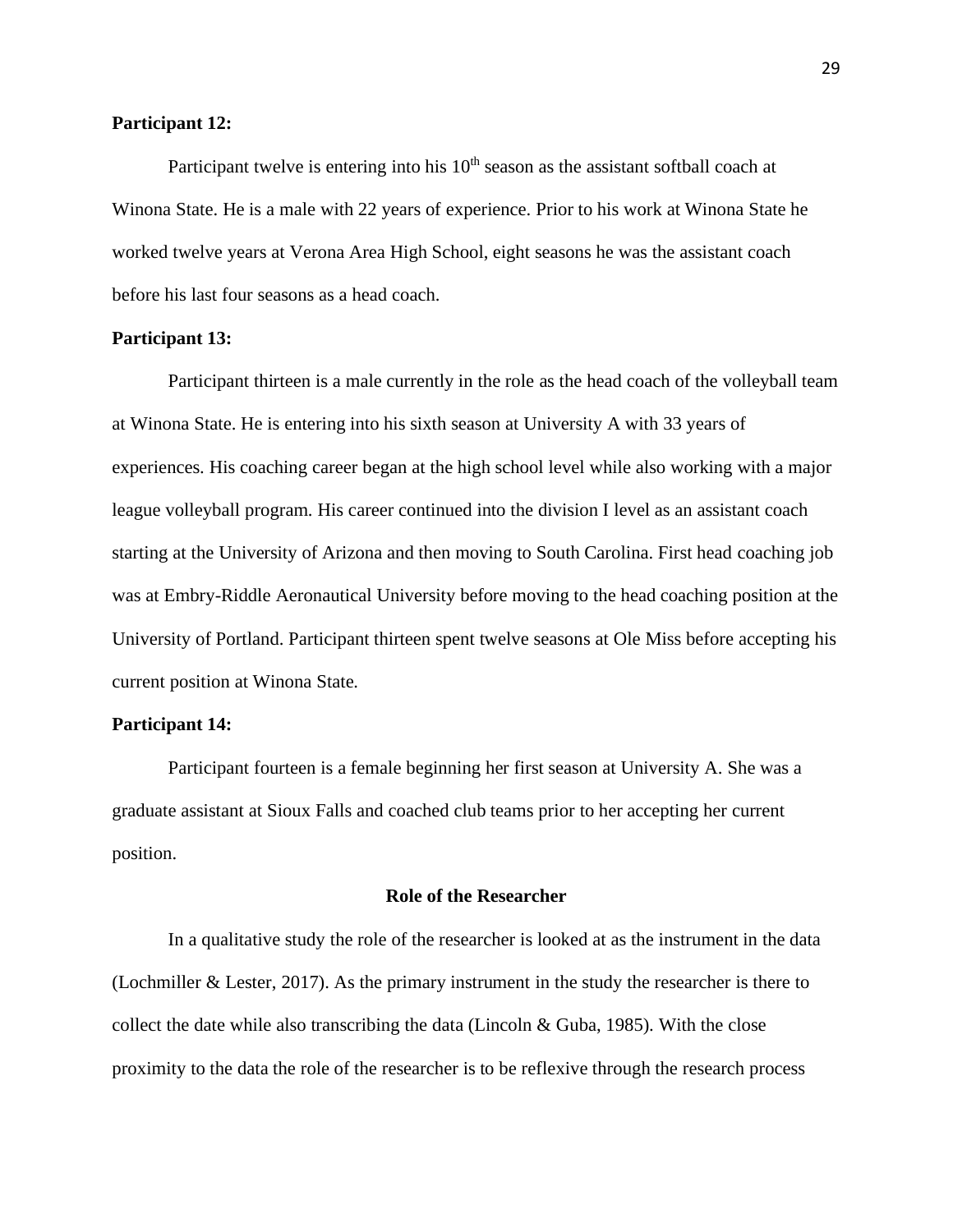(Lochmiller & Lester). Being reflexive is a process accounting for the researcher's views, biases, and experiences in the research process (Lochmiller & Lester).

The role as the researcher in this qualitative study is to act as an instrument to help understand and process the data collected. As the researcher, there is an understanding of what a coach does. Currently in the position as a graduate assistant coach at the university and thinking what could be gained out of this experience conducted the idea of mentoring relationships over a career. Having the connection to the study by being a co-worker of the participants, the reflexive process will help keep the biases and own experiences out of the data. The connection to the participants does add a risk to the study, but with the knowledge of coaching as a background the researcher will be able to reduce the risk and provide a comfort between the participant and researcher. Conducting of the research will be done by the researcher through the interview process. After the data is collected as the researcher there will be analysis of the data to find a theory grounded into the data.

#### **Instrumentation**

Data is collected in the qualitative research through interviews, observations in the field, and document reviews (Lochmiller  $&$  Lester, 2017). For this research study the main qualitative instrument used will be the interview process. The interview process contains open-ended questions involving key participants (Lochmiller & Lester). During the interviews other instruments will be used including direct observations, documents and participant-observation (Lochmiller & Lester).

#### **Interview Structure**

The interview in this study will follow a semi-structured open-ended interview (SOIG) protocol. The SOIG is presented in its full form below. This protocol allows for flexibility with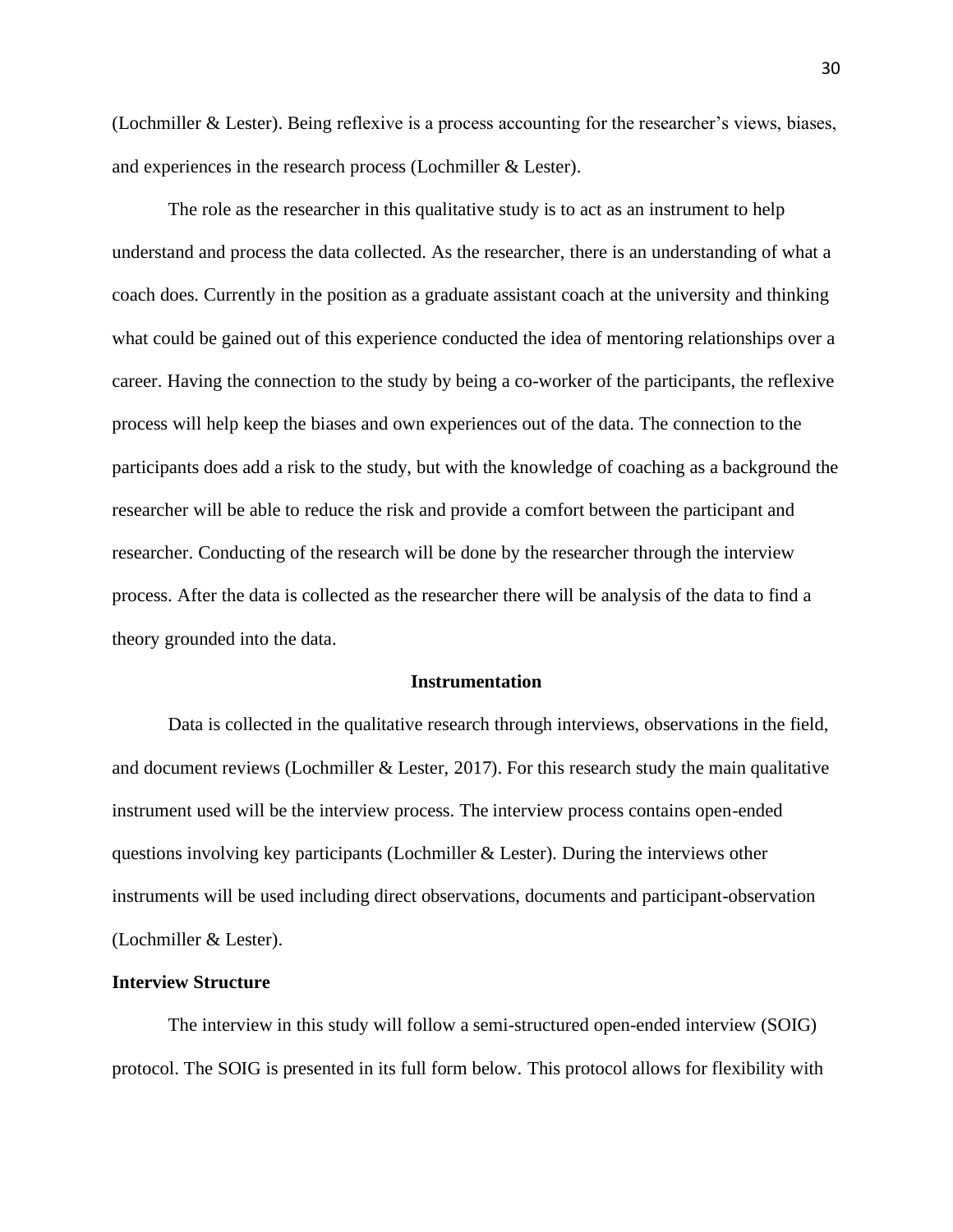the researcher and the participant while also having questions laid out for a guideline (Lochmiller & Lester, 2017). The questions presented by the researcher are open-ended questions that allow for unexpected data to emerge (Lochmiller & Lester). Open-ended questions provide a structure that allows for the participant to share openly without the feeling there is right or wrong answer (Lochmiller & Lester). The process of the interview is following the semi-structured open-ended interview guide. There will be an opening statement, followed by about seven to ten questions and allowing the participant to add any additional comments or thoughts to the study.

The questions that will be included in the interview are:

1) Have you been mentored?

If yes,

- a) Who was your mentor?
- b) When did you get mentored?
- c) How did you know you were getting mentored?
- d) What was their system?
- e) Why did this mentoring relationship stick with you? If no,
- a) How did you know you weren't being mentored?
- b) What could have been different?
- 2) Have you been a mentor?

If yes,

- a) Who do you mentor?
- b) How did you know you were being a mentor?
- c) What is your system? If no,
- a) Why do you think you are not being a mentor?
- b) How could you change to become a mentor?
- 3) How has being mentored developed your leadership style?
- 4) What impacts of these mentoring relationships had on you as a leader?
- 5) Has your mentoring system helped develop your mentees as leaders? If yes,
	- a) Where do you see change in them as leaders?
	- b) Have they adventured to new locations? If so, has the relationship continued?
	- c) If they are still around, has the relationship grown? And how has the relationship grown?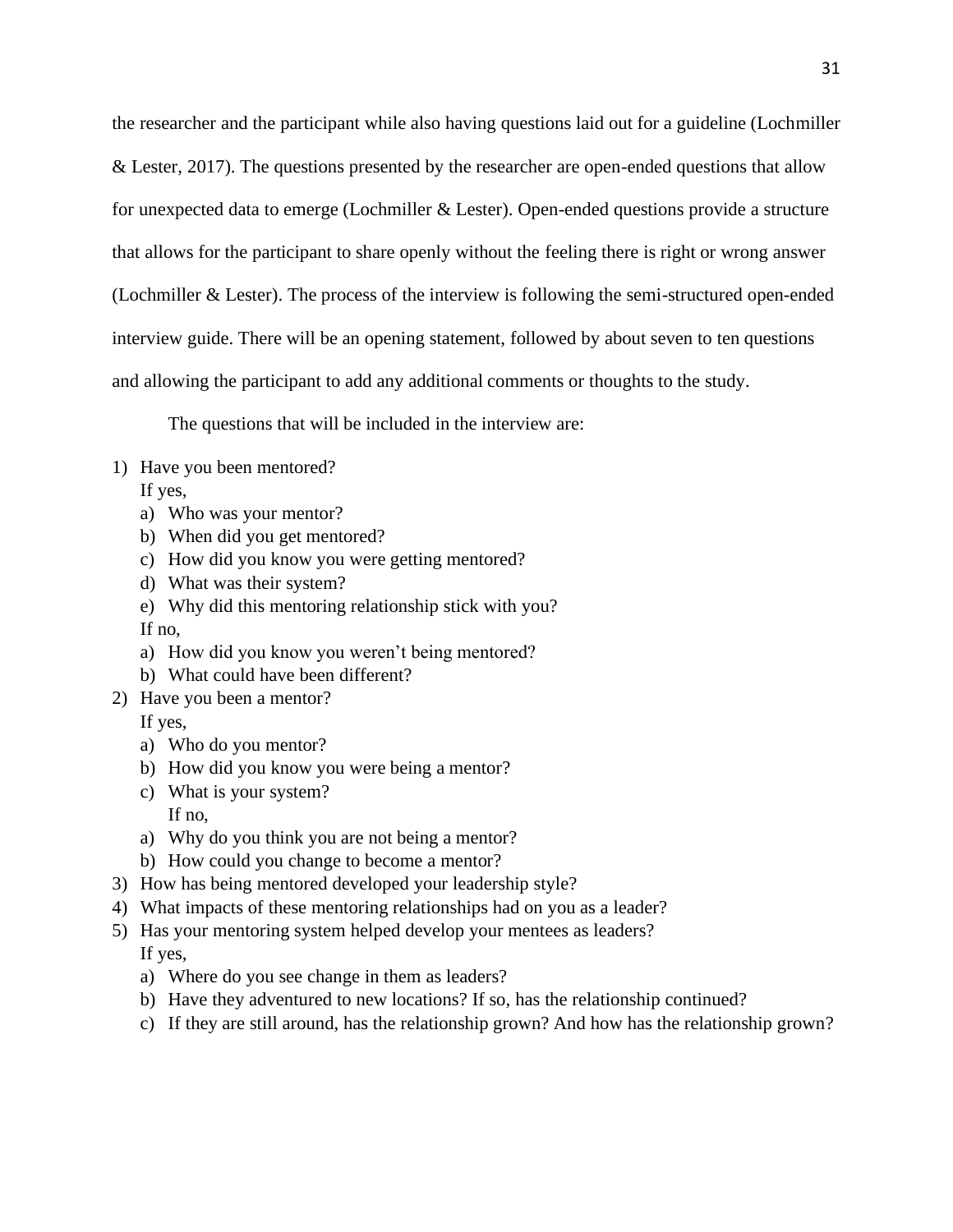#### **Institutional Review Board (IRB)**

Approval for data collection will be obtained from the Winona State University IRB. The steps to achieve this IRB are, the researcher will complete the human subjects' education module, determine which review type is necessary, complete the associated protocol package and submit the package. Prior to approval of the IRB the researcher will not contact, select or communicate with the potential participants. After IRB approval, the researcher will contact the participants and receive informed consent. The researcher will store the data information in a password protected computer and organized by participants code name. After the study is over the researcher will keep the information for up to three years before destruction of the information.

# **Data Collection**

Data collection will begin after receiving IRB approval. Collecting data in a qualitative study comes from the responses to questions that will be asked, the observations being made and the documents that will be collected (Lochmiller & Lester, 2017). The observations that will be made during the study are based off of the researcher's thoughts. These thoughts will be written down into a journal to be used as for later analysis. For this study the majority of the data will be collected through the interview process using the SOIG between the researcher and participants. The interview process is set up for ongoing and open-ended responses while also generating data with keeping the security and respect to the participant (Lochmiller & Lester). The ongoing process of the interviews is the freedom given to the researcher. With the SOIG process the researcher has the ability to ask a question if the conversation is leading in that direction. Lochmiller and Lester instruct that the interview questions work as a guideline for the interview protocol (2017).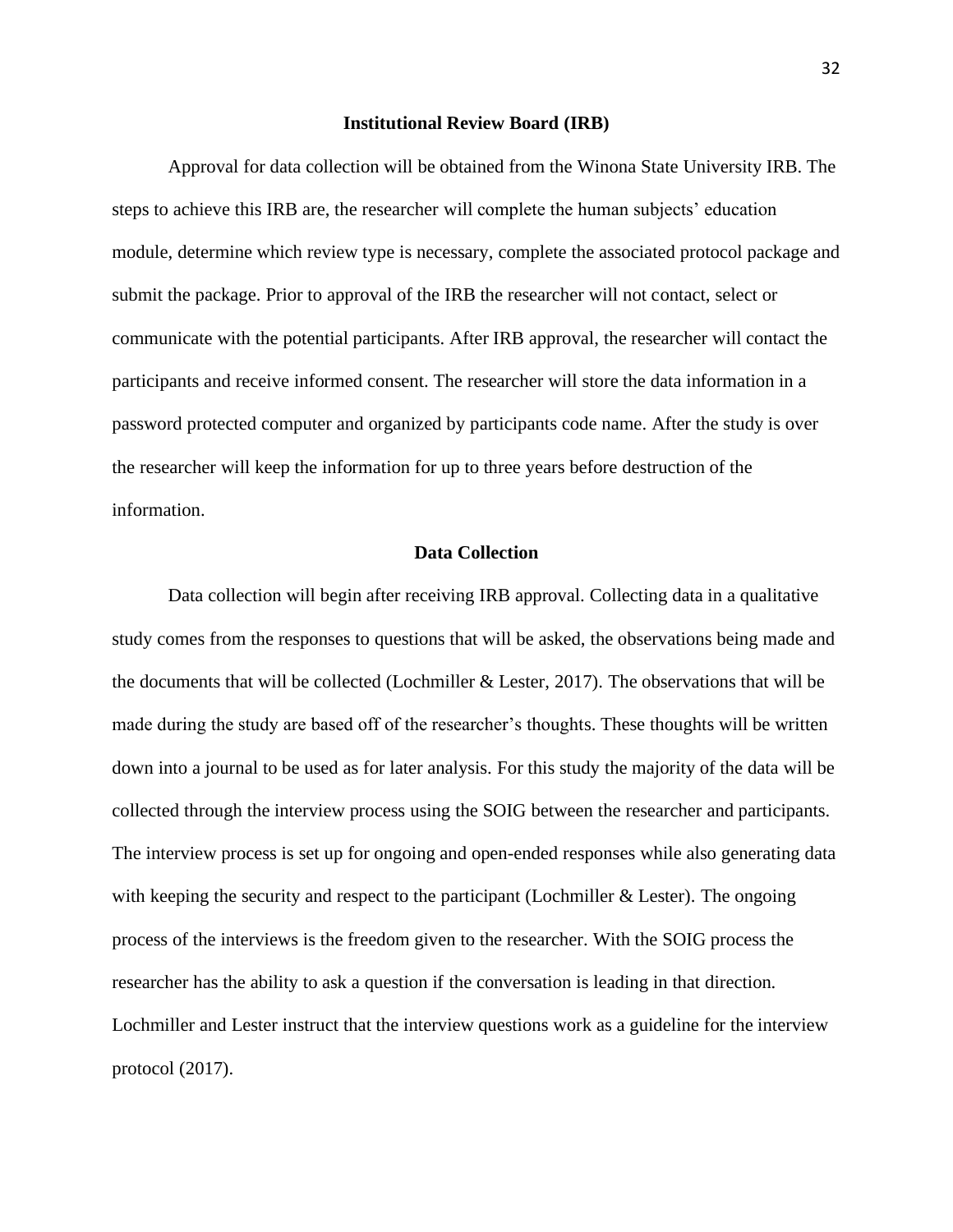For the participants to be involved in the study there will be a course of communication between the researcher and the individual. In the communication between the two parties will include setting up interview times, meeting arrangement including face-to-face, digital or by phone and location for the interview. In the interview the researcher will be documenting and recording the information given for data analysis. The researcher will document the interview in a journal. This journal will hold information by the researcher including observations made and information that the researcher seems deemed fit to write down. The recording is done by phone with consent from the participant. The participant will have knowledge of the interview being recorded for the propose of the researcher. After the study is over the data collected will be destroyed and the participants will be informed that their information is secure.

# **Triangulation**

Triangulation is described as using multiple options of data to establish evidence among the study to build a solid claim (Creswell  $\&$  Miller, 2000). In this study the triangulation will consist of data triangulation. This type of triangulation is when the researcher uses a variety of data sources to gather the evidence (Denzin, 1978). There are many different types of data sources but according to Lochmiller and Lester there is six main ones (2017). These main sources are "direct observation, interviews, archival records, documents, participant-observation, and physical artifacts" (pg. 105). The data sources being used in the study will be interviews, observations, and documents. Interviews will provide first-hand information allowing for the researcher to find out in depth detail of the question. Observations add to the evidence while focusing on the information in the session. These observations will be written down in the researcher's journal to allow for later analysis. The documents add a stable backbone to the evidence of the study. Documents that will be used in this study is the review of the literature.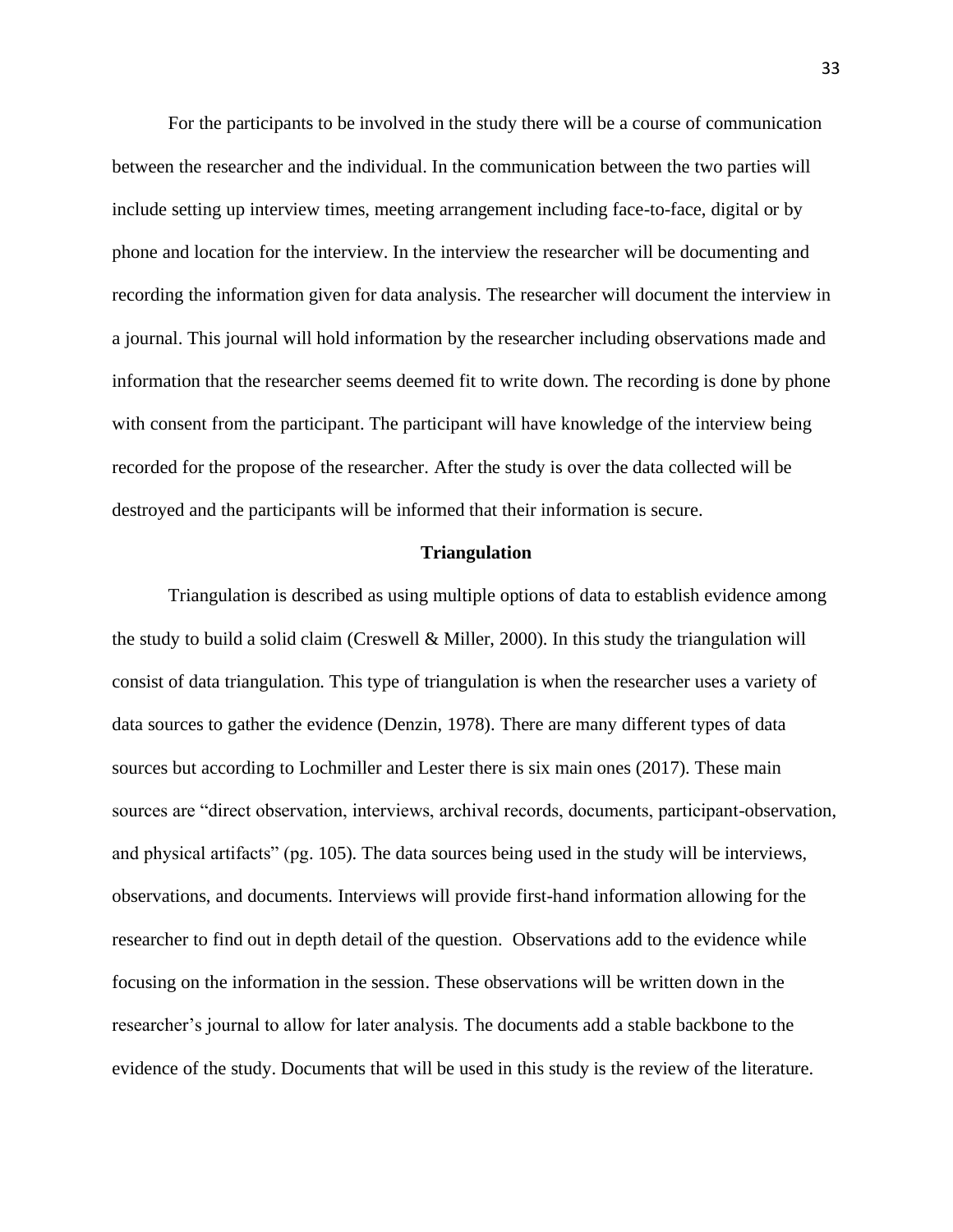Being able to cross match what information is already found and what could be a new discovery along with the information written in the researcher's journal (Lochmiller & Lester, 2017). These three data sources in this study will bring the evidence and build a solid claim to the research.

#### **Data Analysis**

After the data is collected is will be analyzed and interpreted (Lochmiller & Lester, 2017). The process of analysis takes steps to complete. For this study the analysis will begin with organizing all the data (Lochmiller & Lester). The organization process should begin during data collection to help when analysis begins. From being organized, the researcher becomes knowledgeable of the data making the transcribing process easier (Lochmiller & Lester). According to Kvale, transcribing is making choices that are tied together with the studies methodology and theoretical framework (2007). Data analysis is focused on the interpretation of the data to allow for findings of grounded themes found in the data (Lochmiller & Lester). The themes formed from the data uses an approach called thematic analysis that allows for broad understanding of the data to develop themes that emerge (Lochmiller & Lester). In this research study to form the themes there needs to be categories allowing for meaning to form about the various codes (Lochmiller & Lester). The idea of categories leads to the method of consent comparative. This method is what will lead to a process of catergorizing and comparing the themes (Mathison, 2005).

With the themes that emerge from the data in a qualitative study there needs to be peer debriefing and member checks. These approaches give a second look on the data to make sure the theme seen by the researcher are seen by other eyes. The data being analyzed includes not only the participants data but also the research notes taken during the interview process. The research findings will be disseminated to professional colleagues.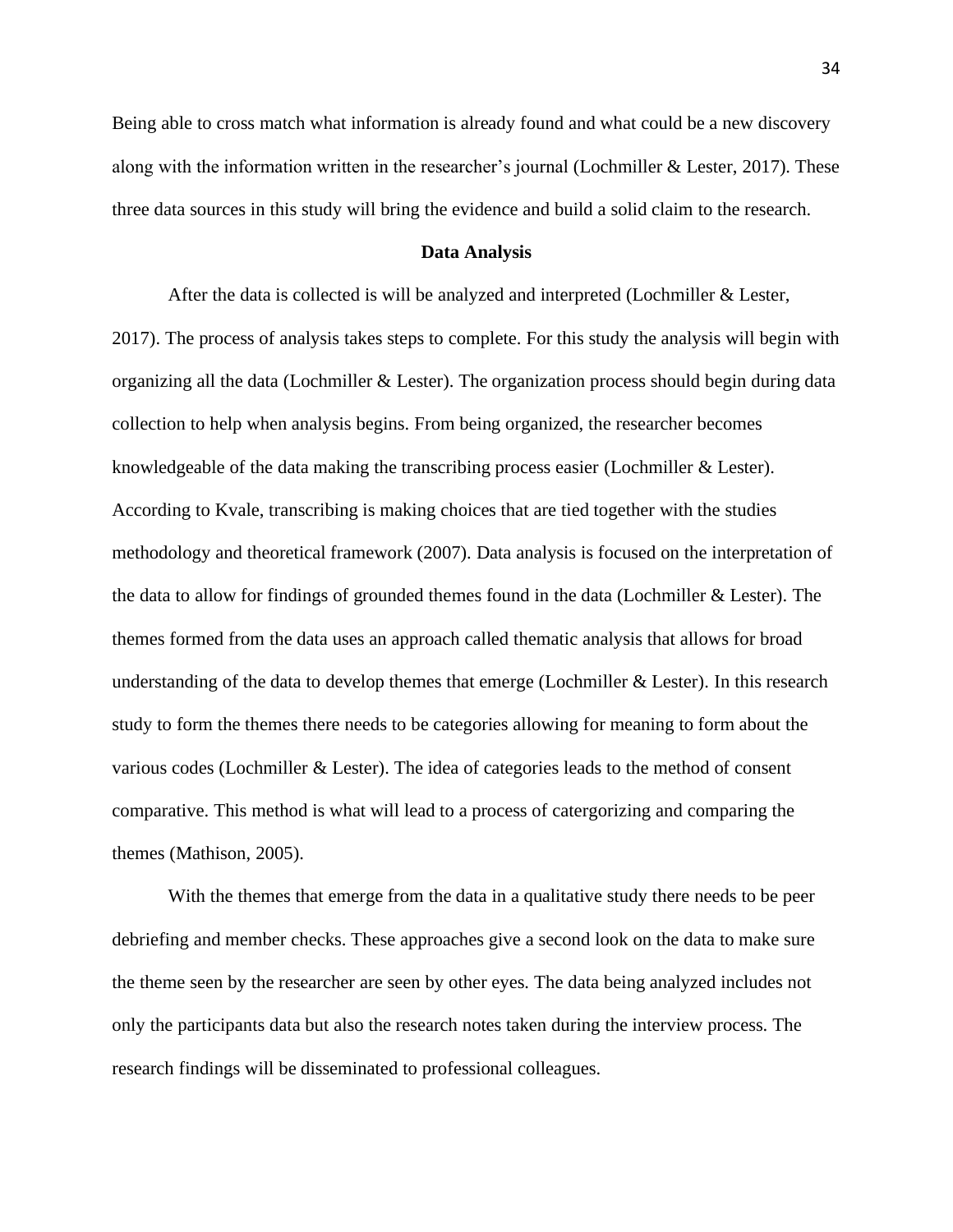# **Summary**

Chapter three covered the research methodology of the study. A qualitative research design using grounded theory was used to explore how mentoring relationships develop amongst collegiate coaches over careers. A discussion about the setting, sample, selection of the participants, data collection and analysis are outlined in this chapter to bring an understanding to the research study. This study took a grounded theory methodology approach allowing for themes to emerge in the data that is collected and analyzed by the researcher. The participants in this study are taking place in a semi-structured interview process that allows for open-ended questions and responses along with flexibility between the researcher and the individual. Chapter four will cover the results of the study. This included the findings in the study, the interviews and document review. Chapter five will include the conclusion to the study giving recommendations for future research and implication to the study.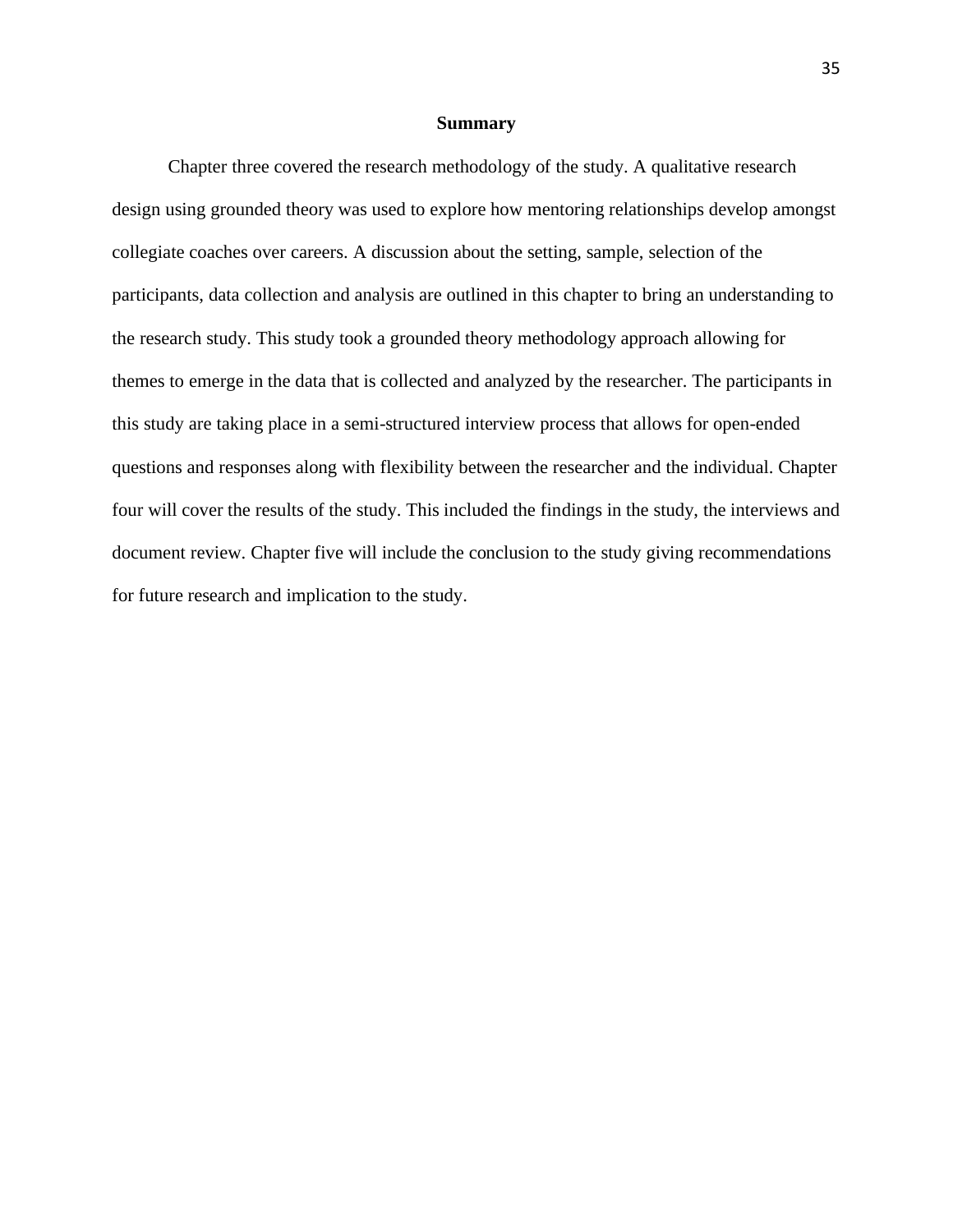### **CHAPTER 4**

## **INTRODUCTION**

The purpose of this qualitative study was to explore how developmental leadership can help increase mentoring relationships between collegiate coaches in Division II athletics. Specifically, what they have learned from the relationships to build their leadership in their career over time. In chapter four, research findings will be reported from the collection of oneon-one interviews with head and assistant coaches, observations, and document review. Chapter four will review the problem statement, along with the research design and present the results and findings of this study. The data collected from the participants was through one-on-one interviews while analyzed for key themes. Interview data is evaluated for head and assistant coaches' opinions and experiences with the interview data included.

## **Review of the Problem Statement**

Little is known about the development of mentoring relationships amongst collegiate coaches over a career (Tracey & Nicholl, 2007). According to Hansman, mentoring is a longterm process that focuses on the result of development of one's career (2002). There are developmental skills mentees need to be able to present new ideas and give new perspectives while mentors facilitate a comfortability and supportive environment (McDougall & Beattie, 1997). Given the lack of understanding of the mentoring process with collegiate coaches, it appeared further research was needed to better understand the long-term effects of an effective mentoring relationship using developmental leadership.

#### **Review of the Research Design**

This study was a qualitative research design using grounded theory approach. The researcher endeavors to explore the mentoring relationships that develop over time amongst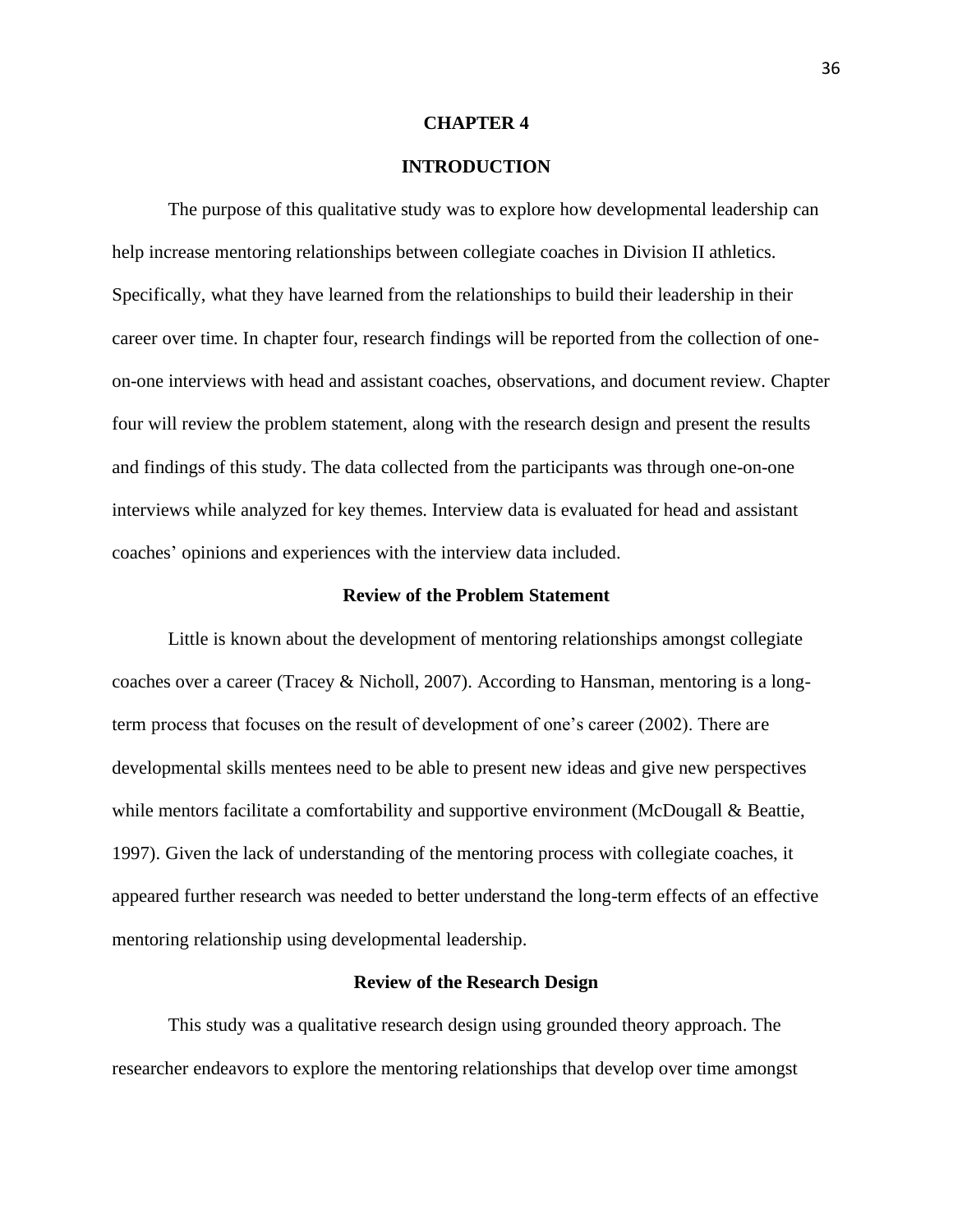collegiate coaches through the voices of these coaches. Interview rich narrative data took place to better uncover a theoretical perspective grounded in the data. The participants in this study are members of four male sport coaching staffs and four female sport coaching staffs. Each participant will be interviewed by the researcher using a semi-structured open-ended interview guide. Participant responses were used to answer the research questions.

The primary research question for this study is, What are the experiences of collegiate coaches in Division II 4-year programs regarding mentoring relationships among coaches? The following secondary questions will be used to assist in answering the primary question: **RQ 1:** How have collegiate coaches experienced developmental leadership approaches within mentoring relationships amongst collegiate coaches?

**RQ2:** What do collegiate coaches perceive to be the impact of mentoring relationships on their development as leaders?

#### **Data Collection**

For this study most of the data was collected through the semi-structured interview process between the researcher and participants. The interview process is set up for ongoing and open-ended responses while also generating data which is utilized within this study (Lochmiller & Lester, 2017). Collegiate coaches were presented with 10-12 in-depth interview questions that generated information regarding their experiences with being the mentee and being the mentor, the impacts that the relationships have had on their leadership style and the impact on their mentees' leadership. Observations completed by the researcher during the interview and document review completes the triangulation of this research.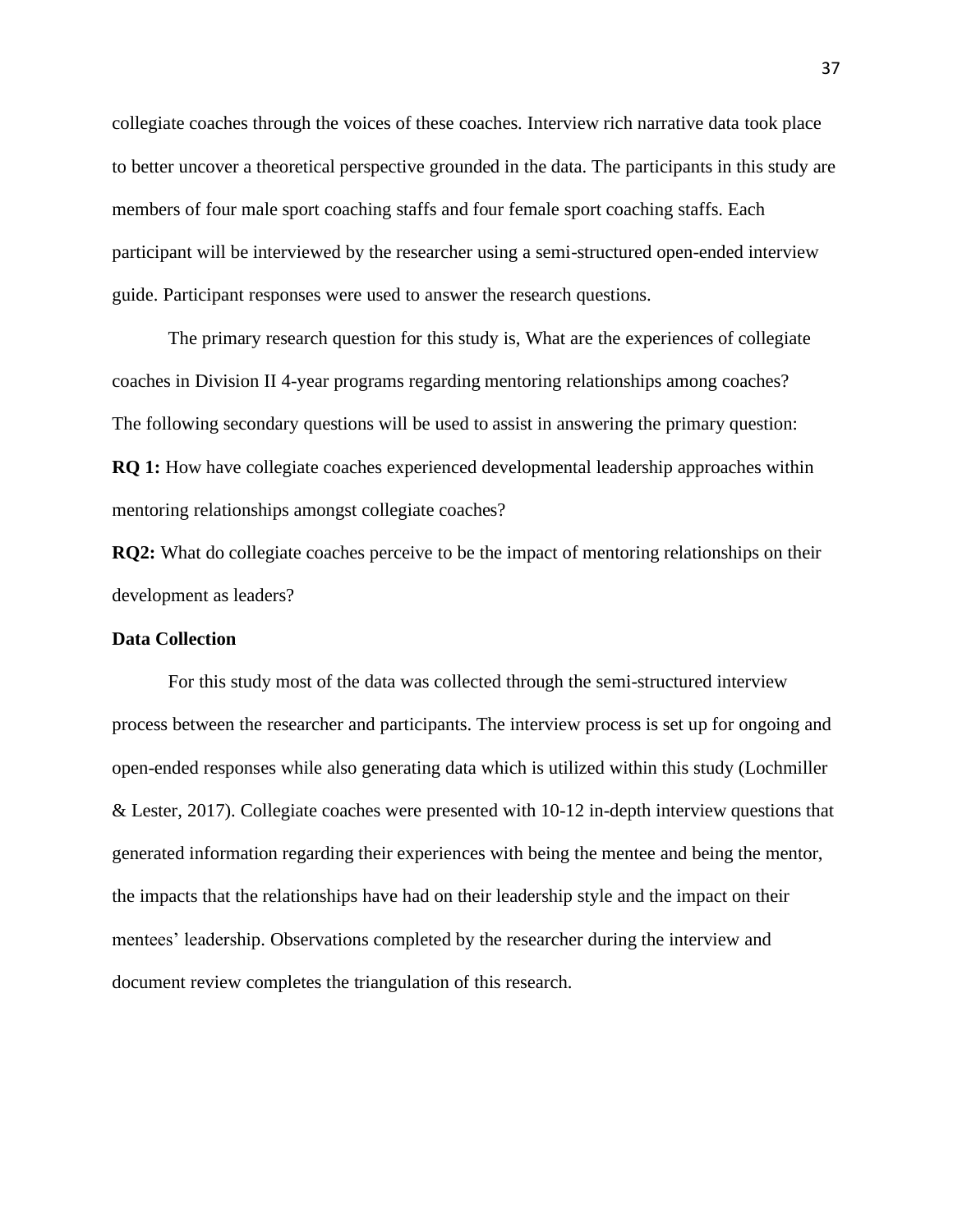## **Triangulation**

Triangulation is described as using multiple options of data to establish evidence among the study to build a solid claim (Creswell & Miller, 2000). In this study the triangulation will consist of data triangulation. The data sources used in the study are interviews, observations, and documents. Interviews provided first-hand information allowing for the researcher to find out in depth detail of the question. Observations added to the evidence while focusing on the information in the session. The documents added a stable backbone to the evidence of the study. These three data sources in this study brought the evidence and built a solid claim to the research.

## **Participant Demographics**

Twelve head and assistant colligate coaches form the University participated in the study. A total of five head coaches and seven assistant coaches with various career points and carrying years of experiences. All participants are current at the University and had at least one year of experience coaching.

*Table 1:*

| <b>Demographics of Participants</b><br>N=12 |        |           |  |
|---------------------------------------------|--------|-----------|--|
| Identifier                                  | Gender | Position  |  |
| P <sub>1</sub>                              | Male   | HC        |  |
| P <sub>2</sub>                              | Male   | AC        |  |
| P <sub>3</sub>                              | Male   | HC        |  |
| P4                                          | Male   | AC        |  |
| P <sub>5</sub>                              | Male   | HС        |  |
| P <sub>6</sub>                              | Male   | <b>AC</b> |  |
| P <sub>8</sub>                              | Female | AC        |  |
| P <sub>10</sub>                             | Female | AC        |  |
| P <sub>11</sub>                             | Male   | HC        |  |
| P <sub>12</sub>                             | Male   | AC        |  |
| P <sub>13</sub>                             | Male   | HC        |  |
| P <sub>14</sub>                             | Female | AC        |  |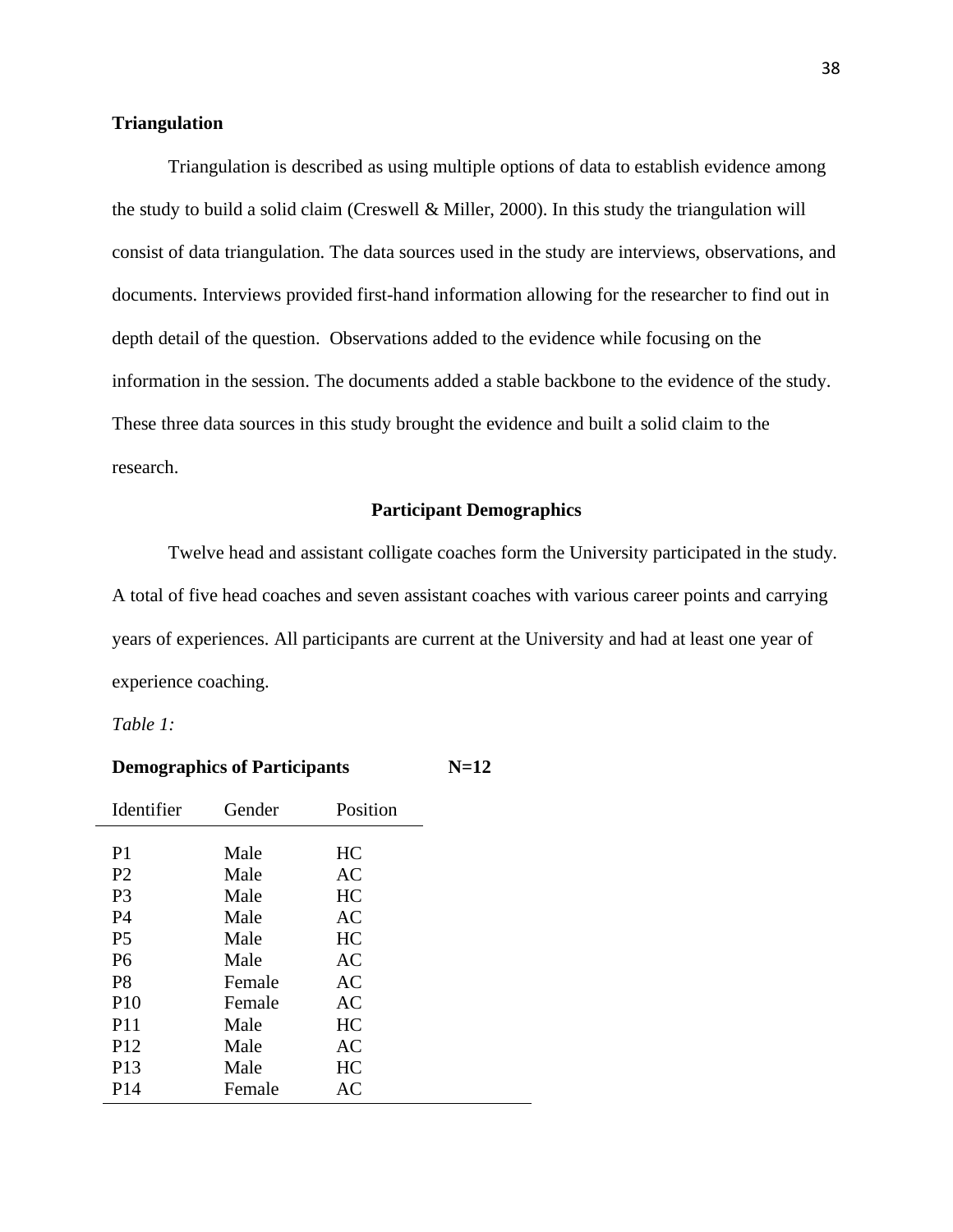HC= Head Coach AC= Assistant Coach

## **Findings**

The research findings were derived from twelve one-on-one interviews, observations from researchers' journal and a document reviews supporting emergent themes. One-on-one interview questions designed to identify participants experiences, opinions and personal feelings comprise the qualitative data of this study. The selected twelve participants consisted of five head coaches, and seven assistant coaches. From the fourteen sports at the university, these individuals were selected for being a current head or assistant coach with experience in the coaching profession. Each participant had a different educational and athletic backgrounds along with different routes upon entering the coaching profession.

Everyone who participated in the one-on-one interviews, read, signed and agreed to the consent form and allowed to be audio recorded for transcription purposes. The participants answered 10-12 open-ended questions, focused on the individuals mentoring relationships and affects of these relationships on their leadership style. Table 2 shows the correlation between the research questions and interview questions.

*Table 2:*

## **Research Questions and corresponding Interview Questions**

| <b>Research Question:</b>                  | <b>Interview Question Numbers:</b> |  |
|--------------------------------------------|------------------------------------|--|
| RQ1: What are the experiences of colligate | 1a, 1c, 1e; 2a, 2b, 2c             |  |
| coaches in D2 4-year programs regrading    |                                    |  |
| mentoring relationships among coaches?     |                                    |  |
|                                            |                                    |  |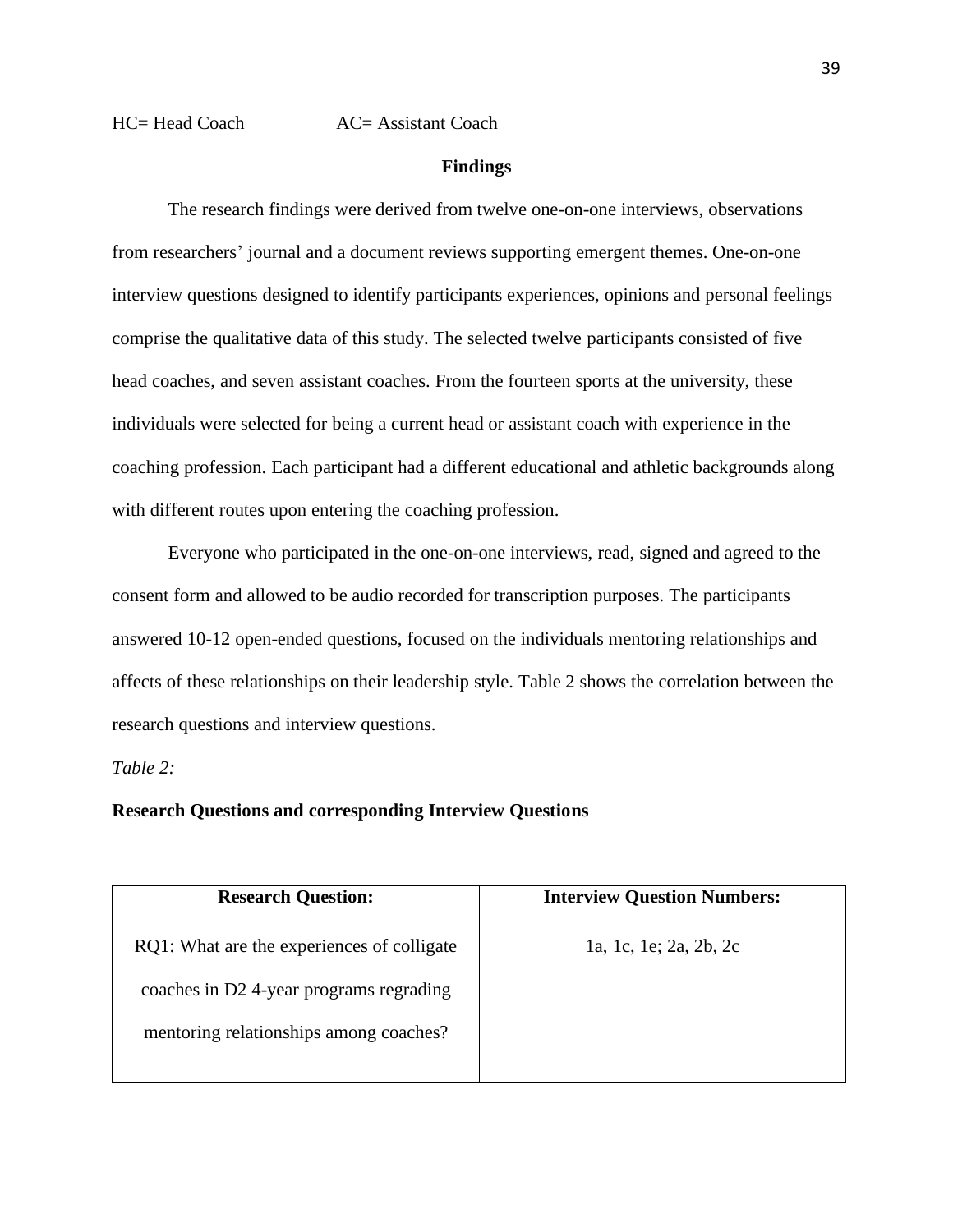| SUB RQ1: How have collegiate coaches           | 1a, 1d; 3           |
|------------------------------------------------|---------------------|
| experienced developmental leadership           |                     |
| approaches within mentoring relationships      |                     |
| amongst collegiate coaches?                    |                     |
| SUB RQ2: What do collegiate coaches            | $2c$ ; 4; 5, 5b, 5c |
| perceive to be the impact of mentoring         |                     |
| relationships on their development as leaders? |                     |

## **Data Analysis**

In a qualitative study the role of the researcher is looked at as the instrument in the data (Lochmiller & Lester, 2017). As the primary instrument in the study the researcher is there to collect the date while also transcribing the data (Lincoln  $\&$  Guba, 1985). The researcher found grounded theory the best method to work for the purpose of this study. Grounded theory allowed the researcher to let the interviews take their own shape and the data to emerge from the data analysis process. One-on-one interviews were transcribed, coded and analyzed for emerging themes. Observations by the researcher during the interviews was also utilized in the triangulation of the data collected and the document reviews supporting emergent themes. All collected information was reviewed and organized thematically.

After gathering the data, the researcher initially coded the data and obtained serval coding patterns from participants responses. Within the coding patterns there was serval similarities and overlap among the codes. Researcher identified codes from gathered data and organized into correlated subcategories. The idea of categories leads to the method of consent comparative. This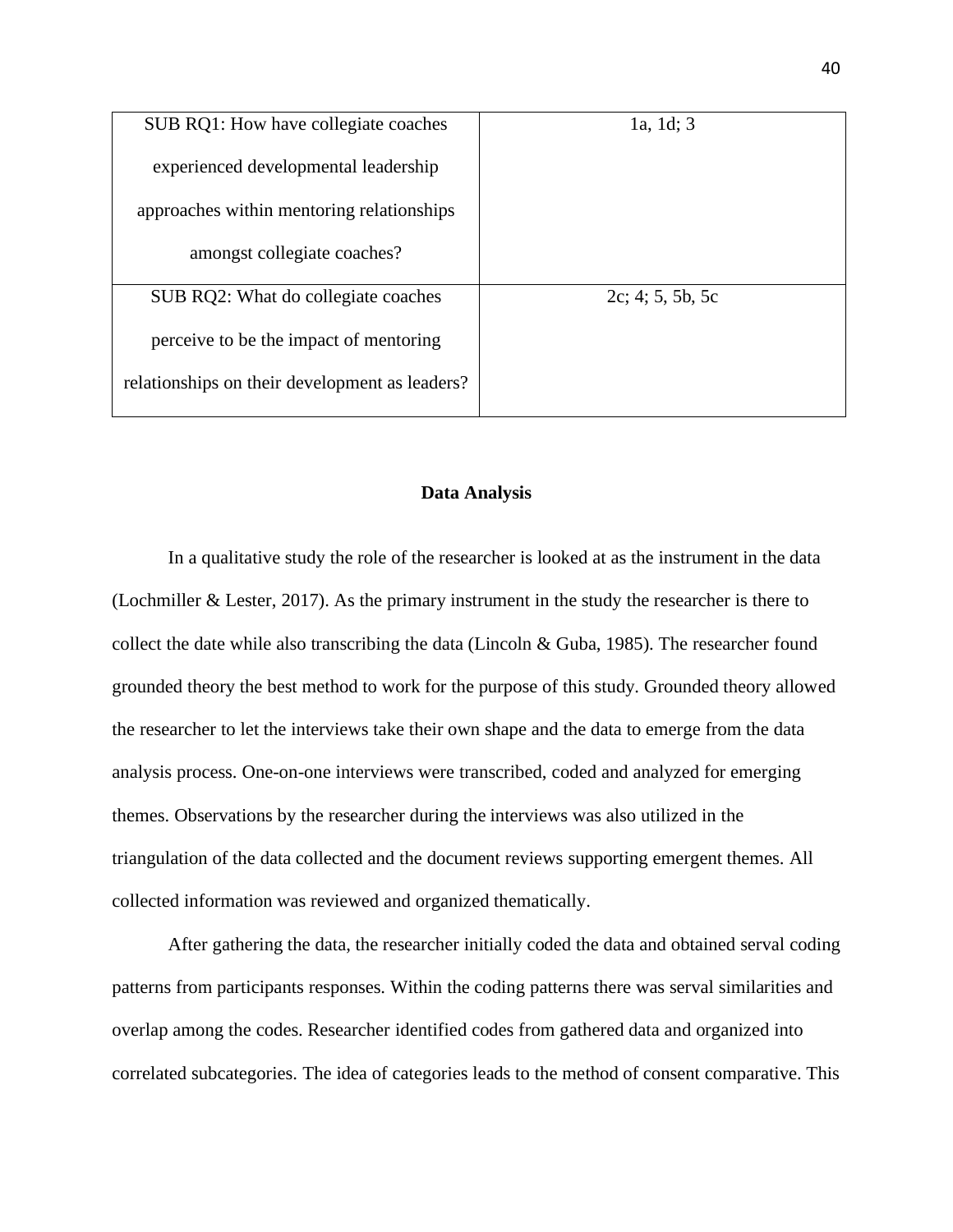method is what will lead to a process of categorizing and comparing the themes (Mathison,

2005). The code patterns were organized into groups based off their similarity leading to themes that were grounded into the data. The themes found were identified by the codes that were most frequently found in the data by the participants.

## **One-On-One Interviews**

## **Emerging themes from one-on-one interviews**

| Theme   | Theme Description                       |  |
|---------|-----------------------------------------|--|
|         |                                         |  |
| Theme 1 | <b>Indirect Mentoring Relationships</b> |  |
| Theme 2 | <b>Years of Building Experience</b>     |  |
| Theme 3 | Positive & Negative Dynamics            |  |
| Theme 4 | <b>Intentional Observation</b>          |  |
| Theme 5 | <b>Intrapersonal Development</b>        |  |
| Theme 6 | <b>Interpersonal Connections</b>        |  |
| Theme 7 | <b>Group Dynamics</b>                   |  |
|         |                                         |  |

## **Emergent theme 1: Indirect Mentoring Relationships**

When asked about their mentoring relationships, many of the coaches shared their mentors were indirect along with being a mentor. Often relationships from because someone takes a genuine interest in one's future indirectly becoming the mentor (Danziger, 2001). There is a saying used often to understand an indirect relationship; caught not taught. Caught is a characteristic with an affect from an informal environment (Leng, 2002). Informal environments are achieved through meeting role models or in other terms a mentor (Leng). For the participants the informal environment came from observing their mentors, wanting to be like their idols, and admiring the craft they have.

Interview questions that assisted in the development of emergent theme 1 are as followed:

**Interview question 1:** Have you been mentored?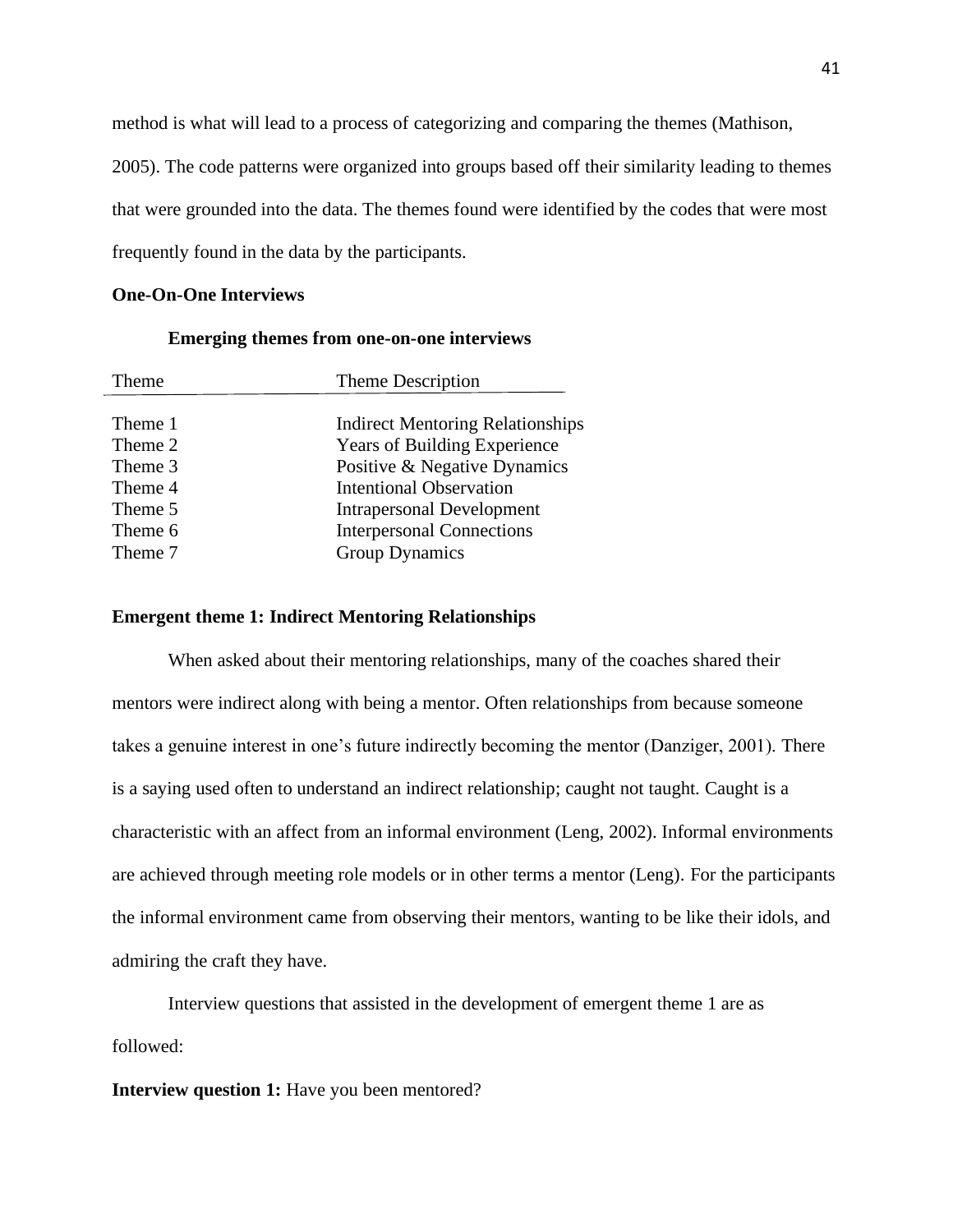**Interview question 1c:** How did you know you were getting mentored?

**Interview question 2:** Have you been a mentor?

**Interview question 2b:** How did you know you were being a mentor?

Based off these question's participant responses were selected to support emergent theme 1. The

responses are listed below.

P11: I've never been assigned a mentor, nor have I ever been assigned to be a mentor to a mentee. I've had people I would consider mentors, but I've never been assigned somebody as my mentor. You know when I coach with my dad, it was basically take a bunch of rounds infield, take some BP and get out. And that's kind of how I thought practice was supposed to go. When I was with [mentor], I realized how to put a practice together on having a bigger vision for what do I want to accomplish by the first game. I don't really run practice the way he did, but I learned how to organize practice and progress through practice.

P12: Yes. But I don't know if ever in like an official mentor mentee capacity. For me it was about paying attention to those who you knew, knew more than I did. As a young professional in any profession, its incumbent upon you to seek out those who have more experience and more knowledge within the field. You can still seek out mentors without having to be an official mentoring relationship.

P3: Yeah, I guess. I mean when you're involved in athletics you usually have people who consider to be mentors, whether it's the coach you play for or other coaches that you come in contact with during your career so I would say, yes. Maybe you don't realize that at the time that this person was a mentor. I think maybe they were life mentors more than professional mentors. P5: I think it was first, my love of sport, all the way back into high school and I was really close with my high school PE teacher. He was a football coach, baseball coach and I just knew that I wanted to be him.

## **Emergent Theme 2: Years of Building Experience**

Mentoring is a relationship between an experienced individual sharing knowledge,

support and feedback to a less experienced individual (Kram, 1985). According to the

participants continually learning from the mentoring relationships helped them gain more

knowledge over the years. The main outcome in the mentoring relationship is typically focused

on a longer term while obtaining the right experience (Passmore, 2007). Looking for individuals

who possess characteristics that you want, with experiences to help develop oneself (Danziger,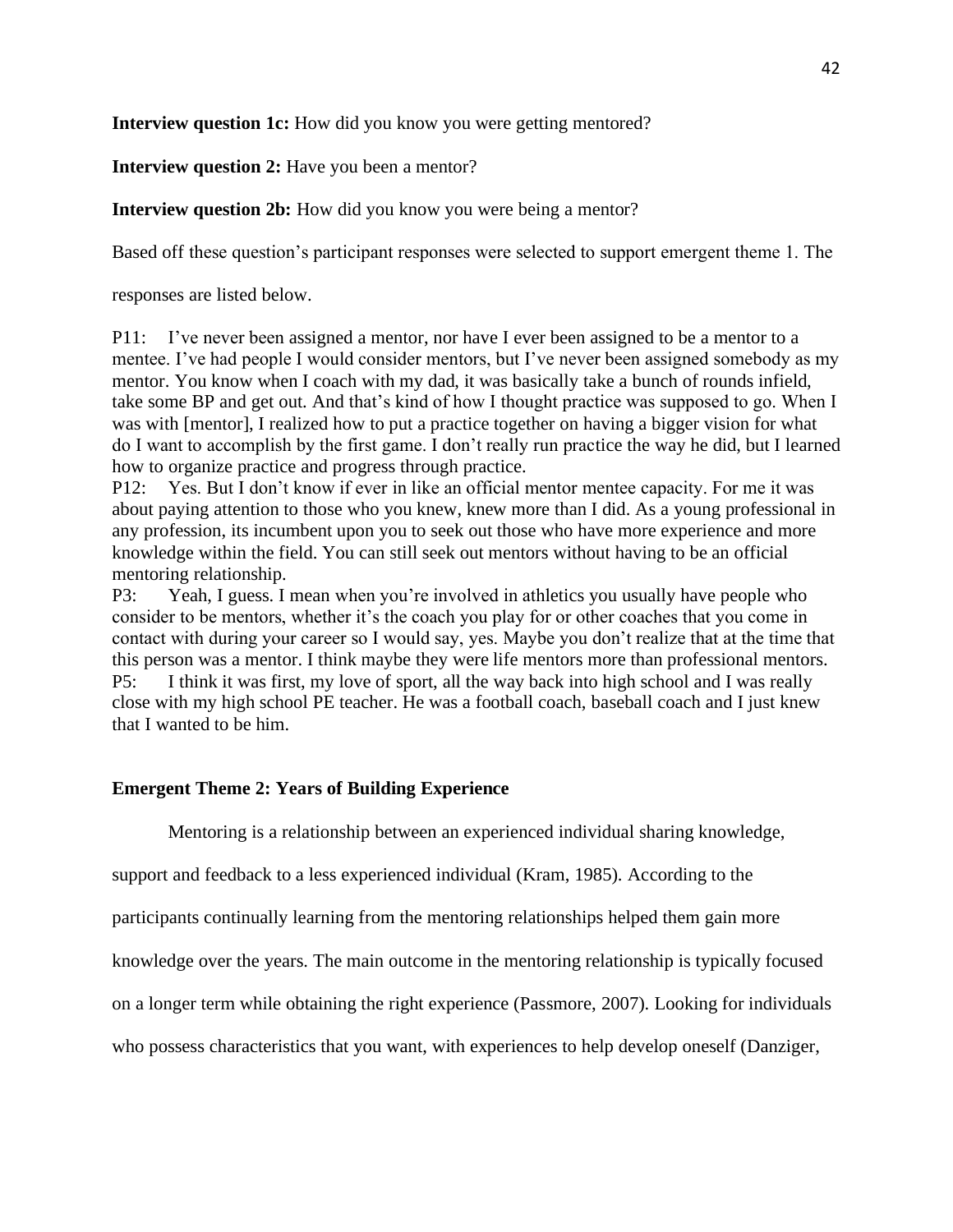2001). The development within the participants allowed for them to learn and gain more

experience to then pass that knowledge on to someone else.

Interview questions that assisted in the development of emergent theme 2 are as

followed:

**Interview question 1e:** Why did this mentoring relationship stick with you?

**Interview question 2c:** What is your system?

Based off these question's participant responses were selected to support emergent theme 2. The

responses are listed below.

P8: I'm obsessed with learning, I guess and obsessed with learning new ways of doing things. Talking to other people about basketball, quite honestly, and it's about how we teach our kids and how we talk to our kids and how we get the most out of our kids. So, I would say I don't know I'm just constantly looking for new ways to do that.

P13: I always gave them great responsibility and told them why I was doing that. You know when she was with me was much more defensive minded person. And in one of her last years I made her coach the offense just so that she had that background as well and helped her work through that so that was always a big part of what I did for my assistance.

P14: I just think like the extra time he put into, like, I've kind of explained like actually making sure I was learning something as apposed to just doing the things he needed me to do for his program.

P3: Whether is was my dad who I played for in High School or my coach I played for in college and see the way that they handle day to day situations, game situations, practice situations. All those types of things and I like them, I don't like them, I would do this, I won't do this. Try to create the way that you will pursue the coaching profession also based on the lessons you learn from them.

P10: So like for example we didn't have the greatest season this year, so it stuck with me. Instead of being insular and trying to figure it out, I try to ask other coaches who probably battled the same things kind of how they handle it, what they so on their team so that I can help our kids grow better.

P11: You've got to adjust, you've got to adapt, you got to learn. And so I think all of these people I've learned from have helped me stay in the game a long time.

# **Emergent Theme 3: Positive and Negative Dynamics**

In the one-on-one interviews the participants talked about taking aspects that are good

from the mentor and changing the aspects that are bad. Inside of the mentoring relationship there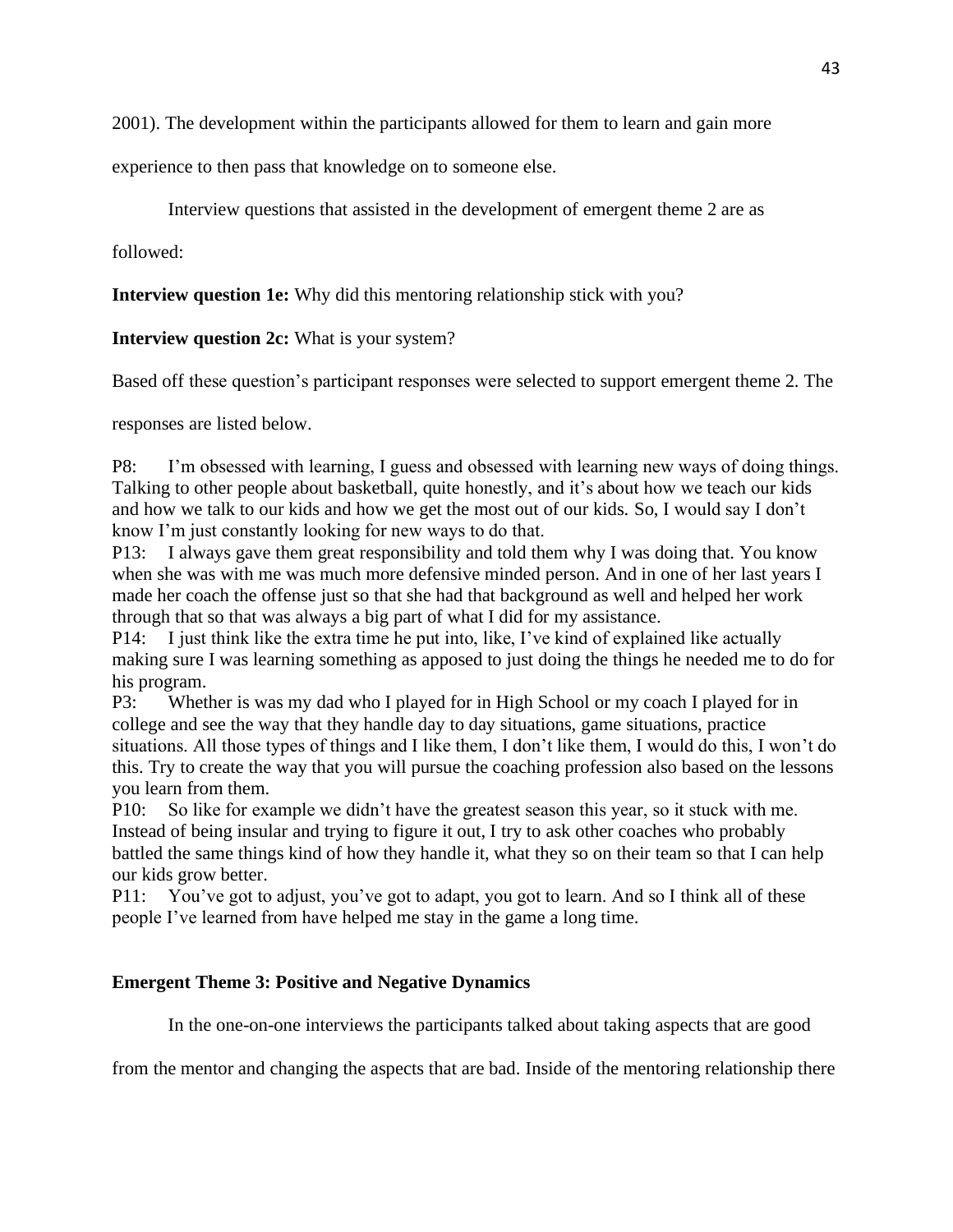is always going to be both positive and negative aspects (Eby, Butts, Durley & Ragins, 2010).

From the positive and negative aspects individuals can make estimates on the aspects that are for

them (Eby, Butts, Durley & Ragins). According to research, the negative aspects in the

relationship usually linger longer than the positive aspects (Gottman & Krokoff, 89; Rusbult &

Zembrodt, 83). Learning from these good and bad aspects the participants were able to develop

themselves as leaders. Leadership evolves around the proteges career path allowing for the

developmental support and continually growth at each stage (Leavitt, 2011).

Interview question that assisted in the development of emergent theme 2 are as followed:

**Interview question #3:** How has being mentored developed your leadership style?

Based off this question, participant responses were selected to support emergent theme 3. The

responses are listed below.

P13: Well, I think anytime that you're getting a perspective of someone else, you take the good with the bad. You decide what you want to take forward and sometimes it's the good and sometimes it's I'm not going to do it that way and you learn from that style and hopefully incorporate what it is you want to do.

P14: Well I think interesting in coaching in general you kind of adapt the styles that you experience.

P4: Different people that have mentored you, you take a little bit you learn, mostly good advice on things that maybe I would do something different. And you try to take the best of all those and hopefully try to combine it and still be yourself. You know, learn from others and what you see they've done well and you know try to emulate them in certain ways.

P10: My coach Tom, he's one of the biggest mentors in my life, like, I can't coach like he coaches because he's way different personality that I have. But I take segments of what he's done and his different ideas. He's really big on getting better everyday. It's like taking that idea that I like and putting it into my own philosophy as well in my own way. Be around different people, you kind of take the best of what they do and obviously it's subjective or to see what I think is best way they do and put that into my leadership style. Sometimes having bad mentors and so it was more learning what not to do. So kind of having good mentors and taking the best of what I can from them, and then having the bad mentors as well with bad examples too, formulate what I picture to be the best leader I can be.

P3: I play for two people in my life in terms of basketball, and they were really kind of on the polar opposites of how they presented themselves on a daily basis in terms of the intensity of coaching. And so, you know, those two people had a great influence on, you know the way I feel was the way to do things and so I took a little bit from both of them. So like I said you take a good and bad from everything that you experience and say yes when I get to that point in my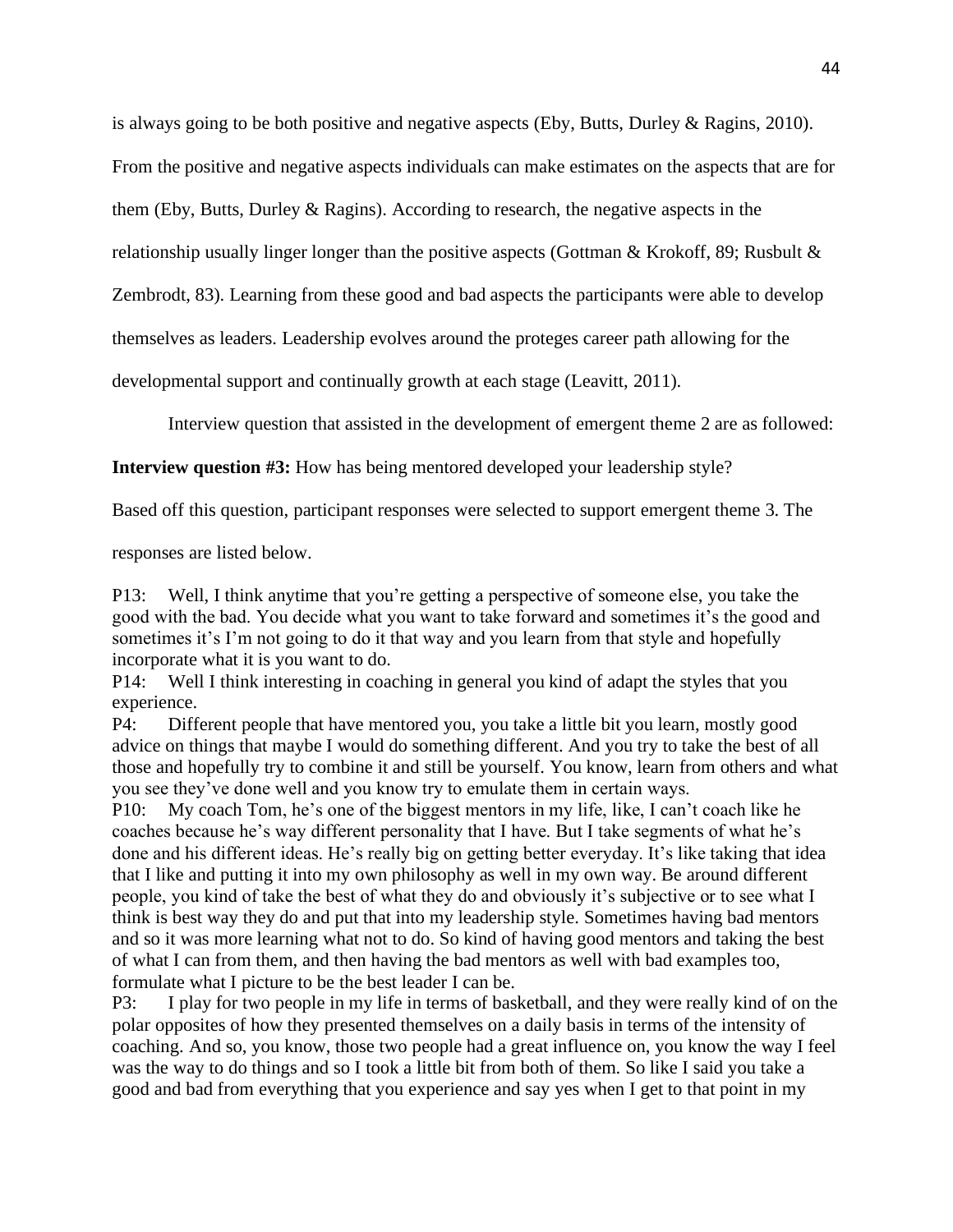career I'm gonna be like that, or when I get to that point in my career I will never do that. And so, you continue to do that to this day.

## **Emergent Theme 4: Intentional Observation**

Intentional observation is purposeful, meaningful and leads to action (Wade & Evertson, 1991). The participants in the study spoke about learning from those they learned from. Learning is another approach to observation (Tanner & Riche, 2000). Focusing on observation leads to development of oneself along with the development of a relationship (Tanner & Riche). Participants mentoring relationships developed by admiring another coach with intentional observation to want to be like them. According to Cohen, observation happens all the time

(1971).

Interview questions that assisted in the development of emergent theme 4 are as

followed:

**Interview question #1a:** Who was your mentor?

**Interview question #1d:** What was their system?

**Interview question #3:** How has being mentored developed your leadership style?

Based off these question's participant responses were selected to support emergent theme 4. The

responses are listed below.

P11: One thing I've always carried with me, Coach told me a long time ago probably my first year here is coach number 20 on your roster the same way you coach number one on your roster. And just, you know, those two guys really taught me how to embrace the state and the state way. We don't have what other people have but we do have a family and we do have a passion for who we are and what state is. When I was with mentor, I really realized how to put a practice together on having a bigger vision for what to do. I'm not self taught in any way. And so all of these people have helped me really understand what coaching really is.

P6: But I do think that, as you get older you get a little bit more, you know, perceptive to things that have happened in the past. I think, you know, these days everybody wants what happens right now but as I've gotten older, I've looked back more and tried to take more from those guys. The one thing I picked up from a lot of those guys was the need to be yourself. If you constantly do things the way that you normally would and not try to be somebody your not it's a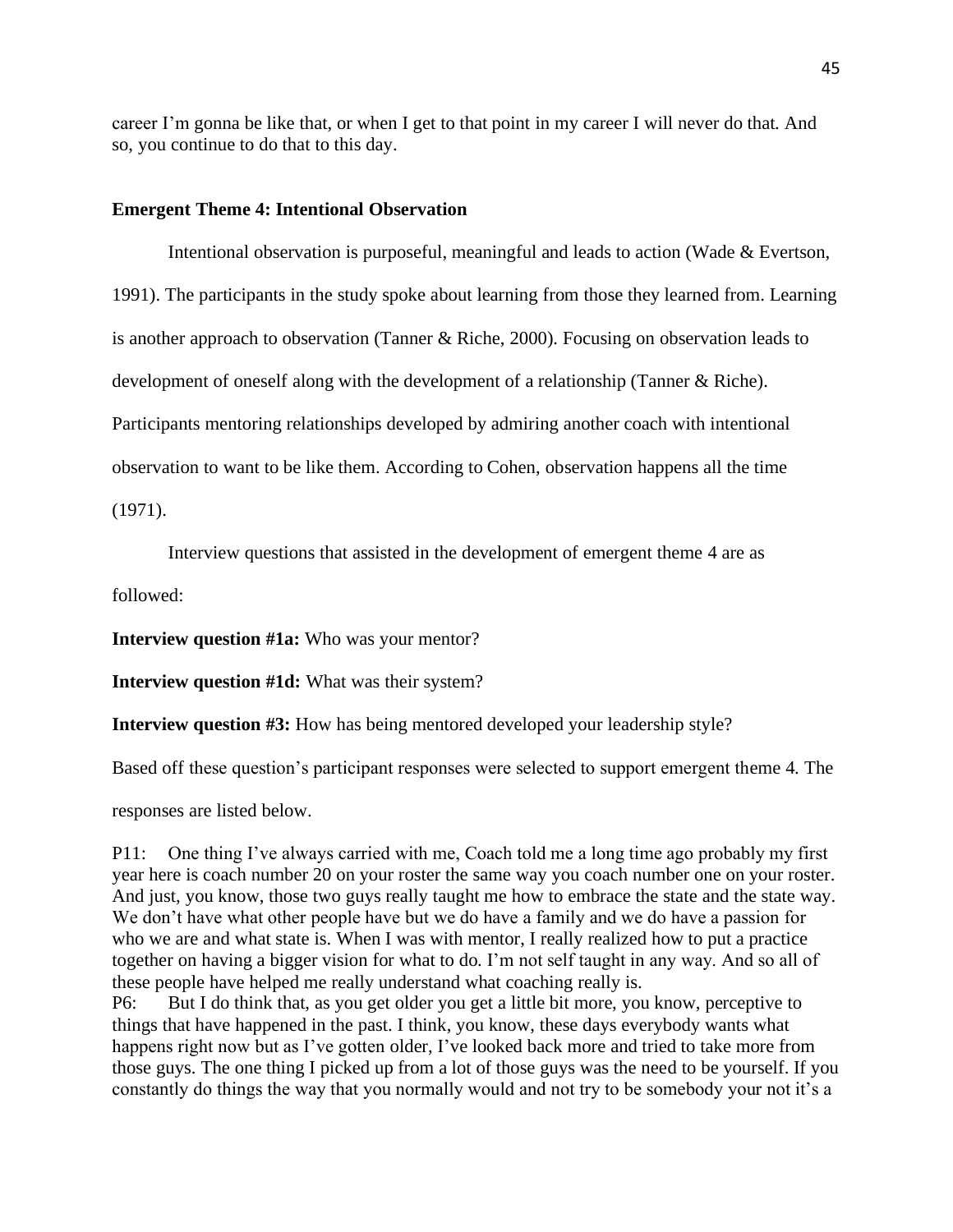lot easier for the younger people to look at you and know what to expect. I think for me it was the guys that were genuine were the ones that I looked up to the ones that I could trust. They were good family guys; they were great husbands and fathers which was huge for me because that's how I was raised.

P12: For me it was about paying attention to those who you knew more than I did. Obviously, depending on where I was and who I was working with some are much more open towards guidance and mentoring others. Others were just using you for labor, so to speak, but as a young professional in any profession, its incumbent upon you to seek out those who have more experience and more knowledge in the field. It was really easy for me to just sort of sit back and listen and watch and see what they were doing.

P5: His system I think was big picture, and just kind of the same philosophies I use today. A kind of big picture down into the fundamentals. I think that he, he really taught me or mentored me into the kind of take care of those who take care of you mentality, where, you're what you do and you decisions that you make, how's that gonna affect everybody else.

P2: I was being mentored by them just from like a communication stand point, that was checked in on me, even when I probably did a terrible job of staying in touch with them. They always checked in on, like how stuff was going in the fall for school, how fall baseball is going all the way to spring of them coming to games without me even asking. I would say more than anything is just trying to be relatable to them and do what I can to give them the ability to reach out to me.

## **Emergent Theme 5: Intrapersonal Development**

Leadership is about the individual, the influence on others, what their role is as a leader along with the reactions and feelings of the people they lead (Gibbons, Wesoloski, Lawinger, & Fishman, 2012). For the participants in this study coaches are built in leaders making them mentors to their teams. Every leader is discovered from within (Gibbons, Wesoloski, Lawinger & Fishman). The discovery is from the passion, communication and knowledge of the individual along with the motivation and the current role they possess (Gibbons, Wesoloski, Lawinger & Fishman). According to Wu, an individual's discovery is simplicity and truer than life (2016). The participants expressed the discovery within themselves is be genuine, being original and being true to oneself.

Interview questions that assisted in the development of emergent theme 4 are as followed: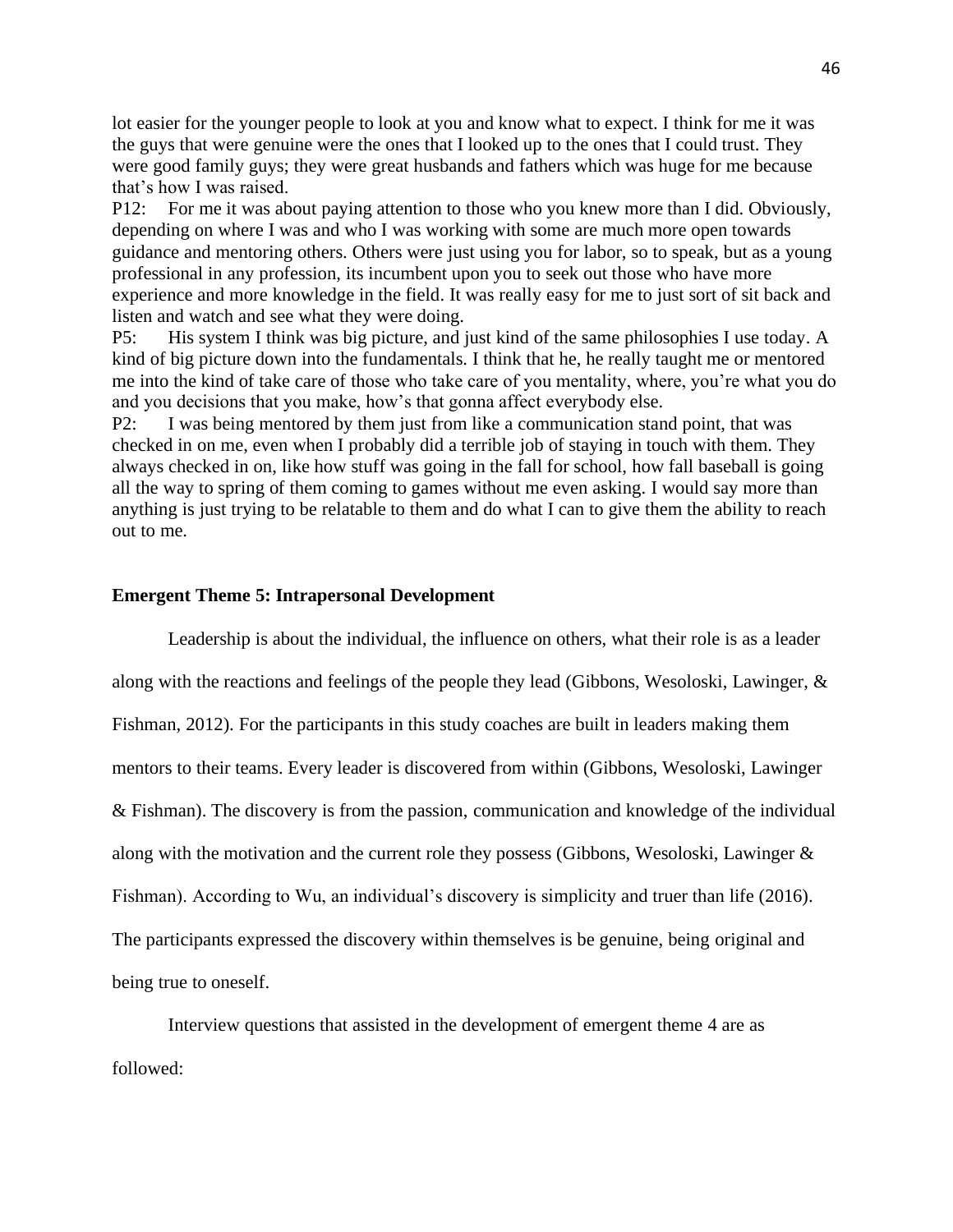## **Interview question #2c:** What is your system?

**Interview question #4:** What impacts of these mentoring relationships had on you as a leader?

Based off these question's participant responses were selected to support emergent theme 5. The

responses are listed below.

P6: I think that a lot of them, as I look back on it now and I've tried to incorporate this into my coaching. I think most coaches understand that is their role. I don't think they have to tell their players. Like with me I don't have to tell my quarterbacks, Hey. I'm here to be your mentor. I think it's being genuine. When you sit down and talk to me, when you see me right here, when you see me out on the town, when you see me at home with my wife and kids, I'm no different. I'm not different seven days a week, now I might be a little bit more animated on a Saturday afternoon yell at the officials, but I am the same guy 24 hours a day this is just who I am. So, I think my system is to be genuine, I think kids can she a fake a mile away. I'll use my interview at University last month as an example. I went in with the approach that I am going to say what I want to say and you're gonna like it or not. And if you choose to hire somebody else that's your decision. But this is what I am, I'm not going to try to say something that I think you want to hear.

P8: I think one of the best things that I've learned and being mentored is that we're all different, we just have to be who we are. Through it all, because I'm not gonna be you know like university coach but her way works for her and my can work too.

P3: I think anytime you get into the coaching profession, maybe you don't realize that at the time that this person was a mentor. I think maybe they were life mentors more than professional mentors. But when your involved in athletics I think the first person we will look at is the coach for what type of life lessons they're teaching you. Well I think number one you need to be genuine, you need to be real. You know I think somebody you know has shown jokes that he's juggling like multiple personalities and they're hard to get an idea of who they really are. So you want to be genuine first and foremost in really every aspect of your day to day interactions with them.

## **Emergent Theme 6: Interpersonal Connections**

Relationships are dependent on the interactions and connections between two or more

people (Dutton & Heaphy, 2003). All connections are formed differently, whether its short-term

or long-term the connections leave an indelible trace (Dutton & Heaphy,). The connections

formed among the participants was about strengthening the bond between mentor to mentee

while getting to know them personal. Interpersonal connections are about collecting knowledge

through personal networks (Levin & Barnard, 2013). Understanding how and why people are the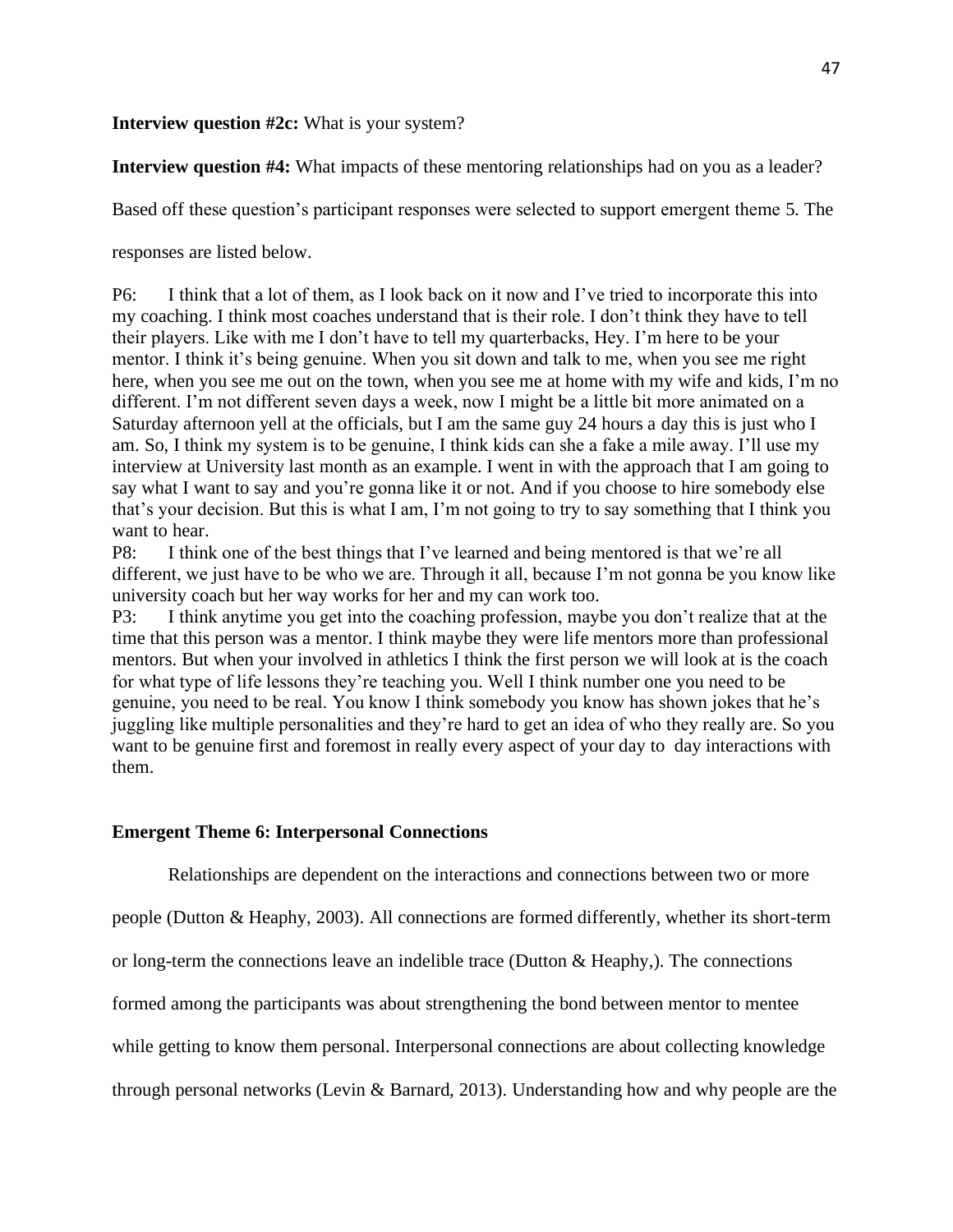way that they are allows for the interpersonal connection to expand over long periods of time

(Dutton & Heaphy). For the participants the connections made during their time were everlasting

making the connection turn into a long-term relationship.

Interview questions that assisted in the development of emergent theme 4 are as

followed:

**Interview question #2c:** What is your system?

**Interview question #4:** What impacts of these mentoring relationships had on you as a leader?

**Interview question #5c:** If they are still around, has the relationship grown? And how has that

relationship grown?

Based off these question's participant responses were selected to support emergent theme 5. The

responses are listed below.

P2: I feel like I stay in touch with a lot of the alumni. I can think of probably, I mean 10 off the top of my head at least but probably more close to 20-25 that I can call right now that I would have no problem wherever they live, going, meet with them sit down, talking to them about life and it wouldn't be like, what have you been doing the last 2-4 years. I would know just because I'm already staying in touch with a lot of those guys. I would say more than anything is just trying to be relatable to them and do what I can to give them the ability to reach out to me. P4: Just trying to help them learn, share experiences, allowing them to see what they are going through. And because a lot of times it's something I've gone through and done and you know give advice, give encouragement, share my experiences and just try to help them grow and get better through what they're doing. More like even than just like the basketball core stuff is similar like the day to day stuff. You know, just kind of share that with him so when he's in this position that he can kind of know and have his feet wet a little bit more. I think we end up spending so much time with each other that you eventually get to know him better as a person. P5: I had a staff meeting the other day, and that meeting was open up their growth in front of each other and that's really tough because football coaches, we have these tough guys in here. And then when you get to their core, like you're asking me what my core is when you get to their core and they can say it in front of another coach. And so, I'm constantly trying to break that down and then so they'll share that then because now they are vulnerable enough to actually say what they think.

P14: It takes a lot of getting to know each other, especially like me, him being my boss like how he like things to done. Hoe you know he operates, not like in the office but on the court, things like that. So all of that takes time to figure out the program, the team system is slowing becoming ours. That's just a professional relationship that is grown and evolved through time as we get used to working together.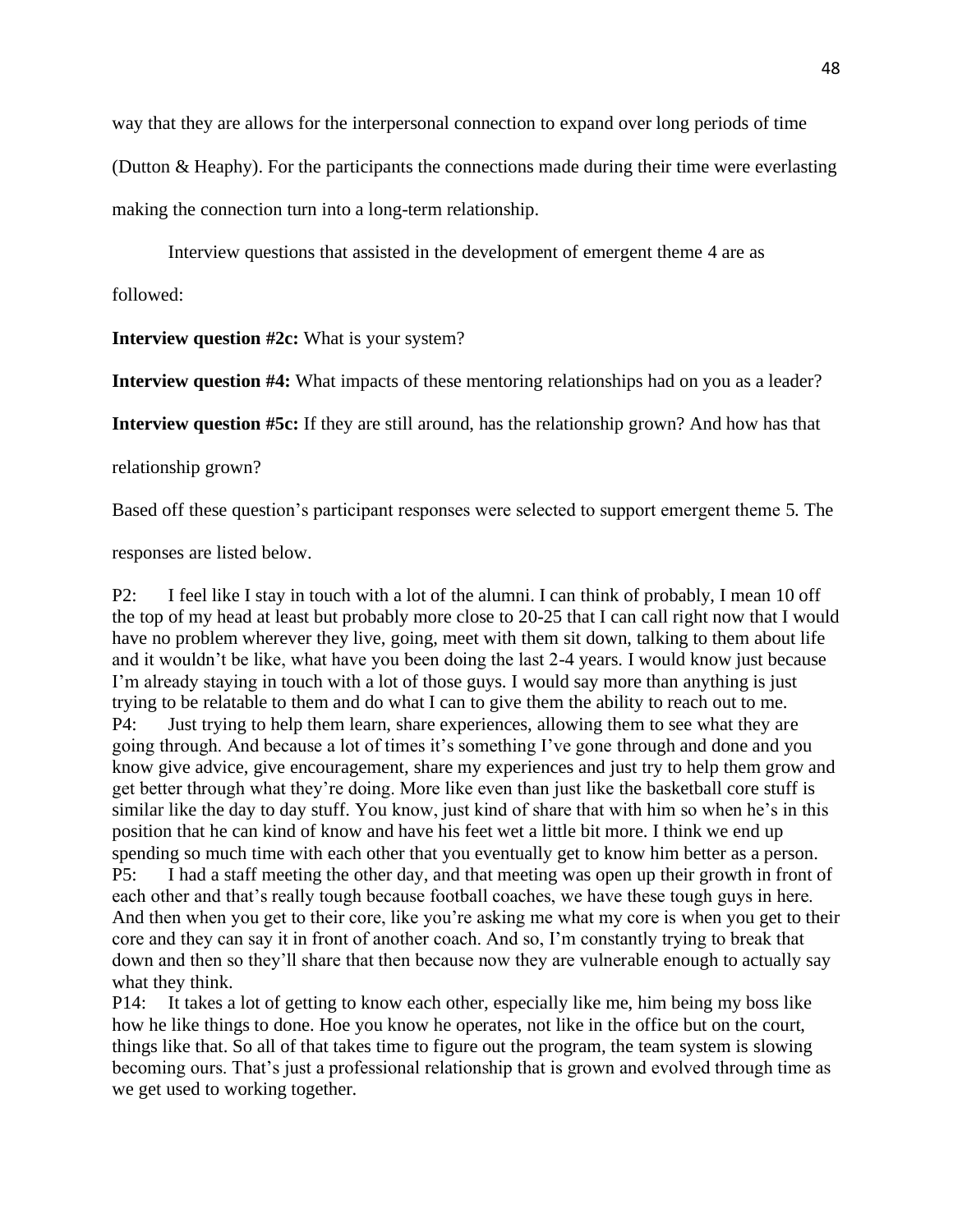## **Emergent Theme 7: Group Dynamics**

In the one-on-one interviews, some of the participants expressed building relationships with their mentees over an extended period of time. Theses relationships are about continual communication by staying in touch, knowing their life and learning about who they are. According to Forsyth, relationships is all about understanding people; what they think, feel and act (2020). Creation of a relationship is purposeful with the emphasis on what linked the individuals together (Forsyth). For the relationship link there is common interest and experience bringing the two individuals together (Forsyth). In this study, the participants built the relationship from frequent interactions and the influence from admiration of a superior figure.

Interview questions that assisted in the development of emergent theme 4 are as followed:

**Interview question #4:** What impacts of these mentoring relationships had on you as a leader? **Interview question #5:** Has your mentoring system helped develop your mentees as leaders? **Interview question #5b:** Have they adventured to new locations? If so, has the relationship continued?

**Interview question #5c:** If they are still around, has the relationship grown? And how has that relationship grown?

Based off these question's participant responses were selected to support emergent theme 5. The responses are listed below.

P8: I think you know with our alumni and they come back and I feel like I've got great relationships with them. They still reach out to me and I still reach out to them constantly. They were here for the alumni game the ones that were and it was great to just share and tell stories and just, I mean for them to say how grateful they were and still keep in touch. P3: Billy Donovan from the OKC Thunder just got his name put on the court at the University of Florida and he said you know it's not the wins, it's not the losses, it's the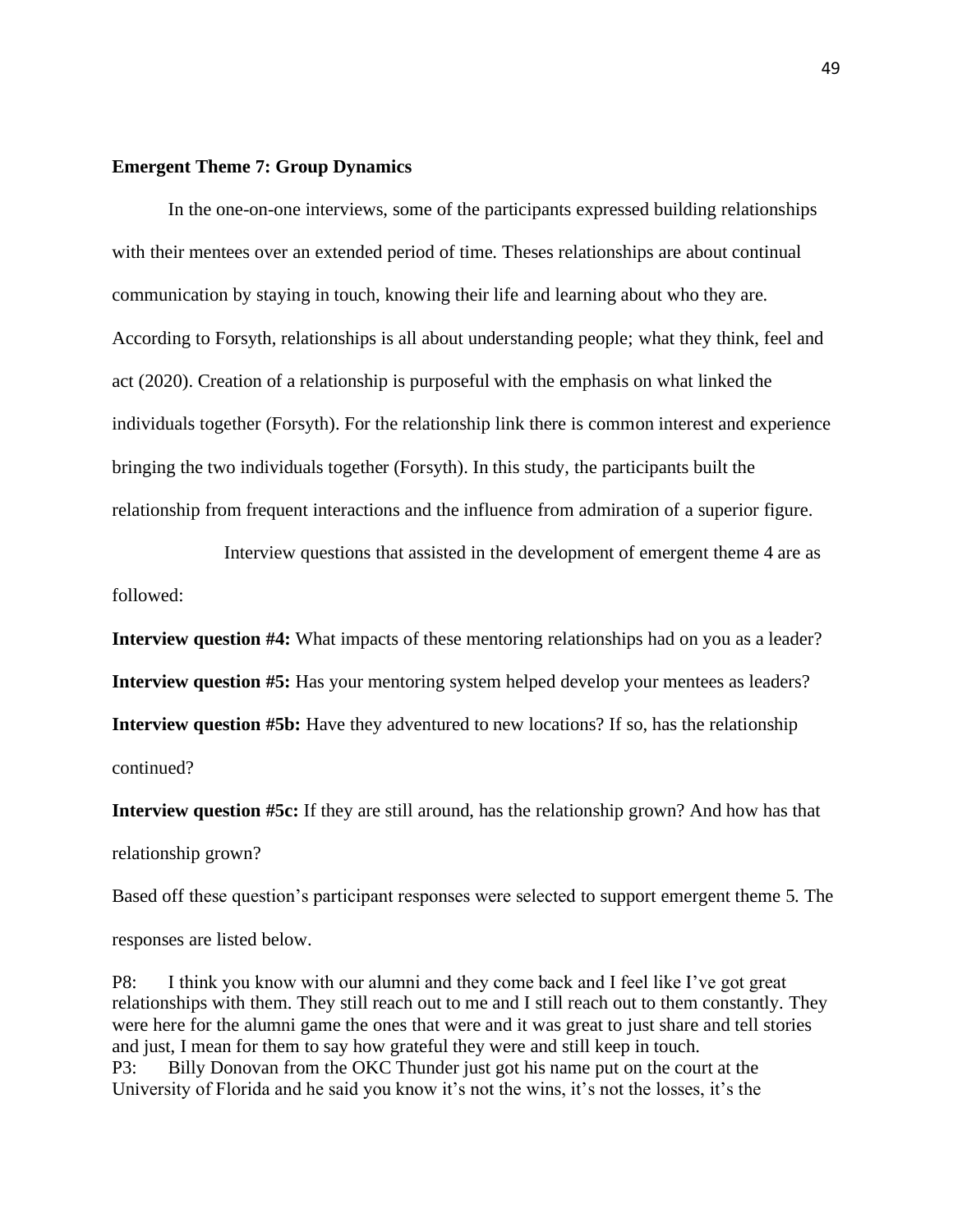relationships that you have with people when it's all said and done. So I think that at the end of the day, you know, I'm more proud of the fact that, you know, lifelong friendships with the people I associate with. Wins are great, you want to have those and I think they help create long lasting relationships. When you spend a lot of time with people you have king of a natural long term relationship with them and then the majority of them are all still in the coaching profession. P2: We created a really good relationship from the beginning when he was a high school junior. I got to know him actually and he was very respectful through the whole recruiting process. It wasn't just like, I'll give you a text back, it was always, he would talk about like my family and I would talk about his family and just over time he's come to me about a lot of things in life that a lot of 26 year olds haven't seen. That he's not afraid to talk to me about. I would say my relationships with the guys in like the last like probably four to five years is significantly better from a staying in touch standpoint. So yeah, I would say I, feel like I'm more involved with the more recent recruits just because the way I base them more on relationships. P4: We end up spending so much time with each other that you eventually get to know him better as a person. What he's like, you know, now on the court off the court and stuff he's capable of doing his role certainly expanded from you know when he first started to now. P1: It's always great to have somebody call and say her how's it going, with just checking in and whatever and we think a lot of times, maybe just a chit chat or they may got a question. What do they think they should do in the situation and this and that. And that's always good to have and it's food for me to bounce things off of them as younger coaches and stuff and seeing what they're doing.

## **Summary**

Chapter four covered themes and supporting data that was grounded into the study. The triangulation in the study was one-on-one interviews, researcher observations, and document support. The researcher used data to form the findings of this study. Twelve one-on-one interviews were conducted among current head and assistant coaches at the university. With these in-depth interviews seven unique themes developed in the study: (a) indirect mentoring relationships, (b) Years of learning to build experience, (c) Positive & Negative dynamics, (d) Intentional observation, (e) Intrapersonal leader, (f) Interpersonal leader, and (g) Group dynamics. Results from the data collected and analysis guided Chapter five, which will provide a summary and discussion of the results. Conclusions from this study are formed from the findings, allowing the researcher to provide recommendations and implications for further research opportunities.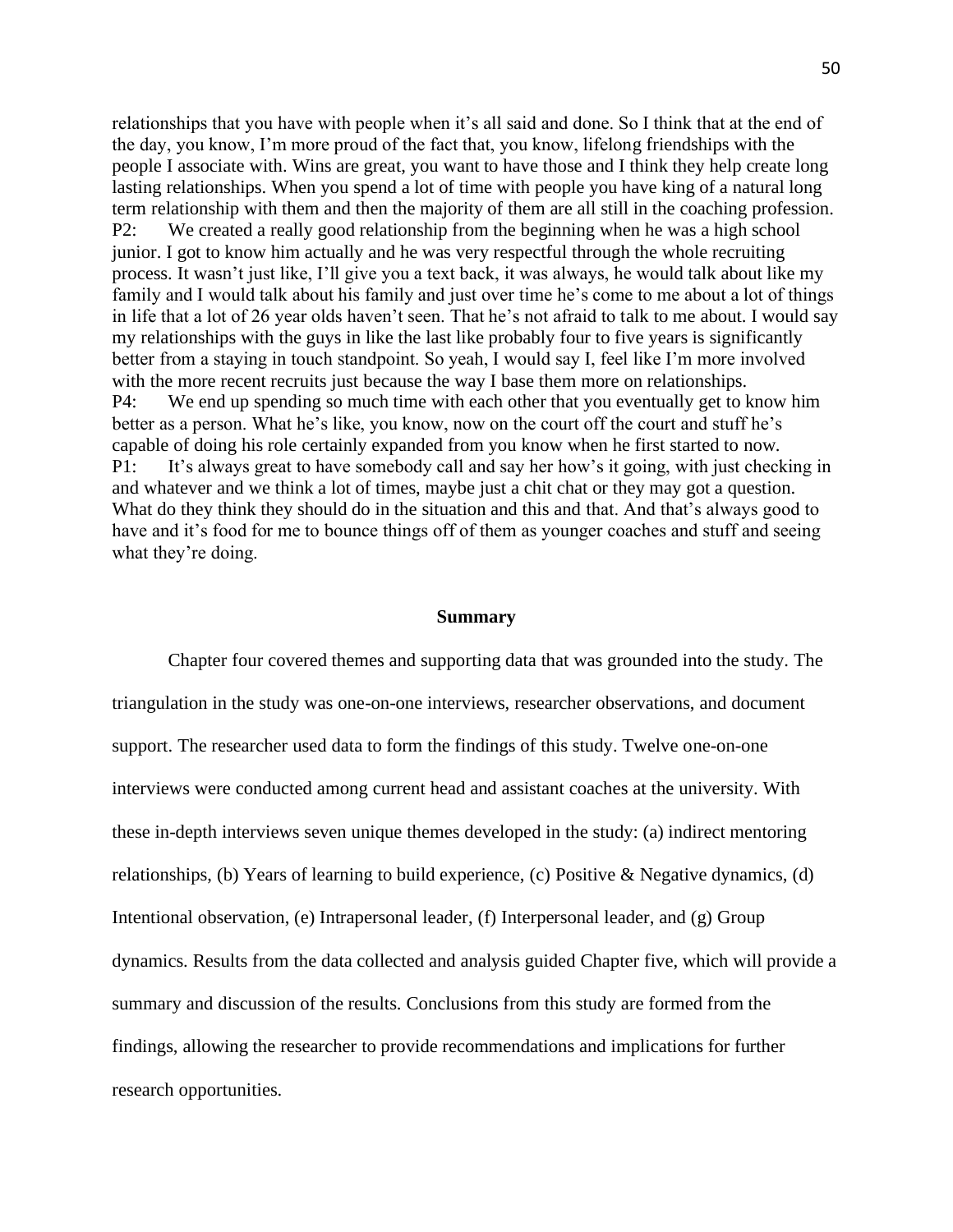#### **CHAPTER 5**

#### **Discussions, Conclusions, and Recommendations**

#### **Introduction**

The purpose of this study was to explore how developmental leadership can help increase mentoring relationships between collegiate coaches in Division II athletics. Chapter one was the foundation for this study. Components included in chapter one was statement of the problem, background of the problem, purpose of the study, theoretical framework, research questions, significance of the study. Along with the definition of terms, limitation and delimitations of the study wrapped up the components of chapter one. Chapter two provided the literature review which included historical perspective and theoretical framework. Chapter three consisted of the methodology for the study. This chapter provided information about the research design, rationale for the method, research question, setting, sample, selection of participants, role of the researcher, instrumentation, IRB, data collection, triangulation and data analysis. Chapter four the results and findings from the study. Components presented in chapter four reviewed the research design, review the statement of the problem, data analysis, demographics of the participants, and emergent themes. The final chapter is chapter five with the components of discussion, conclusions and recommendations.

## **Discussion**

This research explored the interactions between collegiate coaches expanding on their mentoring relationships to develop leadership. Pervious chapters reviewed coaching relationships, mentoring relationship and the purpose of a mentor. This study showed the importance about mentorship, with the mentorship showing development in leadership, relationships and connections, and the continual learning. The study also demonstrated how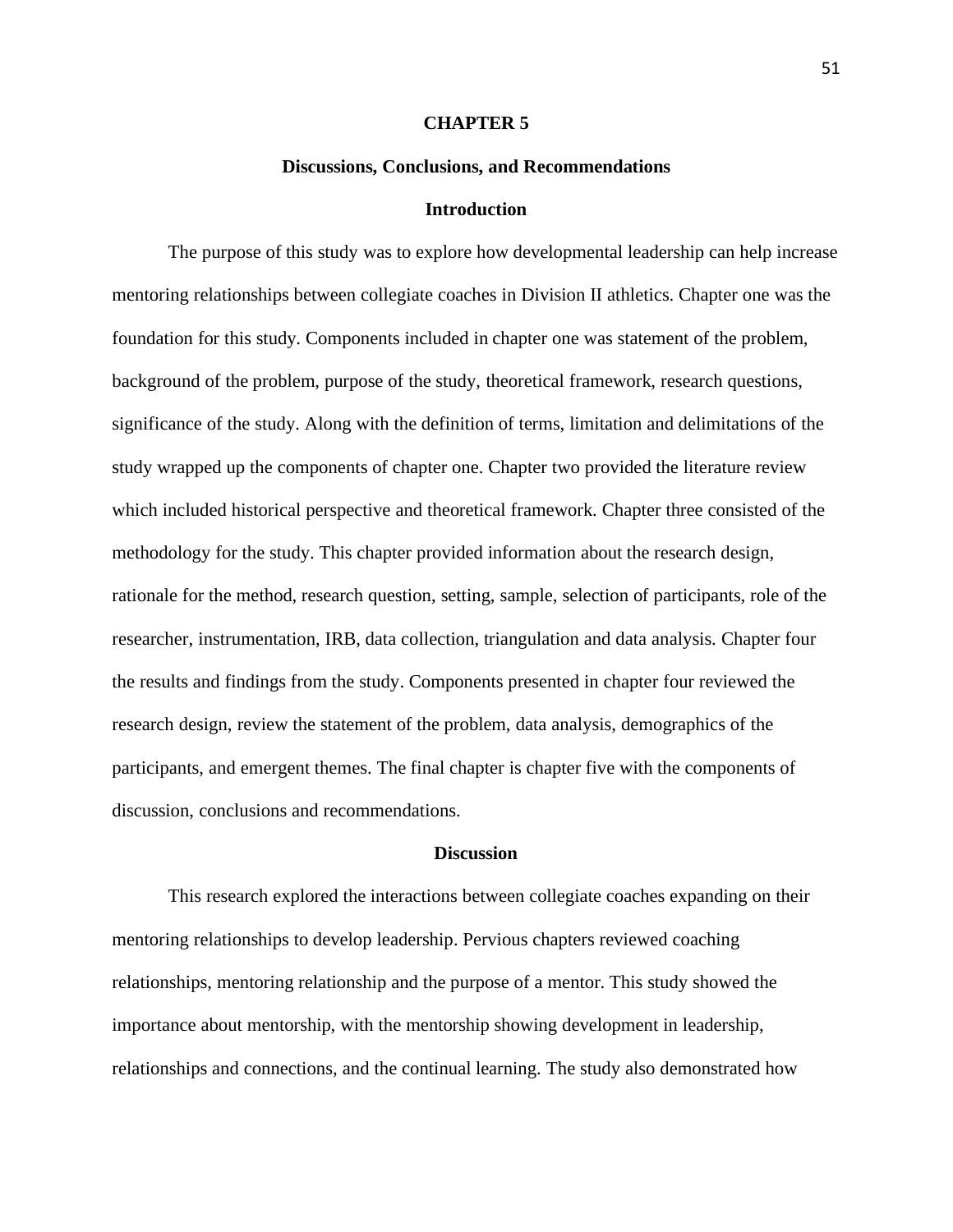relationships from mentoring help find one's true self and continual connections over a period of time.

For this study a qualitative research design was used to discover the impact of mentoring relationships on collegiate coaches and their develop as leaders. A phenomenological approach helped drive this study. One over arching research question and two sub questions have guided this study throughout the entire time.

The primary research question for this study is, What are the experiences of collegiate coaches in Division II 4-year programs regarding mentoring relationships among coaches? The following secondary questions were used to assist in answering the primary question:

**Sub-Question 1**: How have collegiate coaches experienced developmental leadership approaches within mentoring relationship?

**Sub-Question 2**: What do collegiate coaches perceive to be the impact of mentoring relationships on their development as leaders?

#### **Setting, Participants, Data collection**

This study took place in southeast Minnesota at a NCAA Division II university. A city consisting of approximately 26,813 people in population and approximately 7,231 students, of those student 362 student athletes (World Population Review, 2019). University has 14 sports teams, of those teams five are male teams and nine are female teams. These team contain 41 coaches total with 24 head and assistant coaches.

The participants in this study consisted of three male sport teams with two participants from each team and four female sport teams with two participants from each team. Each individual participant is either a current head coach or current assistant coach in the athletic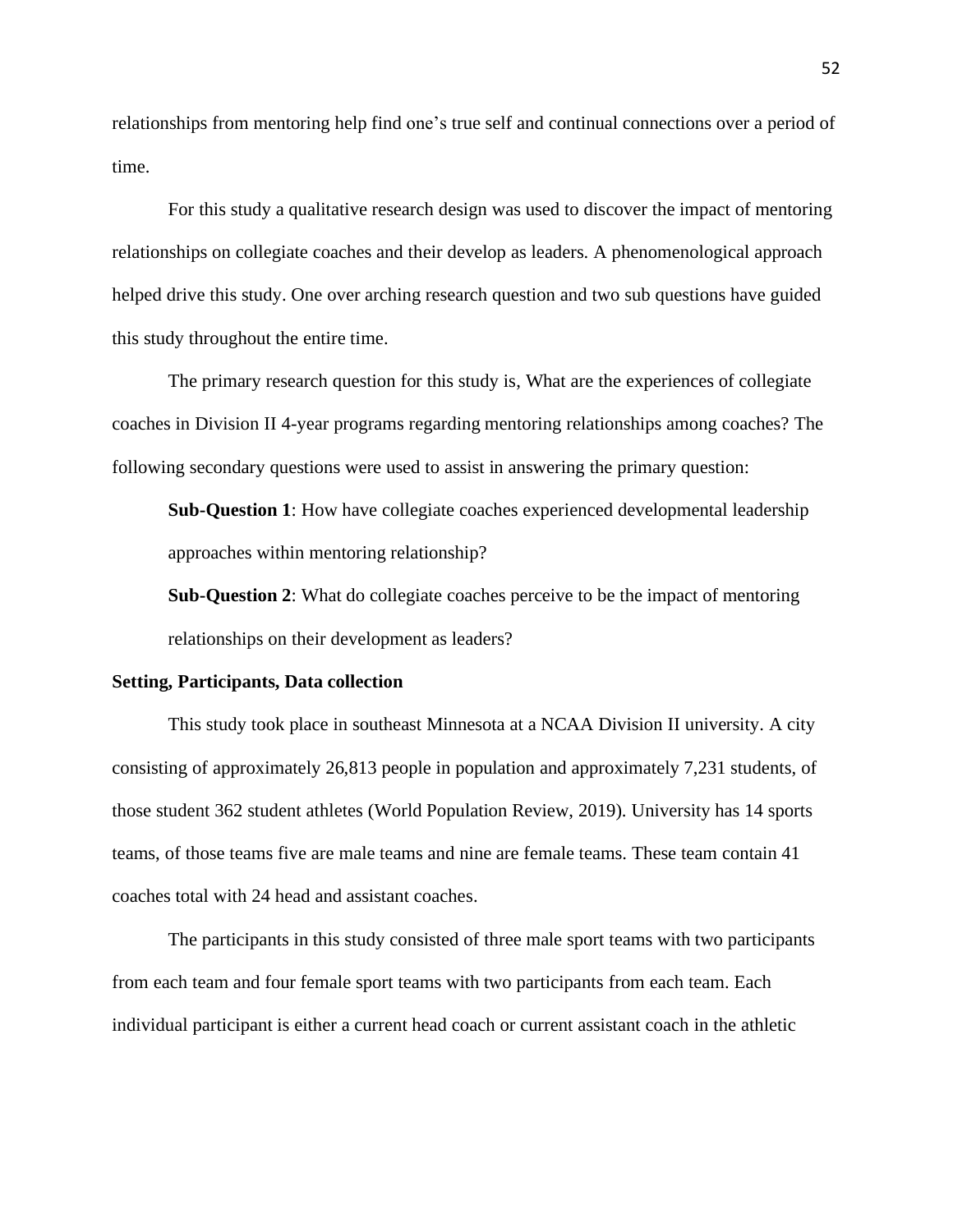department at University. Twelve out of the fourteen participated in one-on-one semi-structured interviews.

The triangulation in this study complied of one-on-one interviews, researcher observations and documents. Data analysis was completed using thematic coding. Seven themes emerged from the research: (1) Indirect mentoring relationships, (2) Years of building experience, (3) Positive and negative dynamics, (4) Intentional observation, (5) Intrapersonal development, (6) Interpersonal connection, and (7) Group dynamics.

#### **Theme Analysis**

The emergent themes from the data analysis in the gathered data are listed below. Grounded in the data, themes emerged through the collection of information, coded data in relation to the research questions.

#### **Indirect Mentoring Relationship**

Through the discussion with the participants, the role of a mentor was unofficially assigned. For coaches, the concept of being a mentor was built into the job title. Often relationships from because someone takes a genuine interest in one's future indirectly becoming the mentor (Danziger, 2001). Looking up to an experienced superior in the coaching field brought ease when working under another coach. Research question one helped drive the emergent theme from the data.

## **Years of Building Experience**

Participants expressed the importance of learning from their mentors' experience to add to their knowledge. The main outcome in the mentoring relationship is typically focused on a longer term while obtaining the right experience (Passmore, 2007). The research supports learning from another builds experience over an extended period of time. For the participants in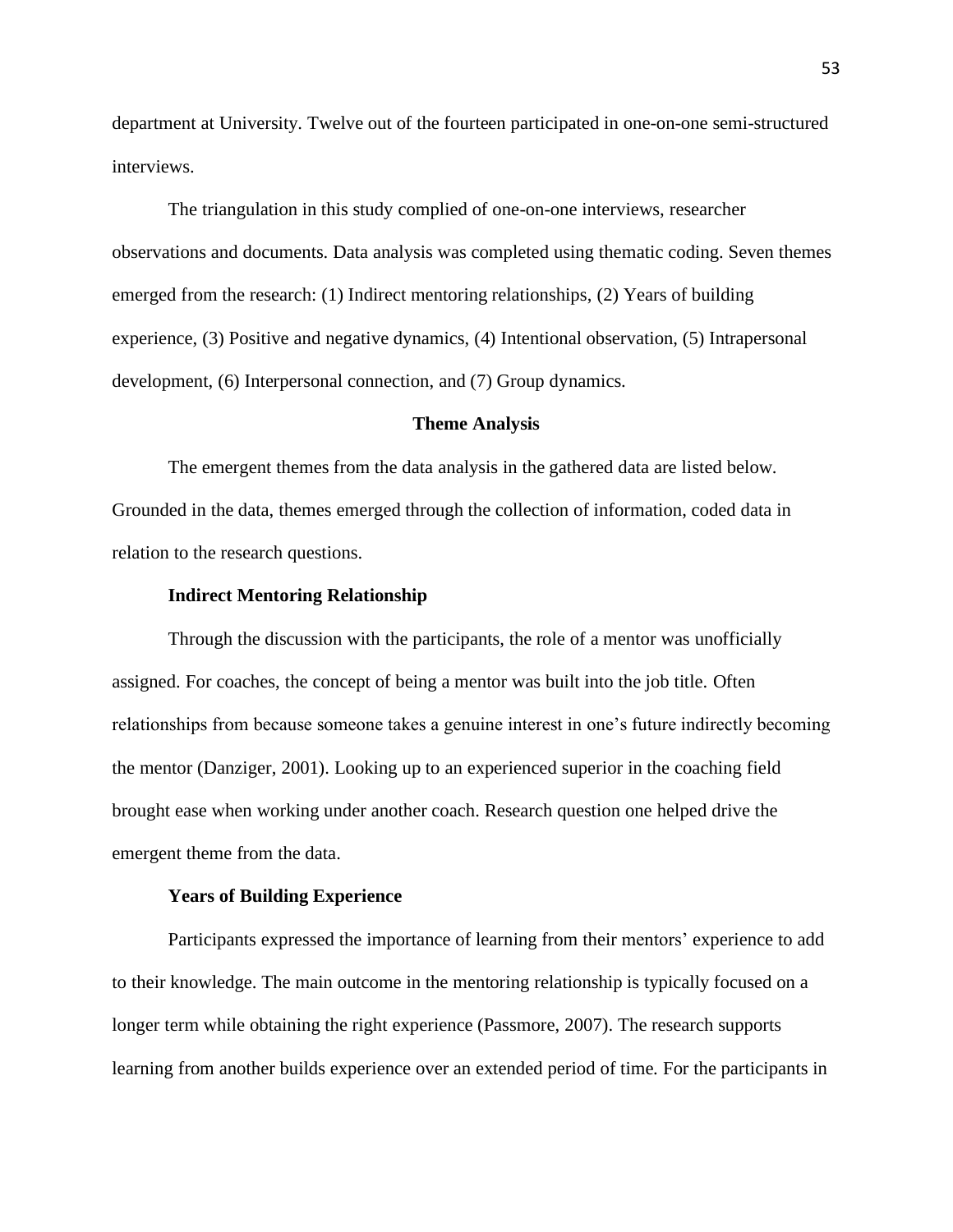the study the experience learned from their mentors will be able to be passed down to their mentees.

### **Positive and Negative Dynamics**

In every relationship there is good and bad. Majority of the participants developed their leadership style from taking what positive impacts they like and changing the negative. From the positive and negative aspects individuals can make estimates on the aspects that are for them (Eby, Butts, Durley & Ragins, 2010). Good and bad aspects build the leader, helping guide the development and continual growth.

## **Intentional Observation**

Learning from those you learn from, is built around observation. Intentional observation is purposeful, meaningful and leads to action (Wade & Evertson, 1991). Focusing on observation leads to development of one's self along with the development of a relationship (Tanner & Riche, 2000). Participants expressed admiration for their mentors, by observing what they do, how they do it and why they do it. Wanting to be like their mentor, in the idea of respect of an individual.

#### **Intrapersonal Development**

Participants spoke of the impact as a leader to find the confidence to be oneself. An expression about being genuine, original and being yourself is key to success in a leadership position. An individual's discovery is simplicity and truer than life (Wu, 2016). Participants revealed that being yourself gets individuals to buy into your craft.

#### **Interpersonal Connection**

All connections are formed differently, whether its short-term or long-term, the connections leave an indelible trace (Dutton & Heaphy, 2003). For the participants in the study,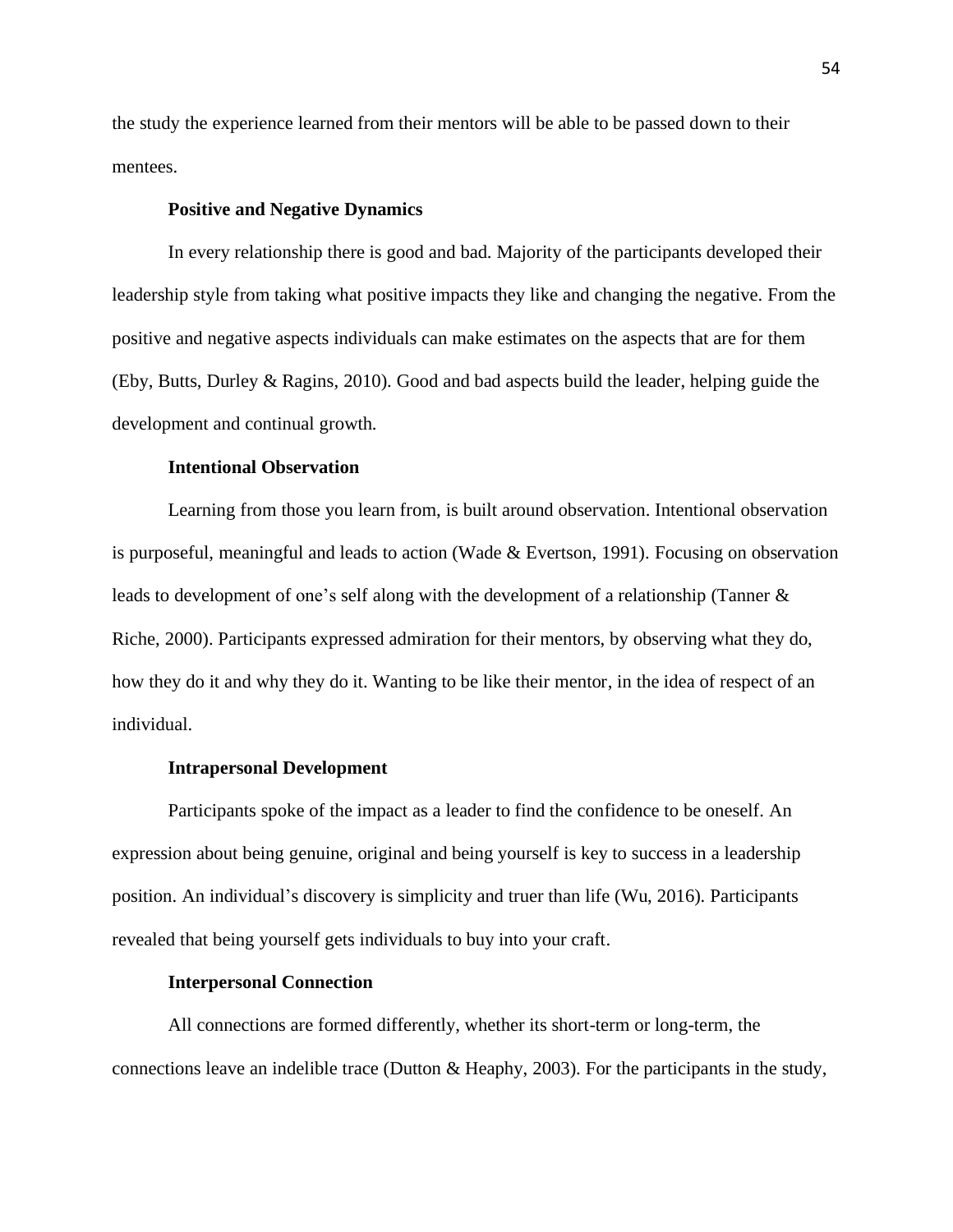connections with their mentors or mentees was important to their growth. The connections made among the participants was about building a bond to get to know individuals on a personal level. All the connections formed lead to the development of long-term relationships between mentor/mentee.

#### **Group Dynamics**

Relationships formed among mentor/mentee was about continually saying in touch, knowing each other lives and learning about who they are. Creation of a relationship is purposeful with the emphasis on what linked the individuals together (Forsyth, 2020). For the participants the relationships built are from frequent interactions, consistent conversations and learning from one another.

## **Conclusions**

Following the one-on-one interviews, documents and observations, the researcher draws the following conclusions from this study:

- 1. Most mentoring relationships are unofficially assigned to individuals
- 2. Own experience is developed over years of learning from another
- 3. Leadership style comes with taking the good and bad aspects from what has been learned
- 4. Years of development has helped individuals find their true self as a leader
- 5. Keeping connections with mentors and mentees builds long-term relationships

## **Recommendations**

Observed from the data, mentoring relationships have given individual years of growth and experience. For most of these mentoring relationships have been identified as indirect. Research has shown the benefits of a direct mentoring relationship, but it is noted that a relationship among an experienced individual is what helps an individual grow.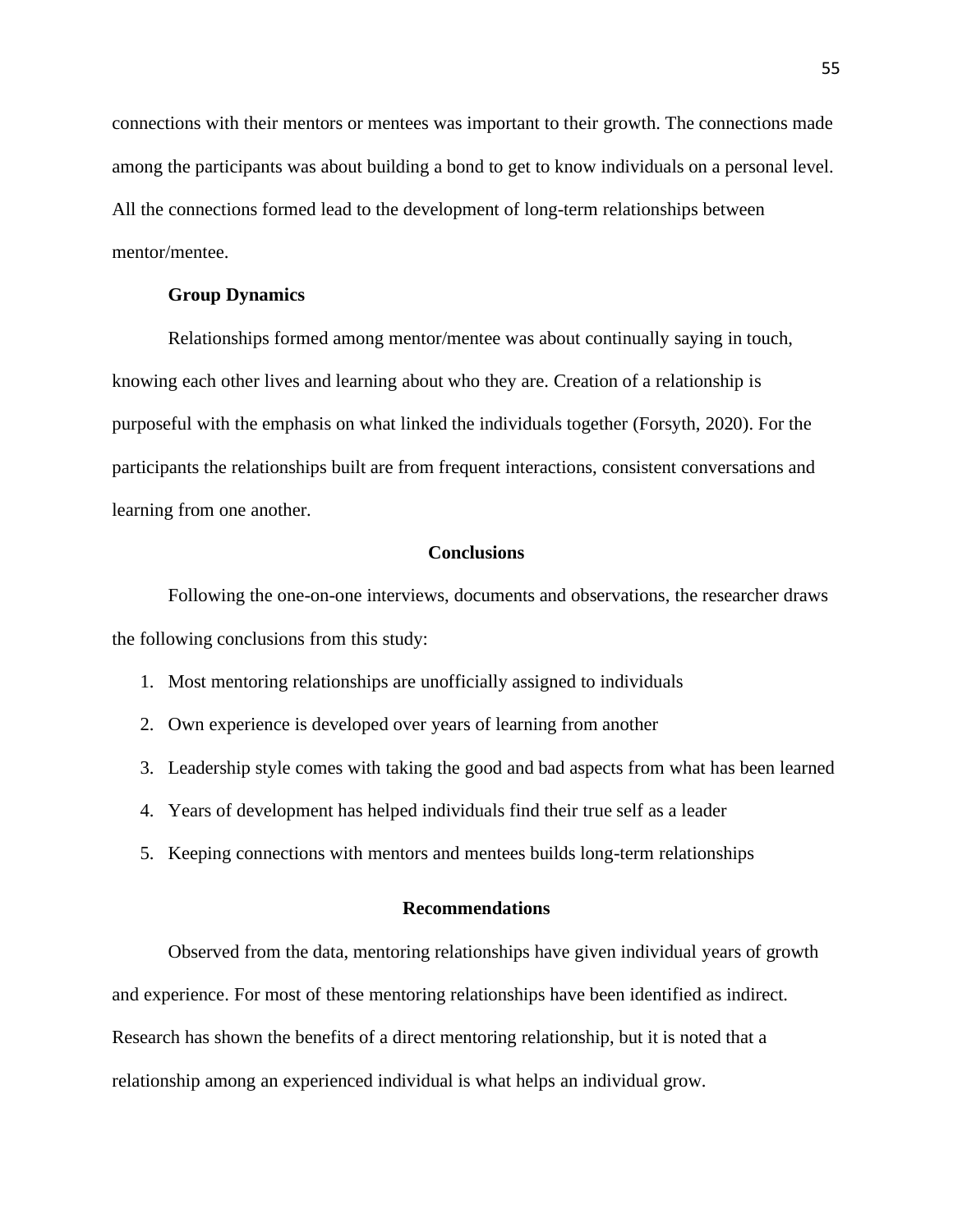A recommendation formed by the research, showed individuals develop their leadership style by observing in the mentoring relationship for positive and negative aspects. Participants involved in the one-on-one interviews provided one's leadership style continues to develop through out the years. By continuing to develop, is continuing to learn from others and grow yourself with the aspects taken from each individual.

Additional research may benefit by conducting this study in the eyes of the players or team. Coaches expressed during their one-on-one interviews their mentees as former or current teams/players. Taking the perspective of the players allows for research to expand on the true influence of a coach onto their mentees. Players will be able to bridge a gap on a coaches being built in mentors.

This study was completed among division II collegiate coaches. Research done in multiple divisions could prove beneficial in finding new research. The research could bring greater insight within depth data. Data collected from cross-divisions brings variation to the research adding a new perceptive on the study.

In this study, all participants were Caucasian with only two females who participated. Further research could be conducted with a diverse grouping and influences from a larger female presence.

#### **Summary**

This study explored the mentoring relationships among collegiate coaches over time. Chapter five included interpretation of the emergent themes from the data collected during the one-on-one interviews. The emergent themes from the interviews are: (1) Indirect mentoring relationships, (2) Years of building experience, (3) Positive and negative dynamics, (4) Intentional observation, (5) Intrapersonal development, (6) Interpersonal connections, and (7)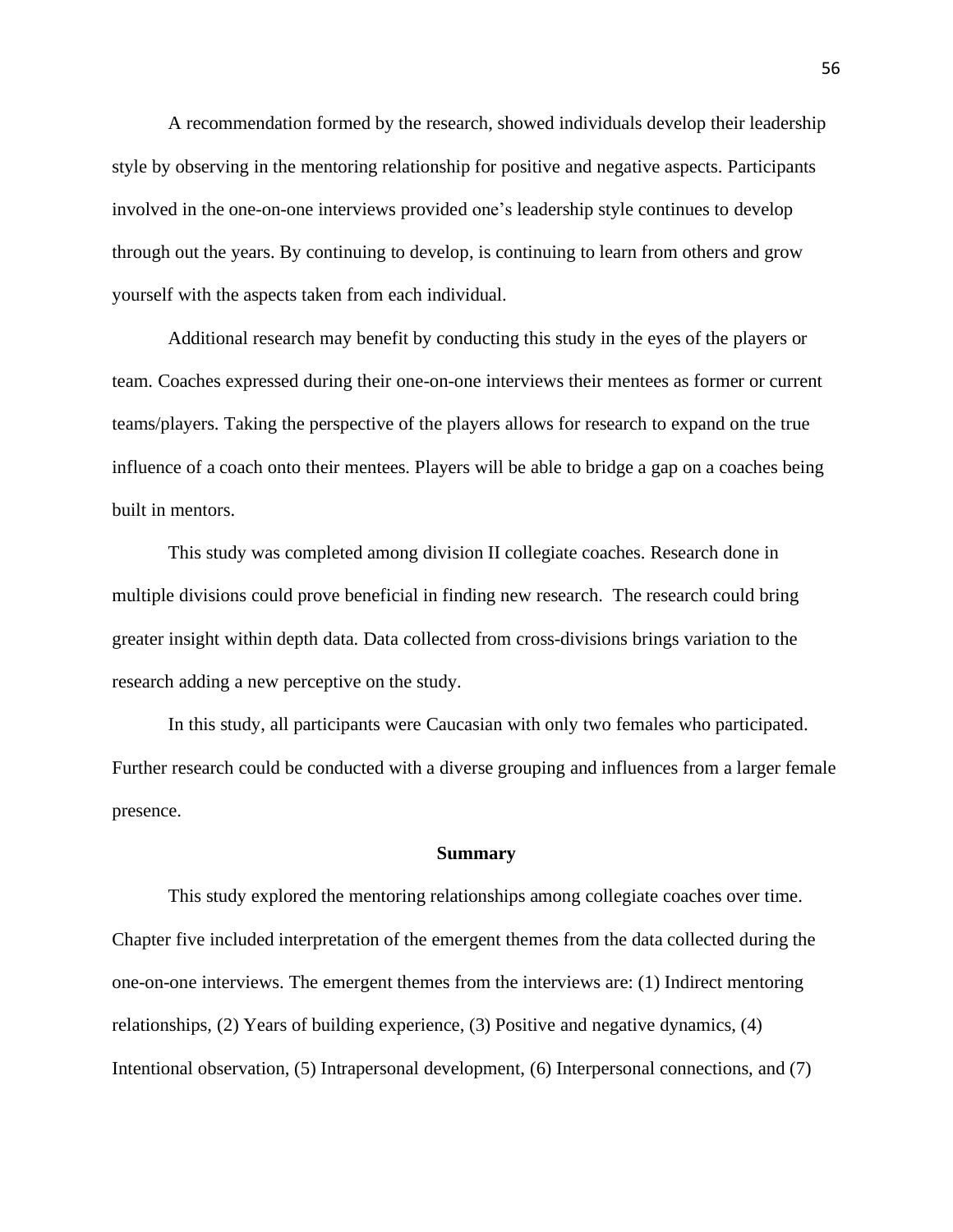Group dynamics. Based off the emergent themes and assumptions the researcher drew five conclusions. Recommendations were identified by the researcher for further research.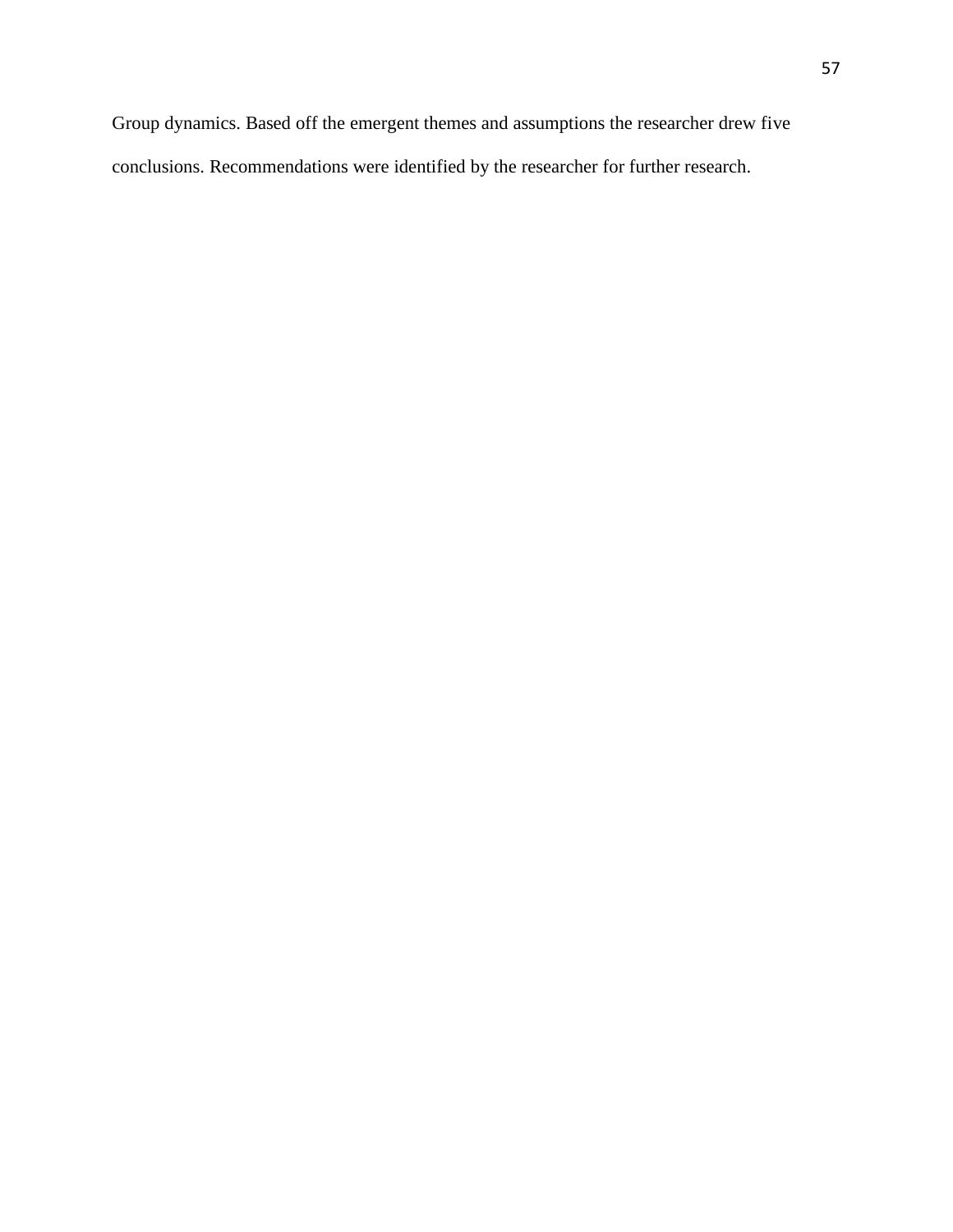### **References:**

- Abiddin, N. Z. (2006, February 12). Mentoring and coaching: The roles and practices. Retrieved from [https://papers.ssrn.com/sol3/papers.cfm?abstract\\_id=962231](https://papers.ssrn.com/sol3/papers.cfm?abstract_id=962231)
- Antonioni, D. (2000). Leading, Managing and Coaching. Industrial Management, 42(5), 27- 34.
- Avolio, R., Reichard, S., Hannah, F., & Walumbwa, C. (2009). A meta-analytic review of leadership impact research: Experimental and quasi-experimental studies. *The Leadership Quarterly*, 20 (5), 764-784.
- Bandura, A. (1986). Social foundations of thoughts and action: A social cognitive theory. Englewood Cliffs, NJ: Prentice Hall
- Barondess, J. A. (1995). A brief history of mentoring. *American Clinical and Climatological Association, 106*, 1–24.
- Bartlett, J. E. (2007). Advances in coaching practices: A humanistic approach to coach and client roles. *Journal of Business Research*, *60*(1), 91–93. doi: 10.1016/j.jbusres.2006.09.011
- Bass, B. & Avolio, B. (1997). Full range leadership development: Manual for the multifactor leadership questionnaire. Palo Alto, CA: Mind Garden.

Bass, B. (1990). *Bass and Stodgill's handbook of leadership.* New York: Free Press.

Berk, R. A., Berg, J., Mortimer, R., Walton-Moss, B., & Yeo, T. P. (2005). Measuring the Effectiveness of Faculty Mentoring Relationships. *Academic Medicine*, *80*(1), 66–71. doi: 10.1097/00001888-200501000-00017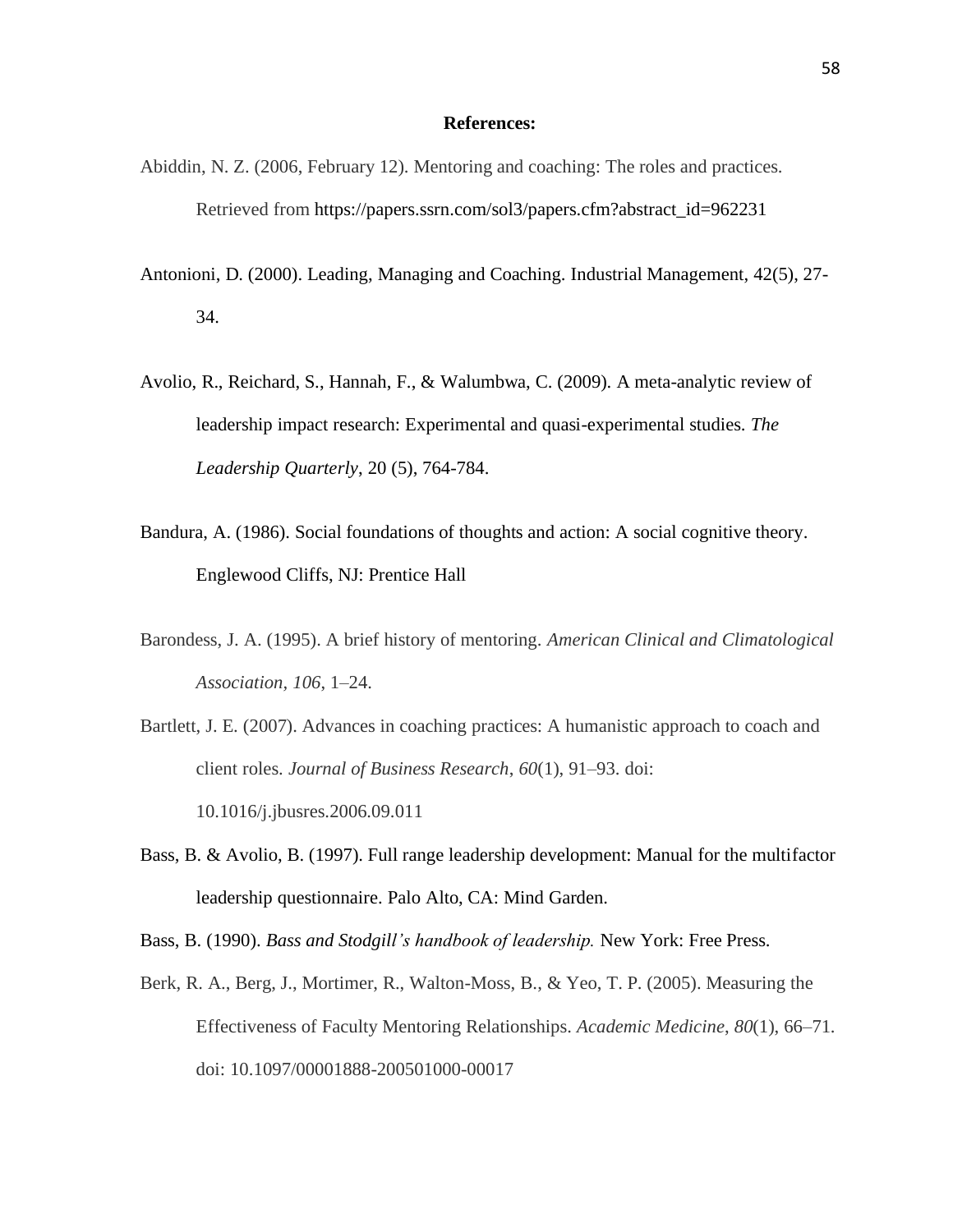- Blackburn, R. (1979). Academic careers: patterns and possibilities. *Issues in Higher Education*. 2: 25-27.
- Bolch, M. (2001). Proactive coaching training, 38(5), 58-63.
- Bowen, G. (2006). Grounded theory and sensitizing concepts. *International journal of qualitative methods*. 5(3), 12-23. 10.1177/160940690600500304
- Boyer, N. (2003). Leaders mentoring leaders: Unveiling role identity in an international online environment. *Mentoring and tutoring: partnership in learning*. 11(1), 25-41. [10.1080/1361126032000054781](https://doi.org/10.1080/1361126032000054781)
- Brown, R. D. & Krager, L. (1985). Ethical issues in graduate education: Faculty and student responsibilities. *Journal of Higher Education*, 56(4), 403-418.
- Chamberlian-Salaun, J., Mills, J., & Usher, K. (2013). Linking symbolic interactionism and grounded theory methods in a research design: From Corbin and Strauss' assumptions to action. *SAGE Journals,* 3(3). 10.1177/2158244013505757
- Clutterbuck, D. (1991). Everyone Needs a Mentor. Institute of Personnel Management. In Parsloe, E. (1992). Coaching, Mentoring and Assessing- A Practical Guide to Developing Competence. London: Kogan Page.
- Clutterbuck, D. and Megginson, D. (1999), *Mentoring Executives and Directors*. Oxford: Butter- worth Heinemann.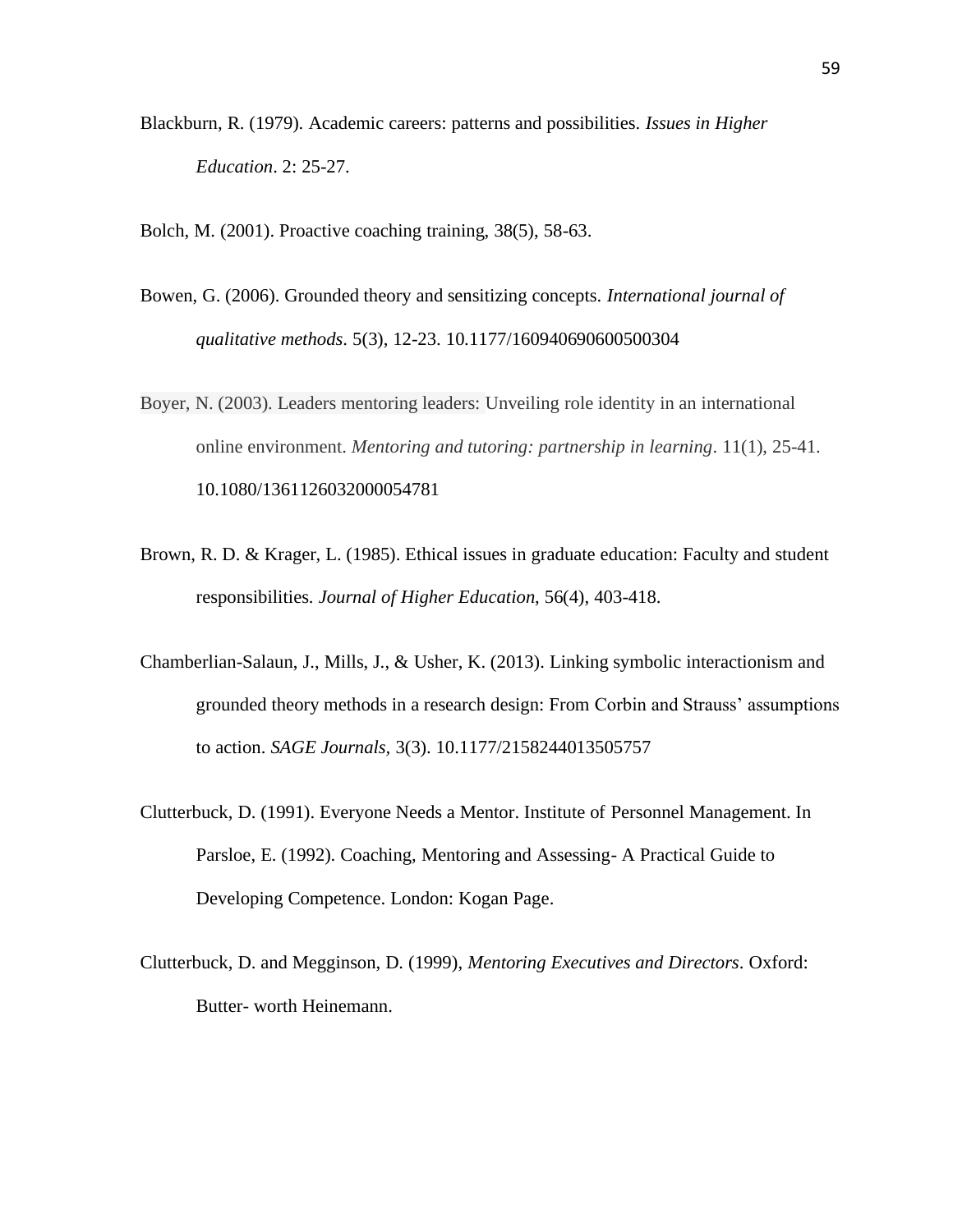- Cohen, D. (1971). Learning to observe, Observing to learn. Retrieved April 19, 2020, from https://files.eric.ed.gov/fulltext/ED047815.pdf
- Creswell, J. & Miller, D. (2000). Determining validity in qualitative inquiry. *Theory and Practice*, 39(3), 124-130.
- Danziger, K. (2001). Mentors Can Help Further Your Career. Internet Week, 848 (12), 49- 51.
- Day, V. (2000). Leadership development: A review in context. *The Leadership Quarterly*, 11(4), 581-613.
- Day, D. V. (2011). Integrative perspectives on longitudinal investigations of leader development: From childhood through adulthood. *The Leadership Quarterly*, *22*(3), 561–571. doi: 10.1016/j.leaqua.2011.04.012
- Day, D. V., Fleenor, J. W., Atwater, L. E., Sturm, R. E., & Mckee, R. A. (2014). Advances in leader and leadership development: A review of 25years of research and theory. *The Leadership Quarterly*, *25*(1), 63–82. doi: 10.1016/j.leaqua.2013.11.004
- Denzin, N. (1978). The research act: A theoretical orientation to sociology methods ( $2<sup>nd</sup>$  ed.). New York, NY: McGraw-Hill.
- Donner, G & Wheeler, M. (2007). Mentoring as a leadership development strategy. *Canadian nurse*. 103(2), 24-25.
- Duffy, T. (1994). Mentoring Unpublished.
- Dutton, J., & Heaphy, E. (2003). The power of high-quality connections. Retrieved April 19, 2020, from <http://webuser.bus.umich.edu/>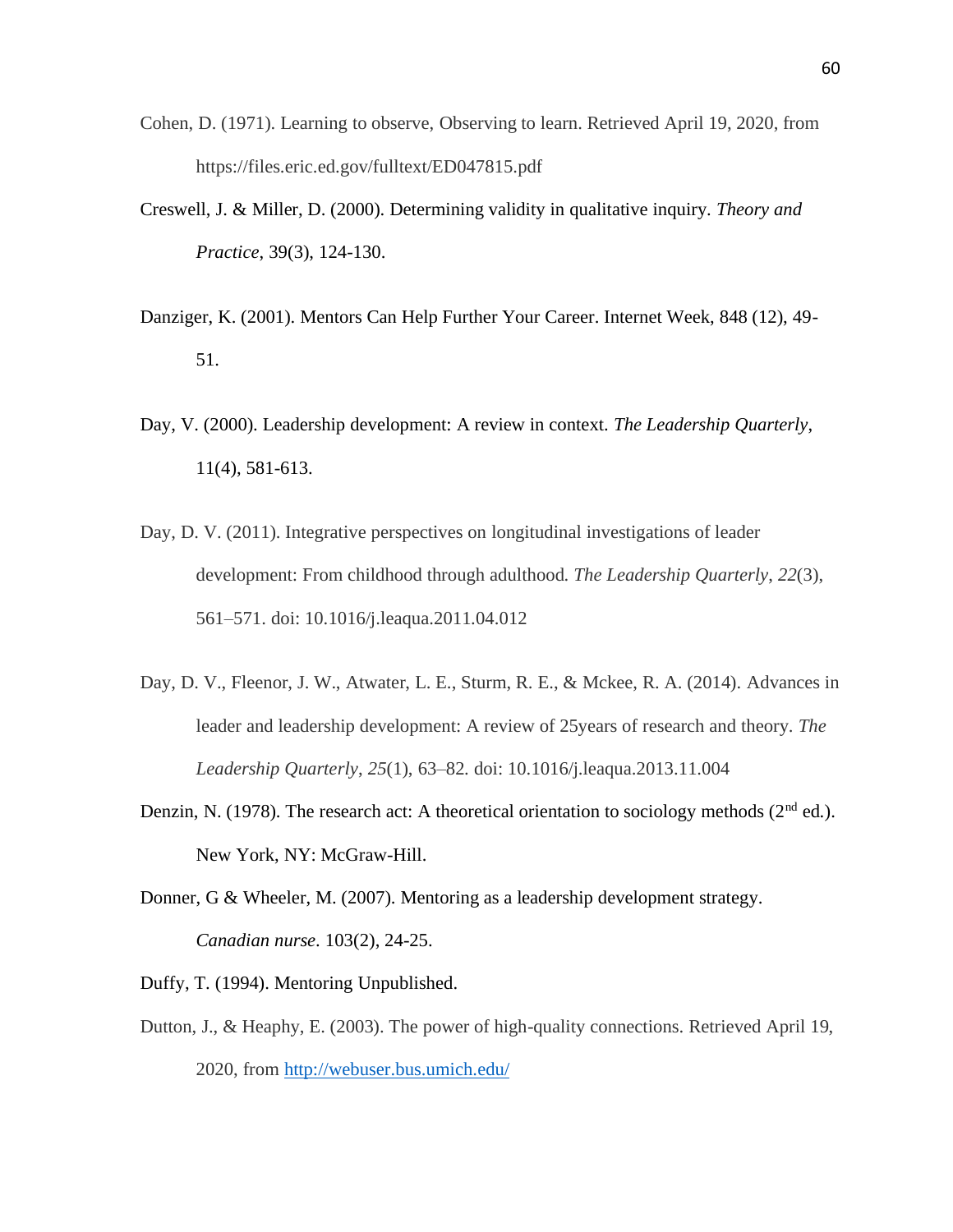Eby, L., Butts, M., Durley, J., & Ragins, B. (2010). Are bad experiences stronger than good ones in mentoring relationships? Evidence from the protégé and mentor perspective. *Journal of Vocational Behavior*, *77*(1), 81–92. doi: https://doi.org/10.1016/j.jvb.2010.02.010

Fisher, B. (1994). Mentoring. London: Library Association Publishing.

- Forsyth, D. R. (2020). *Group dynamics* (7th ed.). Singapore: Cengage Learning Asia Pte Ltd.
- Frost, R. B. (1971). Psychological concepts applied to physical education and coaching. Massachusetts: Addison- Wesley Publishing Company.
- Gardiner, D. (1989). The anatomy of supervision- developing learning and professional competence for social work students. Suffolk: SRHE and Open University Press.
- Gibbons, L., Wesoloski, M. A., Lawinger, S., & Fishman, D. (2012). Discovering the leader within yourself: school nurses as leaders. *NASN School Nurse*, *27*(2), 83–87.
- Glaser, B. & Strauss, A. (1967). The discovery grounded theory: Strategies for qualitative inquiry. Aldin, Chicago.
- Godshalk, V. & Sosik, J. (2007). Mentoring and Leadership: Standing at the crossroads of theory, research, and practice. The handbook of mentoring at work. 6, 149-178.
- Gottman, J., & Krokoff, L. (1989). Marital interaction and satisfaction: A longitudinal view**,** Journal of Consulting and Clinical Psychology, 57, pp. 47-52
- Grant, A (2001). *Towards a psychology of coaching*, Unpublished paper University of Sydney, Australia.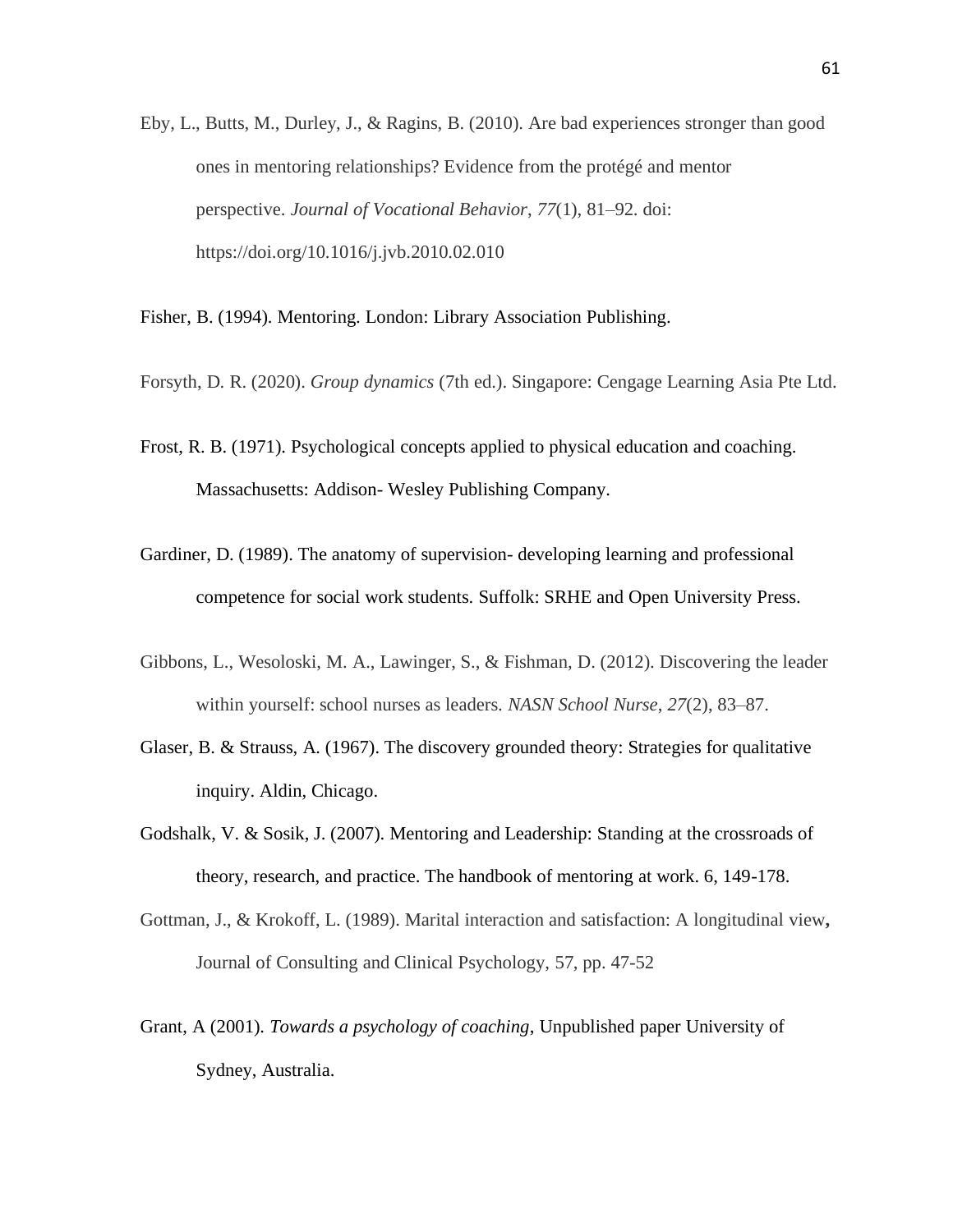- Hansman, C. (2002). Critical Perspectives on Mentoring: Trends and Issues. Columbus, OH: ERIC Clearinghouse on Adult, Career and Vocational Education.
- Heath, H & Cowley, S. (2003). Developing a grounded theory approach: a comparison of Glaser and Strauss. *International journal of nursing studies*. 41(2), 141-150. 10.1016/S0020-7489(03)00113-5
- Hunt, D. & Michael, M. (1983). Mentorship: a career training and development tool. *Academic Management*. Rev 8: 475-485.
- Ives, Y. (2008). What is 'Coaching'? An Exploration of Conflicting Paradigms. *International Journal of Evidence Based Coaching and Mentoring*, *6*(2), 100–113. Retrieved from [https://radar.brookes.ac.uk/radar/file/ed490c36-e4c1-4263-ad7b-](https://radar.brookes.ac.uk/radar/file/ed490c36-e4c1-4263-ad7b-24cc99b97b04/1/vol06issue2-paper-08.pdf)[24cc99b97b04/1/vol06issue2-paper-08.pdf](https://radar.brookes.ac.uk/radar/file/ed490c36-e4c1-4263-ad7b-24cc99b97b04/1/vol06issue2-paper-08.pdf)
- Khan, Z., Nawaz, A., & Khan, I. (2016). Leadership theories and styles: A literature review. *Journal of Resources Development and Management*, 16, 1-7.
- Kirkham, G. (1993). Mentoring and Headteachers. In Smith, P. and West-Burnham, J. Mentoring in the Effective School. Essex: Redwood Books.
- Kirsling, R. & Kochar, M. (1990). Mentors in graduate medical education at the Medical College of Wisconsin. Academic Medicine. 65: 272-274.
- Kvale, S. (2007). *Doing Interviews*. London, UK: SAGE
- Leavitt, C. (2011). Developing leaders through mentoring: A brief literature review. Retrieved April 19, 2020, from<https://files.eric.ed.gov/fulltext/ED517965.pdf>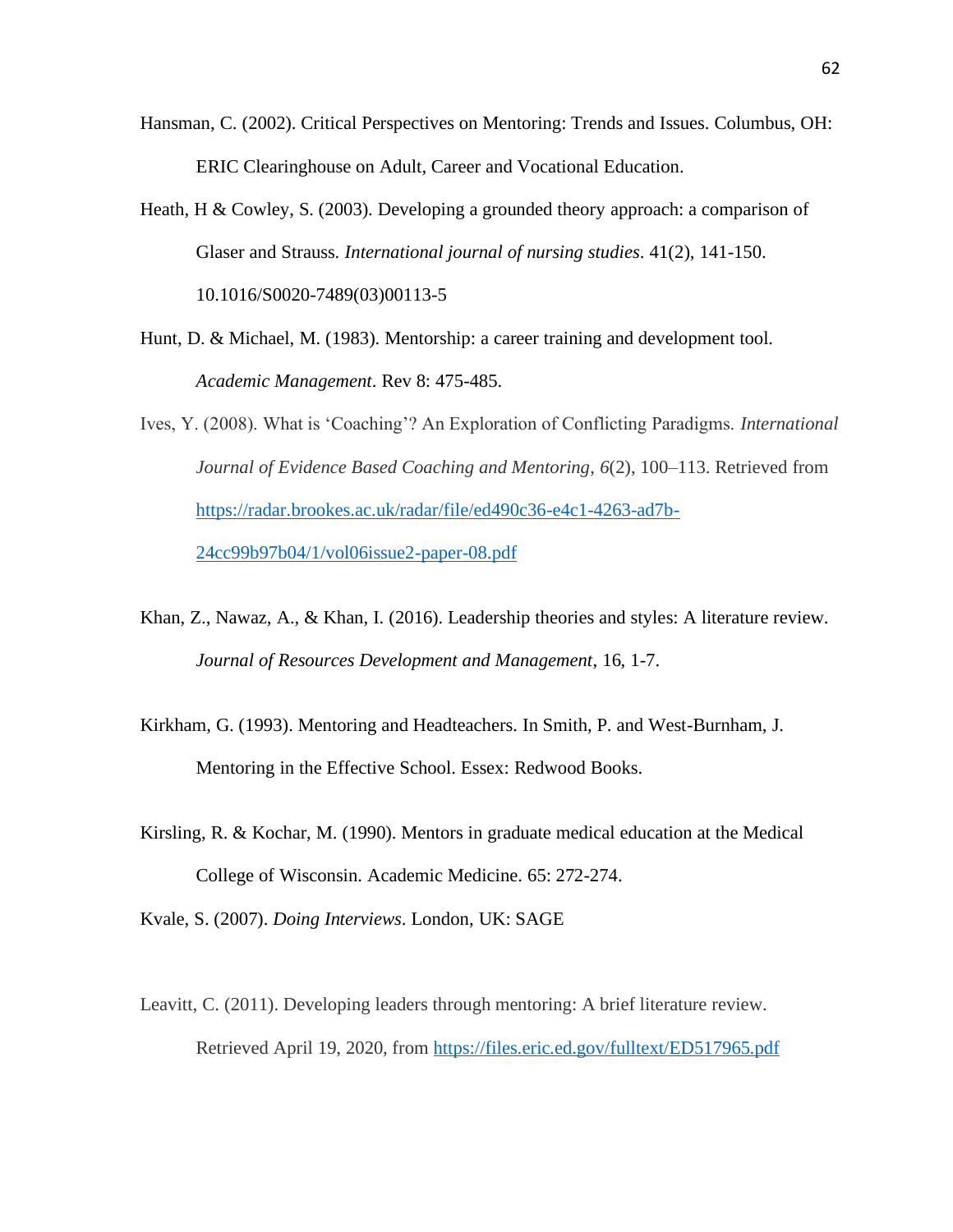- Leng Y (2002) Learner analysis in instructional design:The affective domain, CDTLink 6: 14-15, accessed at http://www.cdtl.nus.edu .sg/link/pdf/nov2002.pdf on 22 May 2007.
- Levin, D., & Barnard, H. (2013). Connections to distant knowledge: intrapersonal ties between more & less developed countries. *Journal of Intentional Business Studies*, *44*, 676–698.
- Liang, J., & Gong, Y. (2013). Capitalizing on proactivity for informal mentoring received during early career: the moderating role of core self-evaluation . *Journal of Organizational Behavior*, *34*, 1182–1201.
- Lochmiller,  $C \&$  Lester, J. (2017). An introduction to educational research connecting methods to practice. SAGE production, Thousand Oaks, CA.
- Lyle, J. (1985). Coach Education- Preparation for a Profession. Glasgow: Conference MacLennan, N. (1995). Coaching and mentoring. Brookfield, VT: Gower.
- Malachowski, M. 1996. The Mentoring Role in Undergraduate Research Projects. *Council on Undergraduate Research Quarterly 12: 91–106.*
- McDougall, M. & Beattie, R. S. (1997), Peer mentoring at work. *Management Learning*, **28**, 4, 423–37.
- Mink, O. G., Owen, K. Q. & Mink, B. P. (1993). Developing high-performance people: The art of coaching. Reading, MA: Addison-Wesley.
- Mountford, B. (1993). Mentoring and Initial Teacher Education. In Smith, P. and West-Burnham, J. (1993). Mentoring in the Effective School. Essex: Redwood Books.
- Nasser, K. (2004). Coaching. Available at: http://www.katenasser.com/coaching.html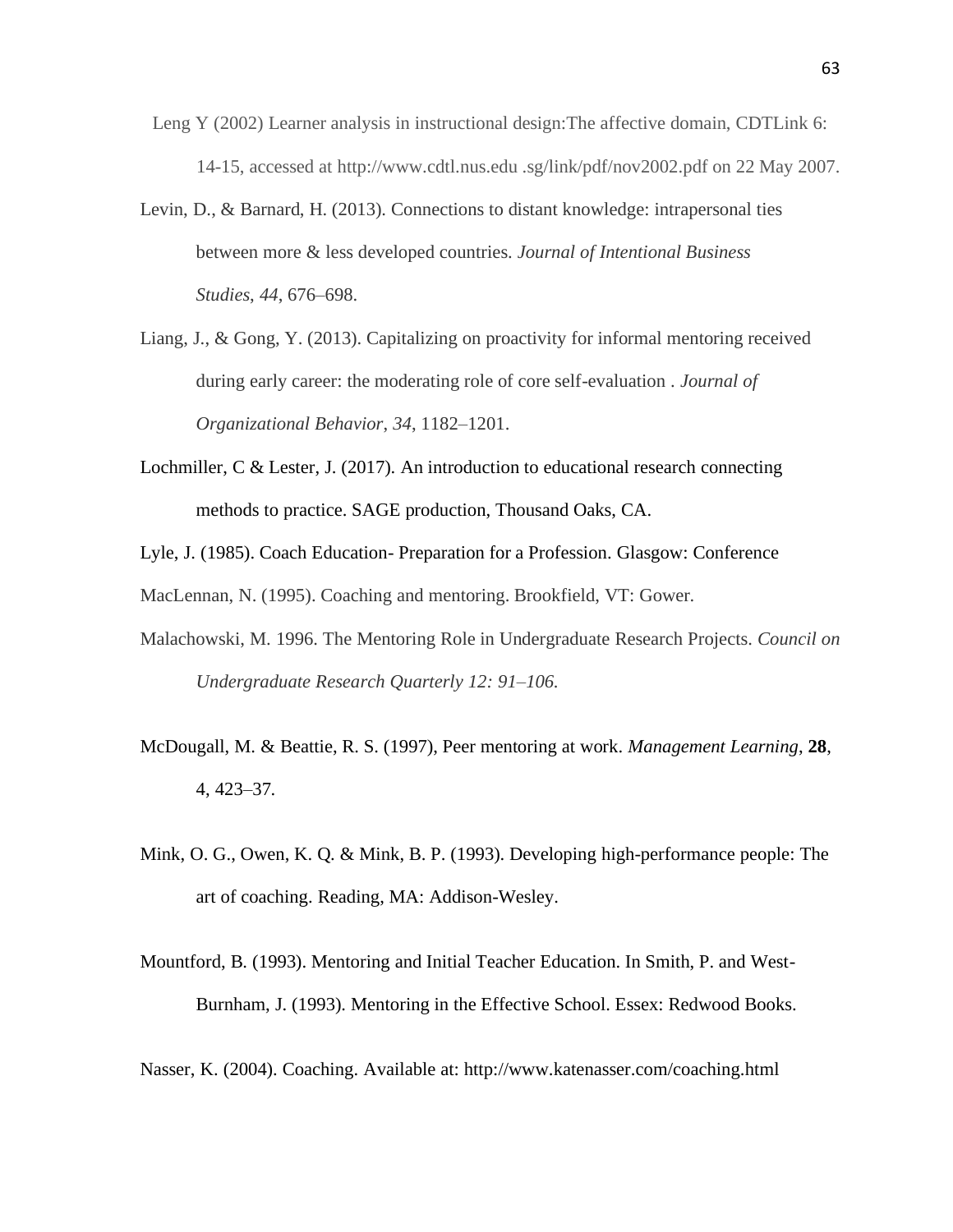- Obiwuru, T., Okwu, A., Akpa, V., & Nwankwere, I. (2011). Effects of leadership style an organizational performance: A survey of selected small enterprises in ikosi-ketu council development are of Lagos State, Nigeria. *Australian Journal of Business and Management Research*, 1(7), 100-111.
- O'Connor D.L., & Ertmer P.A., (2006). Today's coaches prepare tomorrow's mentors: Sustaining results of professional development. (Undetermined). *Academy of Educational Leadership Journal*, *10*(2), 97–112. Retrieved from [http://search.ebscohost.com.wsuproxy.mnpals.net/login.aspx?direct=true&db=eft&A](http://search.ebscohost.com.wsuproxy.mnpals.net/login.aspx?direct=true&db=eft&AN=507861340&site=ehost-live) [N=507861340&site=ehost-live](http://search.ebscohost.com.wsuproxy.mnpals.net/login.aspx?direct=true&db=eft&AN=507861340&site=ehost-live)
- Parsloe, E. (1992). Coaching, mentoring and assessing- A practical guide to developing competence. London: Kogan Page.
- Parsloe, E. (1999). The manager as a coach and mentor. London: The Guernsey Press.
- Passmore, J. (2007). Coaching and mentoring: The role of experience and sector knowledge. *International Journal of Evidence Based Coaching and Mentoring*, 10-16.
- Pearson, G. (2001). Coaching: The latest buzz word and business fad, or an invaluable and indispensable activity for all organisations? Available at: http://www.acrpi.com/crf/12-2pearson.html
- Pitney, W & Ehler, G. (2004). A grounded theory study of the mentoring process involved with undergraduate athletic training students. *NATA journals*. 39(4), 344-351.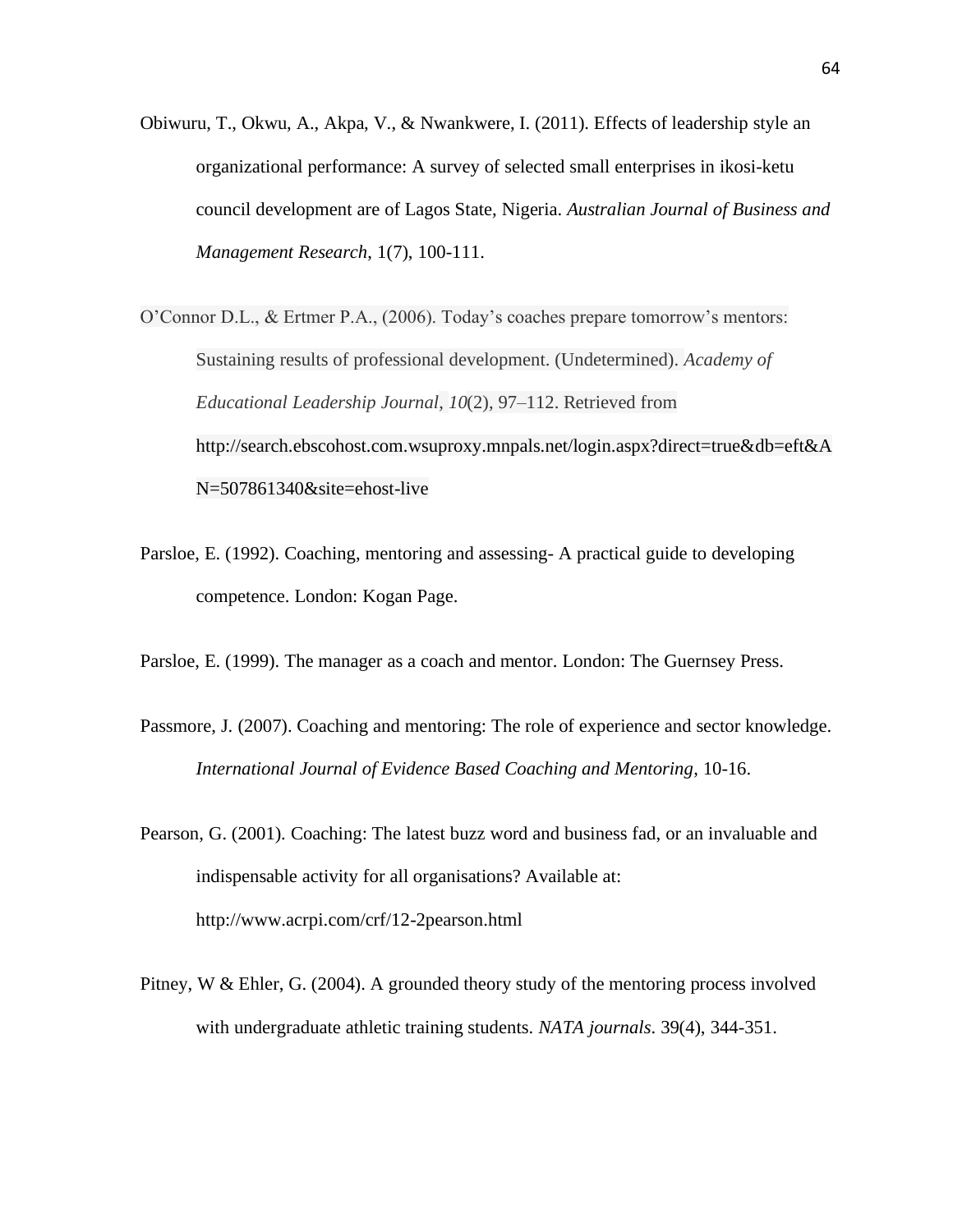Punch, K. (1998). Introduction to social research: Quantitative and qualitative approaches ( $1<sup>st</sup>$ Ed.). London, Thousand Oaks California, New Delhi: SAGE Publications.

Reiss, K. (2007). Leadership coaching for educators. Corwin press, Thousand Oaks, CA

Revelo, R. A., & Loui, M. C. (2016). A developmental model of research mentoring. *College Teaching*, *64*(3), 119–129.

<https://doiorg.wsuproxy.mnpals.net/10.1080/87567555.2015.1125839>

- Rosser, M. H. & Egan, T. M. (2005), The Experiences of CEOs in Mentoring Relationships: A Qualitative Study, paper for the AHRD 2005 Conference 24–27 February, Estes Park, Colorado.
- Rusbult, C., & Zembrodt , J. (1983). Responses to dissatisfaction in romantic involvements: A multidimensional scaling analysis**.** Journal of Experimental Social Psychology, 19, pp. 274-293
- Schapira, M., Kalet, A., Schwartz, M., & Garrity, M. (1992). Mentorship in general internal medicine: investment in our future. JGIM 7: 248-255.
- Shaw, R. (1992). Can mentoring raise achievement in schools? In Brooks, V. and Sikes, P. (1997). The Good Mentor Guide- Initial Teacher Education in Secondary Schools. Buckingham: Open University Press.
- Smith, J. V. (2004). Key skills for coaching. Available at: http://hsc.uwe.ac.uk/pec/keycoachingskills.pdf
- Smith, R. (1989). Research degrees and supervision in polytechnics. *Journal of Further and Higher Education*, 13(1), 76-83.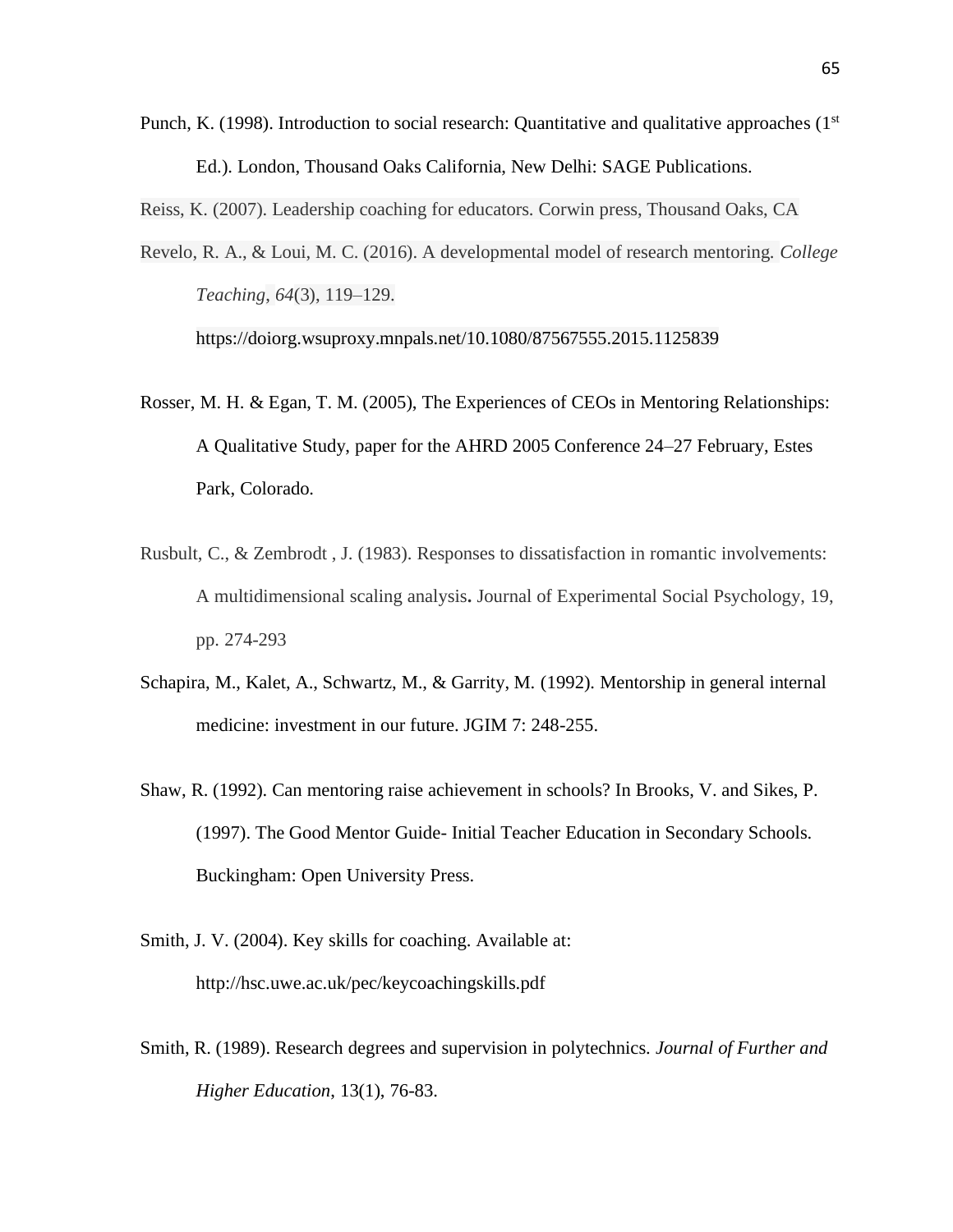- Solansky, S. T. (2010). The evaluation of two key leadership development program components: Leadership skills assessment and leadership mentoring. *The Leadership Quarterly*, *21*(4), 675–681. doi: 10.1016/j.leaqua.2010.06.009
- Stead, V. (2005). Mentoring: a model for leadership development? *International Journal of Training & Development*, *9*(3), 170–184. [https://doi](https://doi/) org.wsuproxy.mnpals.net/10.1111/j.1468-2419.2005.00232.x

Strauss, A. & Corbin, J. (1990). Basics of qualitative research. Newbury Park, CA: SAGE.

- Strauss, A & Corbin, J. (1997). Grounded theory in practice. SAGE production, Thousand Oaks, CA.
- Tanner, & Riche. (2000). Intentional observation. *Transfer Learning*, 106–108.
- Vander, S. K. (2000). Exec coaching hones competitive edge. Credit Union Executive Newsletter, 26(32), 2-4.
- Wanberg, C., Walsh, E. & Hezlett, S. (2003). Mentoring research: A review and dynamic process model*. Research in personnel and human resource management*. 22, 39- 124.

Wilkin, M. (1992). Mentoring in schools. London: Kogan Page.

Winona State Athletic Web Page. [https://winonastatewarriors.com](https://winonastatewarriors.com/) World Population Review. (2019). Winona, Minnesota Population. <http://worldpopulationreview.com/us-cities/winona-mn/>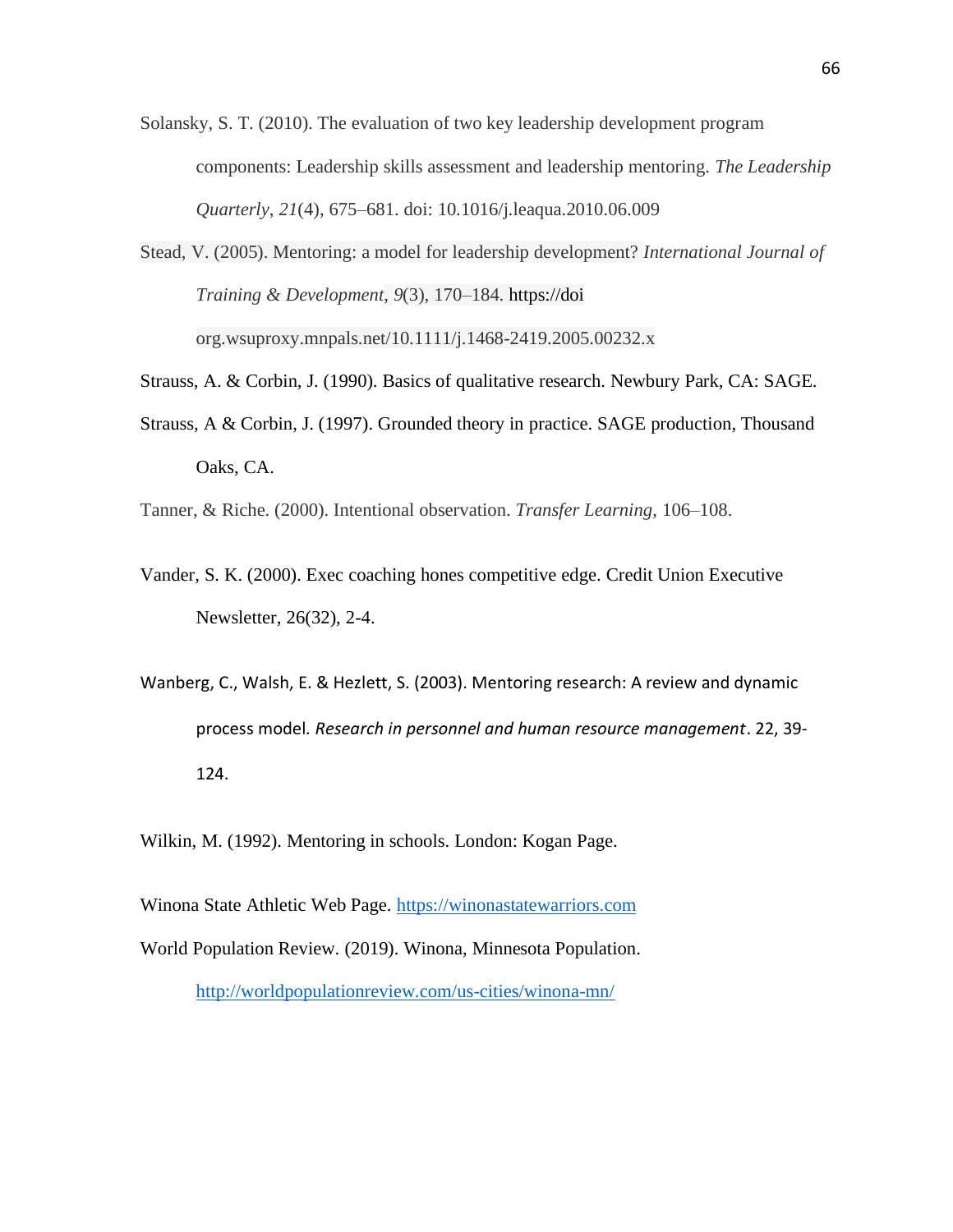Wu, F. (2016). "Know thyself": some personal reflections in teaching a subject on leadership and intrapersonal development. *International Journal on Disability and Human Development*, *15*(2), 203–209.

Xavier, S. (2004). The coaching FAQ. Available at: [http://www.cornerstone](http://www.cornerstone-edg.com/coaching_faq.html#ec)[edg.com/coaching\\_faq.html#ec](http://www.cornerstone-edg.com/coaching_faq.html#ec)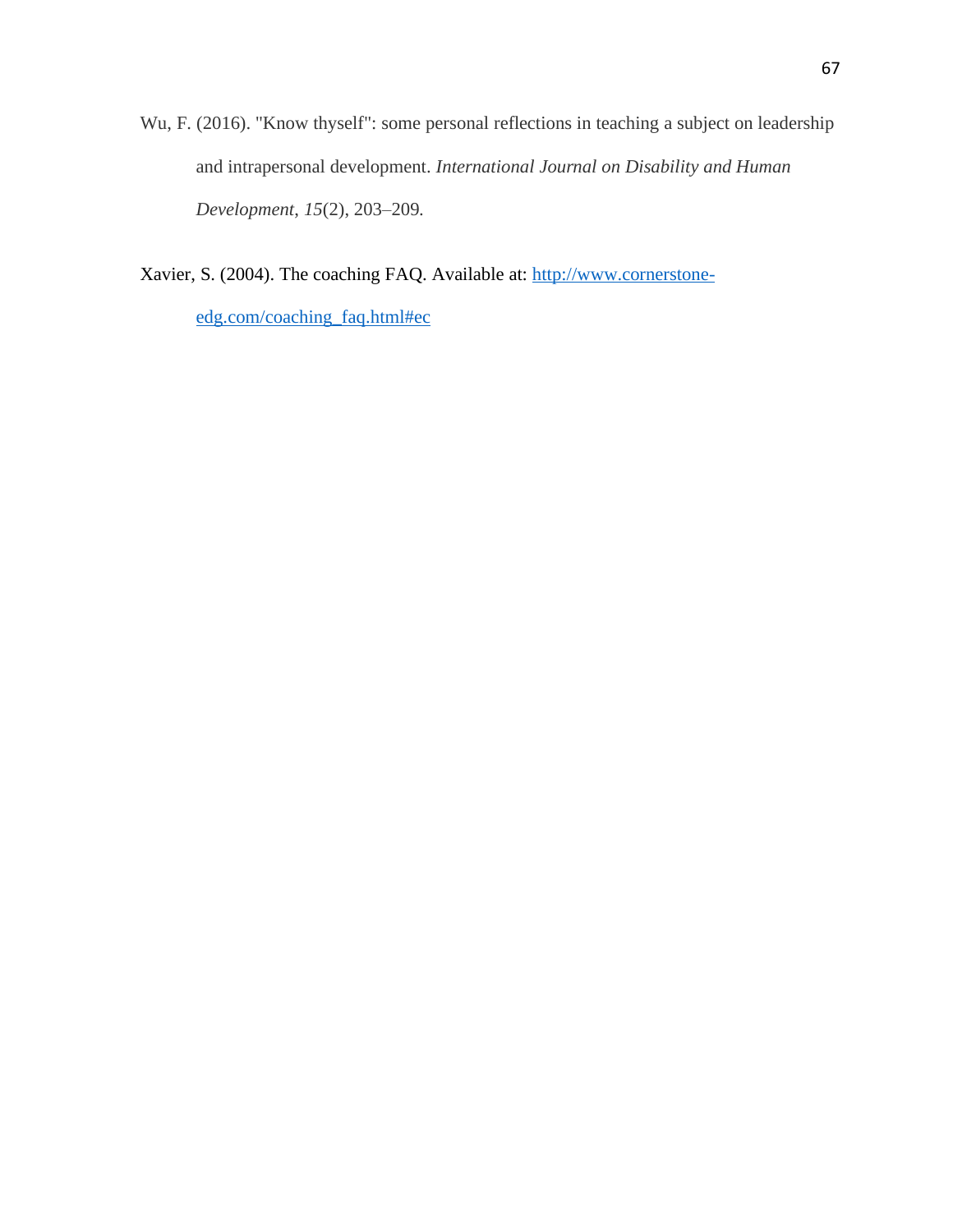## **APPENDIX**

# **Appendix A**

# **Research Study Email of Invitation**

Hi Coach [Insert coaches last name],

I hope this email finds you well. My name is Lawren McKinney and I am currently working on my master's degree at Winona State University. I'm in the process of completing my research on mentoring relationships amongst collegiate coaches and how the relationships effect their leadership development.

I am part of the Winona State athletic department. With my involvement with this department I'm seeking participants in head and assistant coaching positions. Being in the position as a coach will bring a unique perspective on this topic.

I am hoping that you will be willing to participate in a one-on-one interview. The interview should take no longer than 20 minutes.

If you are interested and willing to participate in this interview, please respond to this email by [Insert Date]. If you are willing to participate when you respond to the email, please include times and days that fit best with your schedule. This way I can begin working on a schedule for this month that will work for the interview.

Please let me know if you have any questions, and I greatly appreciate your time.

Sincerely, Lawren McKinney Email: Lawren.mckinney@go.winona.edu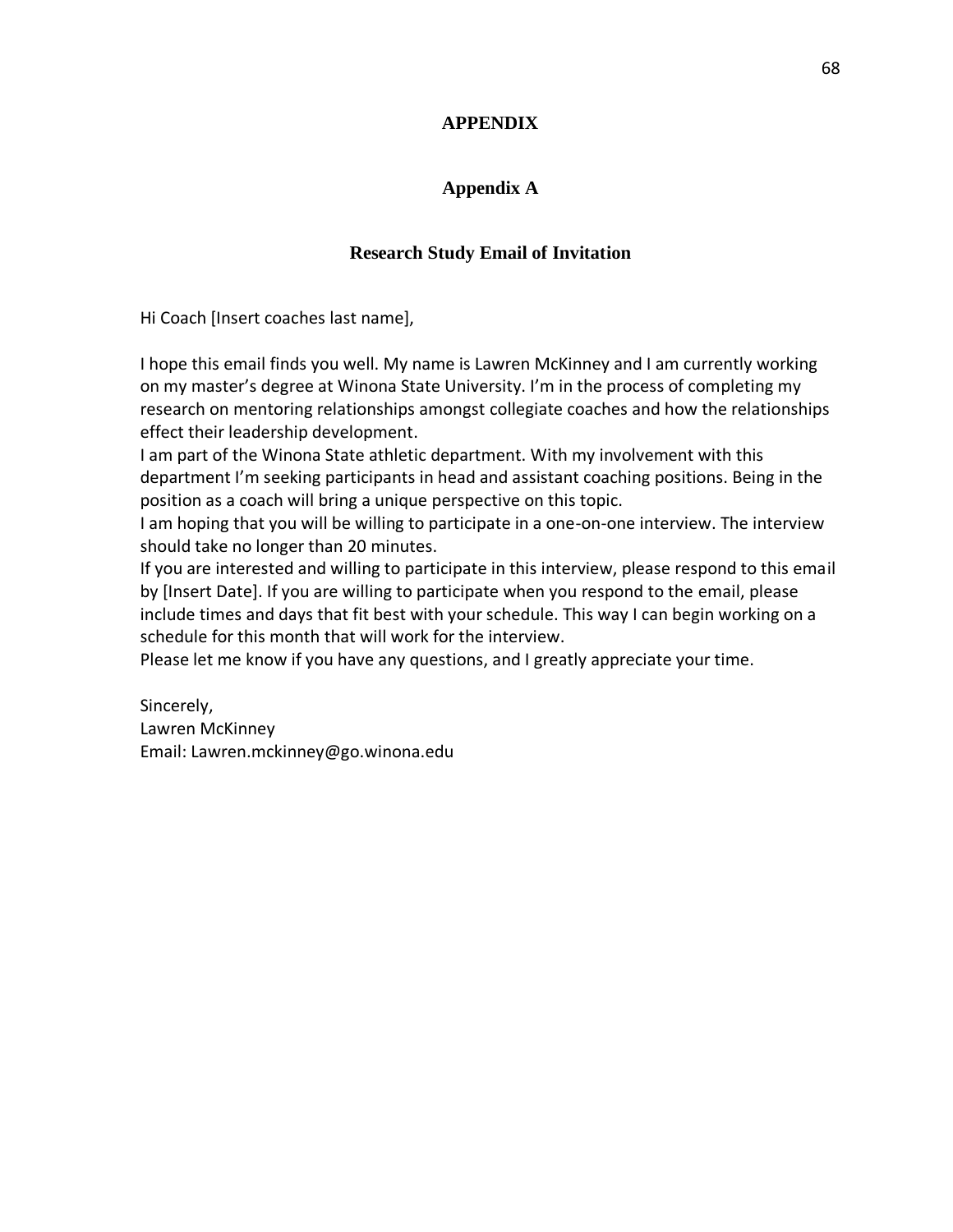## **Appendix B**

## **Research Study Consent Form**

## Informed Consent for Participation in Research for Master's Thesis

My name is Lawren McKinney, and I am a graduate student in the School of Education at Winona State University. I am working on a research paper that examines collegiate coaches and their mentoring techniques and how they develop relationships. I hope to learn how these mentoring relationships develop over time and last over the career of the individual.

As a participant in this study, you will be asked to allow the researcher to conduct an interview regarding your role as a collegiate coach. The purpose of the observations is to gather empirical data to establish the grounding for conversations concerning coaches and how they mentor their fellow peers and staff. The interview will last for approximately twenty minutes. However, if more time is needed, or additional interviews are required, they can be scheduled at your convenience. Your responses will be recorded on audiotape, but only so the researcher may transcribe your responses as accurately as possible for exact representation of our conversation. privilege to these interviews. The only alternative for which the tapes may be heard by anyone other than those listed is by written permission from you, the participant.

Your responses will be kept strictly confidential. At no point do you have to allow your real name or title to be revealed if you so choose. A fictitious name will be used in the document. During the interview you may refuse to answer any questions. After the completion of the interviews, you will receive your transcribed interviews. At this point, if you wish to make any changes to the transcription, you may. Participation in this study is voluntary and you may stop at any time. You may decide not to participate or to discontinue participation at any time without penalty or loss of benefits. A decision not to participate or withdraw will not affect your current or future relationship with Winona State University*.* 

Little or no potential risks are identified. The benefits would include personal growth for each participant through opportunities for reflection and dialogue about their experience.

I truly appreciate your participation in this project. I want you to be as comfortable as possible. Please feel free to talk to me about any concern you might have. My phone number is: (512)542-1183. Email: lawren.mckinney@go.winona.edu.

This project has been submitted for guidance by the Institutional Review Board for the Protection of Human Subjects (IRB) since it is for a Master's Thesis Project at Winona State University. This data will only be used for educational purposes. If you have questions about your rights as a participant, contact Human Protections Administrator Brett Ayers at 507- 457-5519 or bayers@winona.edu. This project has been reviewed by the Winona State University Institutional Review Board for the protection of human subjects.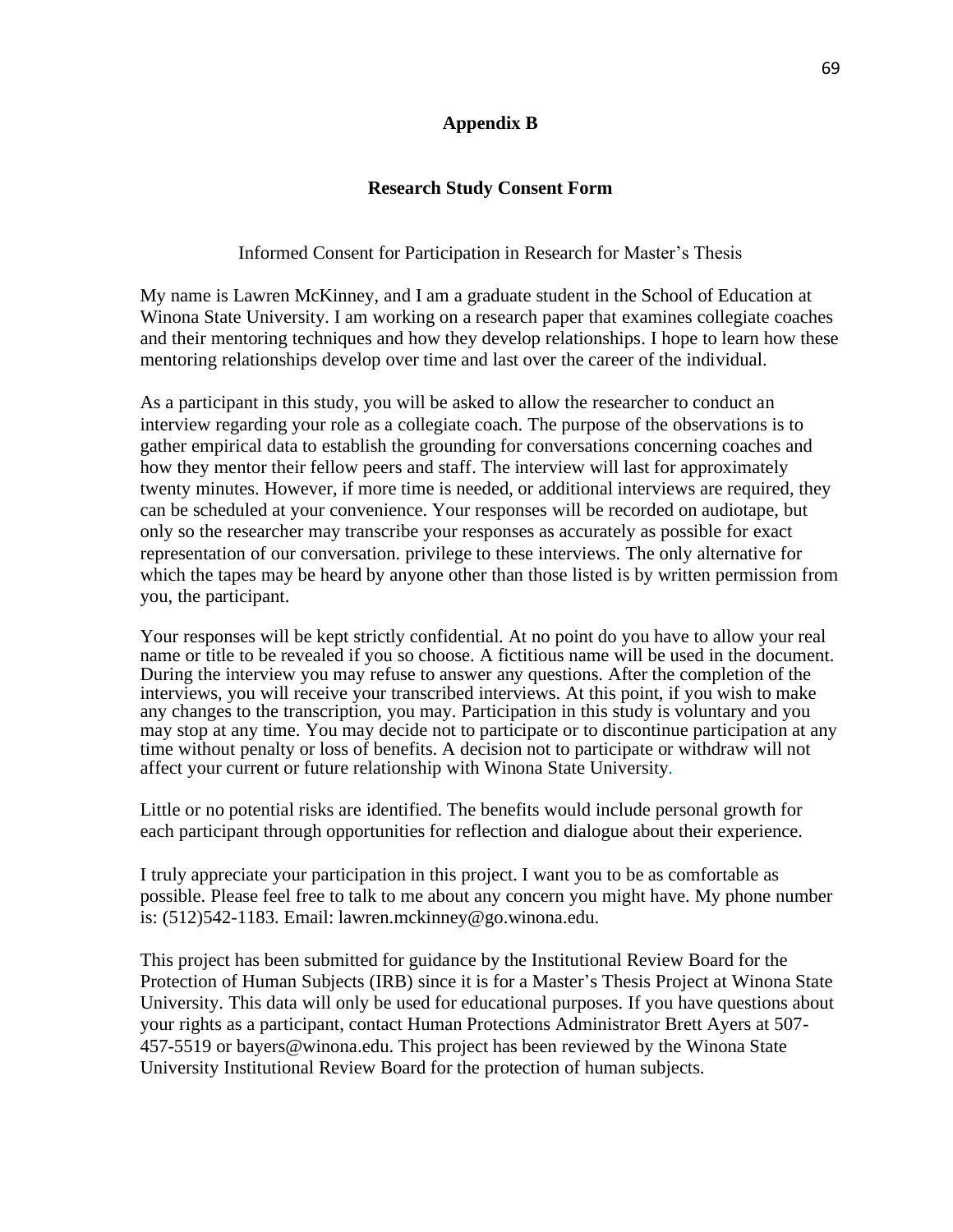Your signature indicates that you are at least 18 years of age, you have read the information provided above, and you have consent to participate. You may withdraw from the study at any time without penalty after signing this form

| Participant's |      |
|---------------|------|
| Name          | Date |
| Researcher's  |      |
| Name          | Date |